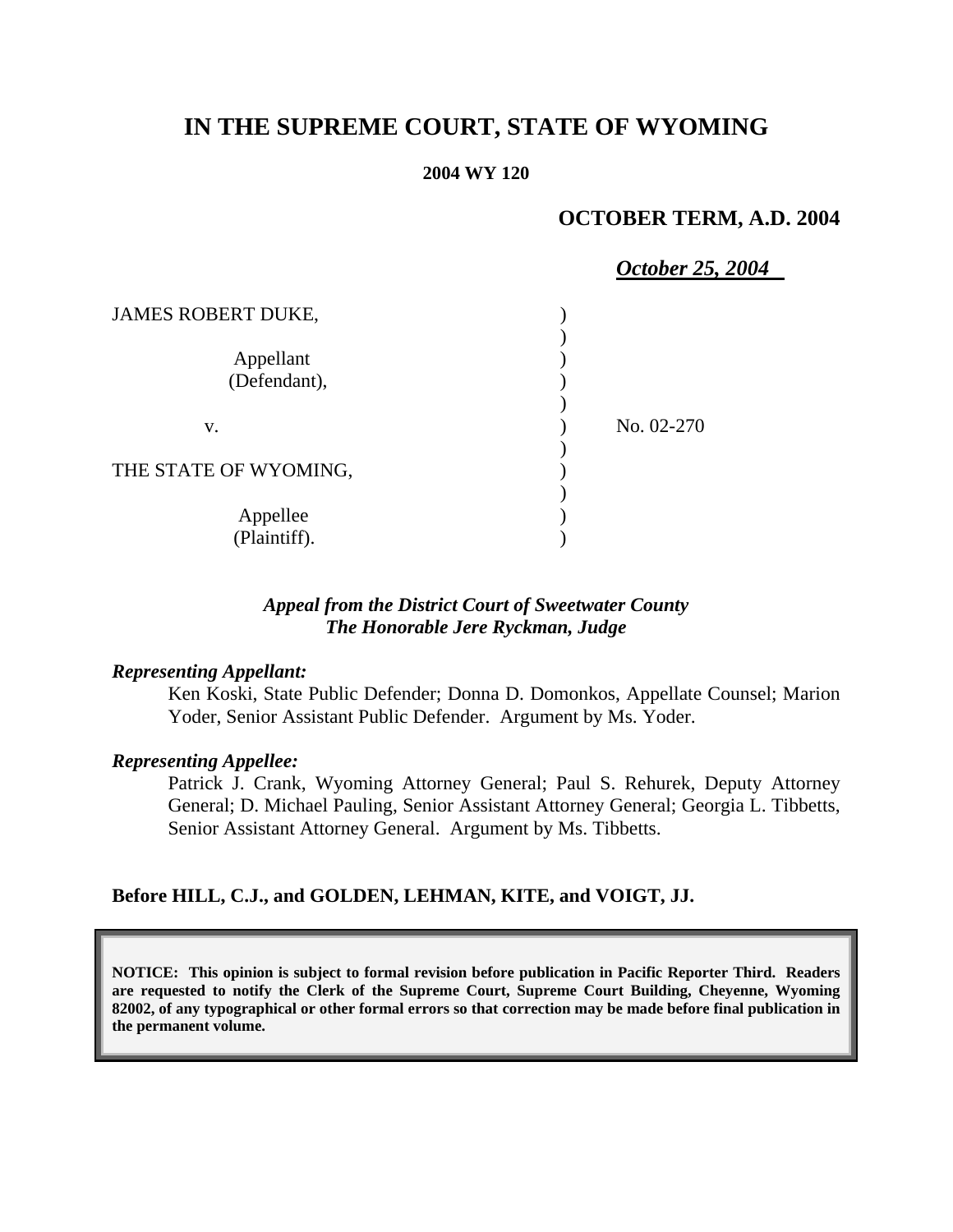#### GOLDEN, Justice.

[¶1] This is an appeal from the judgment and sentence of the district court for the Third Judicial District, Sweetwater County, Wyoming, entered on September 30, 2002, convicting James Robert Duke of two counts of first degree murder, in violation of Wyo. Stat. Ann. § 6-  $2-101(a)$ , and four counts of solicitation of the felony of first degree murder, in violation of Wyo. Stat. Ann. § 6-1-302(a) and § 6-2-101(a). Duke assigns errors concerning the trial court's denial of his pretrial motion for a change of venue, the trial court's allowing him to appear before the jury in leg restraints and allowing excessive courtroom security during the trial, several instances of alleged ineffective assistance of counsel, the sufficiency of the evidence to sustain two convictions for first degree murder, the trial court's jury instructions, prosecutorial comment during closing argument, and the cumulative effect of these alleged errors on his right to a fair trial.

[¶2] We find no error and affirm.

#### **ISSUES**

[¶3] Duke and the State agree that the appellate issues are:

I. Did the trial court err in not granting Duke's pretrial motion for a change of venue?

II. Did the trial court err in allowing Duke to be tried in an atmosphere of excessive courtroom security and to appear before his jury in restraints, and has the State shown that such measures did not overcome the presumption of innocence or abridge the right to a fair trial due every defendant?

III. Was Duke denied the effective assistance of counsel during trial?

IV. Was sufficient evidence produced at trial to support Duke's first degree murder convictions?

V. Did the trial court commit reversible error in instructing the jury?

VI. Did the prosecutor's comments during closing arguments constitute reversible error?

VII. Was Duke deprived of a fair trial due to the cumulative effect of the alleged trial errors?

# **Procedural Background**

[¶4] On October 11, 2001, a criminal Indictment was filed in the trial court, Docket No. CR-01-209-R, charging Duke with first degree murder in the August 10, 1996, deaths of his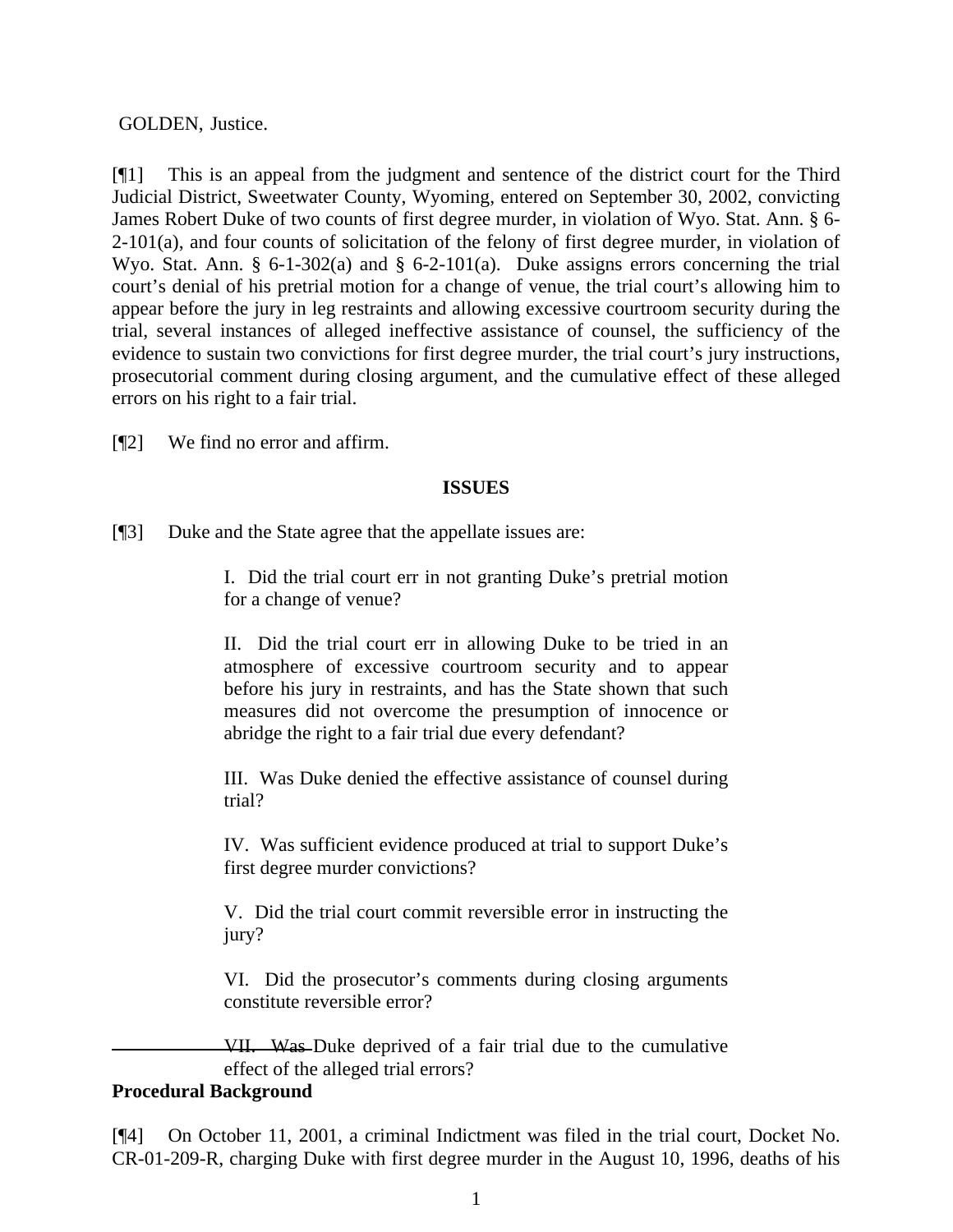five-year-old son, Erik Robert Duke (Count I), and his wife, Liana Mae Duke (Count II), and the solicitation of their murders (Counts III and IV, respectively). Duke was later charged by Information on January 25, 2002, Docket No. CR-02-49-R, with soliciting the murders of his father, James Larry Duke (Count I), and his mother, Roberta Duke (Count II). On March 28, 2002, Duke was arraigned on the charges contained in the Indictment and entered pleas of not guilty. Following a preliminary hearing with respect to the charges contained in the Information, Duke was bound over to trial court, where he pled not guilty to those charges on April 8, 2002.

[¶5] On March 28, 2002, Duke filed a motion for a change of venue. Relying on five newspaper articles published between January 24 and March 2, 2002, Duke alleged that excessive pretrial publicity made it impossible for him to receive a fair trial in Sweetwater County. On April 12, 2002, the State filed a motion to join the two criminal actions for purposes of trial. During a motion hearing on April 25, 2002, the trial court granted the State's motion for joinder after Duke stipulated to the joinder but deferred ruling on Duke's change of venue motion pending jury selection.

[¶6] Duke's jury trial began on August 12, 2002. At the conclusion of voir dire, Duke accepted the jury as empaneled and did not reassert or ask the trial court to rule on his request for a change of venue. On August 15, 2002, during the State's case-in-chief, the jury was permitted to view the area where the alleged murders of Liana and Erik Duke occurred. On August 23, 2002, after approximately eight days of testimony and eight hours of deliberations, the jury returned a verdict of guilty on all six charges.

[¶7] On August 29, 2002, Duke filed a motion to set aside his first degree murder convictions in Docket No. CR-01-209-R. Duke contended those convictions were void because the indictment upon which they were based was defective. A few days later, Duke filed a motion for judgment of acquittal, claiming the trial evidence was insufficient to sustain his murder convictions in Docket No. CR-01-209-R. During a hearing on September 4, 2002, the trial court denied Duke's motions.

[¶8] Duke was sentenced on September 25, 2002, to life imprisonment on all six counts. In Docket No. CR-01-209-R, the trial court ordered that Counts I and III be served concurrently with each other, but consecutive to Duke's existing federal sentence, and Counts II and IV be served concurrently with each other, but consecutive to the sentences imposed on Counts I and III. In Docket No. CR-02-409-R, the trial court ordered the life sentences on Counts I and II be served consecutive to each other and consecutive to the life sentences imposed in Docket No. CR-01-209-R. Duke filed his notice of appeal on October 3, 2002.

[¶9] On January 14, 2003, this Court, pursuant to a motion filed by Duke, remanded the case to the trial court for an evidentiary hearing, the purpose of which was to enable Duke to develop a record to support his claims that he was improperly restrained at trial and his trial counsel was ineffective for failing to properly object to the restraints. Following an evidentiary hearing on March 28, 2003, the trial court made findings of fact and conclusions of law and entered an order on April 11, 2003, finding that Duke was shackled during trial,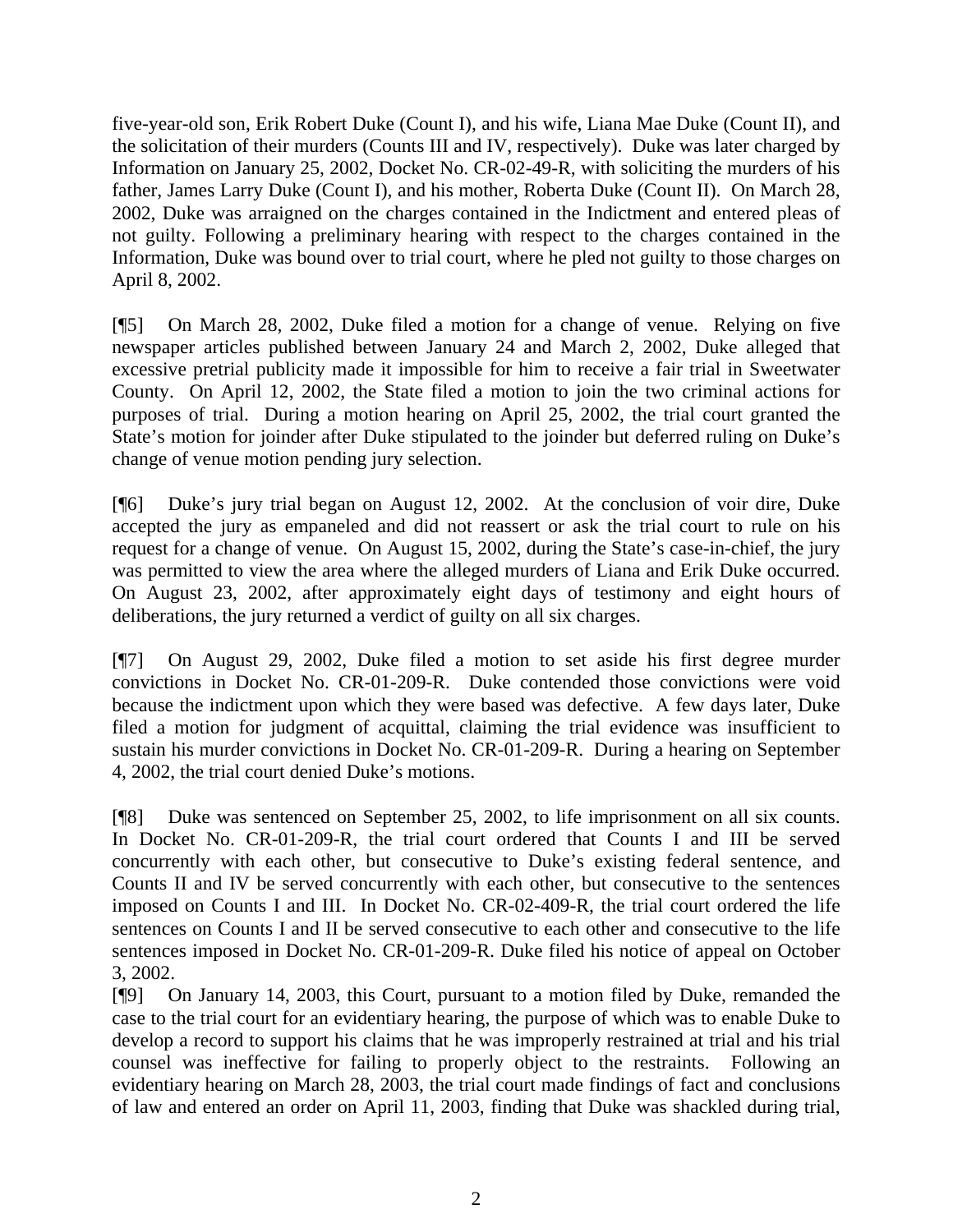the use of leg restraints was justified under the circumstances, trial counsel probably raised the propriety of the restraints before testimony was taken, and Duke suffered no prejudice as a result of having been shackled during trial.

# **General Background Facts**

[¶10] Around 3:00 p.m. on August 10, 1996, Duke notified the dispatch center at the Sweetwater County Sheriff's Department that his wife and son had fallen from a cliff in the Lost Dog area south of Green River, Wyoming. Upon arriving at the scene, emergency personnel discovered the battered bodies of Duke's wife, Liana, and his five-year-old son, Erik, at the bottom of a two hundred foot cliff. Duke essentially reported that he and his family had stopped on the cliff after a period of four-wheeling in the Lost Dog area. He stated that, after walking around awhile, he went to his vehicle to get something to drink. Shortly thereafter, he heard Liana scream his name and, when he looked up, both his wife and child were gone. He stated he ran back to the area where he left them, saw them lying at the bottom of the cliff and tried, without success, to reach them. Although authorities had their suspicions about Duke and what actually occurred that day, Liana's and Erik's deaths were ruled accidental. Approximately two weeks after their deaths, Duke collected the \$60,000 proceeds from the life insurance policies on Liana and Erik.

[¶11] Evidence of Duke's involvement in his wife's and child's deaths was provided to authorities on January 4, 1999. On that day, Roger Brauberger, a long-time friend of Duke's, told Lieutenant Mont Mecham of the Green River Police Department that Duke had been calling him from Houston, Texas, since October 1998 offering him money to kill his parents, Larry and Roberta Duke. Brauberger also informed Lieutenant Mecham that Duke had offered him \$23,000 to kill Liana and Erik shortly before their deaths. Lieutenant Mecham contacted the F.B.I. and the Sweetwater County Sheriff's Department about what Brauberger had reported. The Sheriff's Department immediately reopened the investigation into Liana's and Erik's deaths.

[¶12] During the ensuing investigation, the Green River Police Department set up three recorded telephone calls between Brauberger and Duke. In each instance, the plans to kill Duke's parents were discussed. During a call on January 4, 1999, Duke informed Brauberger that his brother, Mike Duke, was going to do the job on January 24, 1999. Duke told Brauberger that he needed only to pick Mike up in Denver, act as a lookout while the job was being done, and then return Mike to Denver.

[¶13] The next recorded call occurred on January 7, 1999. During that call, Brauberger advised Duke that he was considering accepting Duke's earlier offer of \$20,000 to kill his parents. When Brauberger asked for suggestions how it could be done, Duke suggested that a .22 caliber gun be used, since it was quiet and no louder than a door slam, and offered to provide Brauberger a key to the home. Duke further stated that the job needed to be done "ASAP," but the date had to be carefully chosen to ensure he and his brother had alibis for the time of the killings. Duke also indicated his parents had life insurance policies, and he might be willing to up the price by \$5,000 if Brauberger was willing to do the job.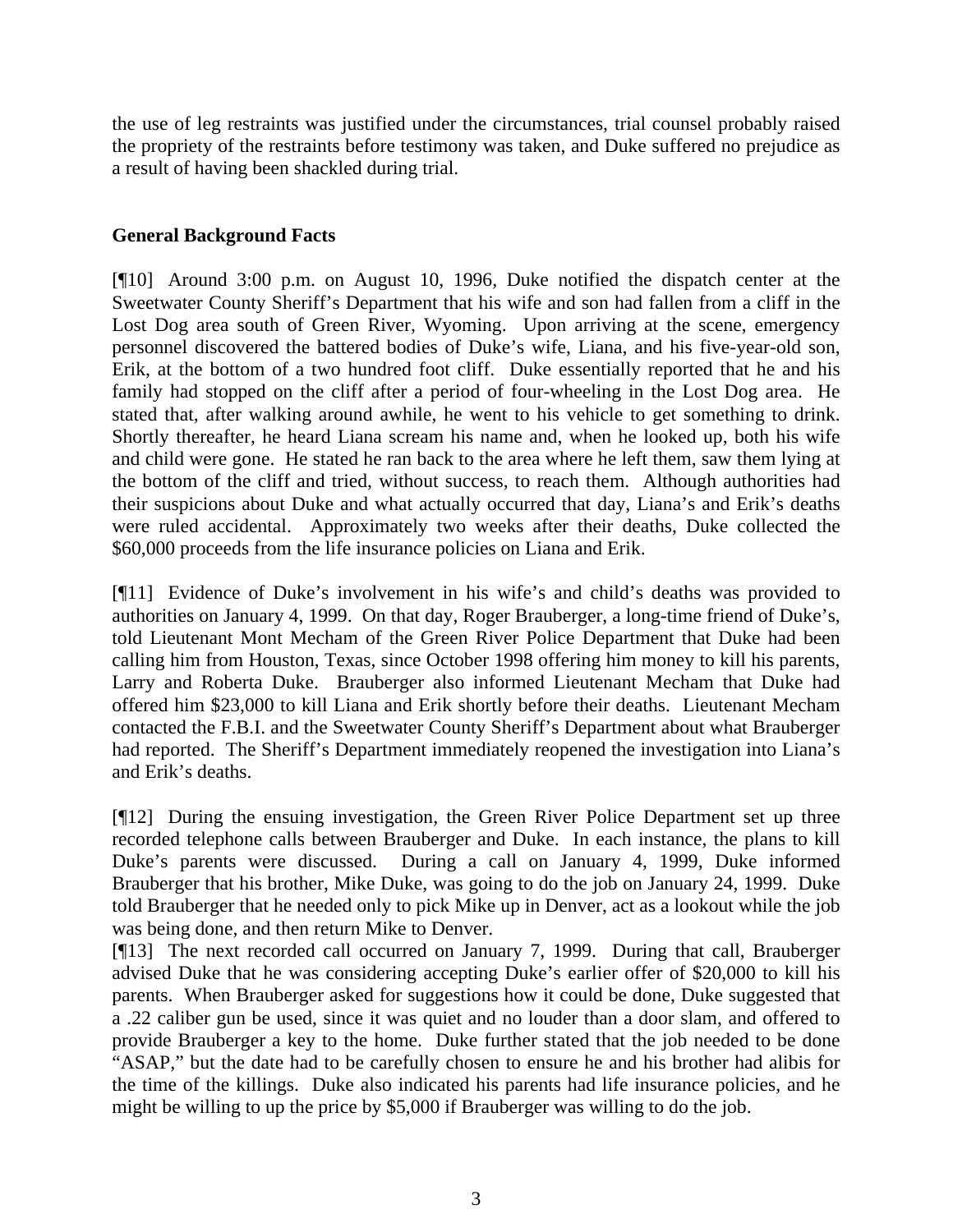[¶14] During the last recorded call on January 8, 1999, Duke told Brauberger that the plot to kill the parents was his "brother's gig," and his brother had agreed to pay Brauberger the extra \$5,000 to do the job. Duke offered to send Brauberger money to buy a .22 caliber gun but declined to send him a key to the house because he did not want the killings to appear planned. During that call, Brauberger tried, without success, to get Duke to admit killing Liana and Erik in 1996. Duke, however, acknowledged that he and Brauberger had discussed killing family members earlier, but he "didn't want nothing to do with it." Before the call was completed, police arrived and arrested Duke.

[¶15] The trial consumed two weeks, with the prosecution presenting forty-nine witnesses on direct (two witnesses, Dale Majhanovich and Susan Murphy, testified twice) and two in rebuttal, one of whom it had also called on direct. The defense presented six, including Duke himself.

[¶16] For the prosecution, Brauberger testified he had been friends with Duke since seventh grade. He stated Duke was not happy about Liana's getting pregnant in high school and having to get married. Brauberger recounted that he spent a lot of time with Duke after Erik was born and never saw Duke hug, kiss or play with Erik. Brauberger also stated Duke enjoyed going four-wheeling and was very familiar with the roads and trails in the Lost Dog area. Brauberger also testified that, a few months before Liana's and Erik's death, Duke offered him \$15,000 to kill them. Duke had told him that divorcing Liana was not an option because his parents would not approve. Brauberger initially thought Duke was joking and did not take him up on his offer. Approximately a month later, while they were fourwheeling, Duke approached him again and offered him \$20,000 and suggested a plan to kill Liana and Erik. Although he still believed Duke was joking, Brauberger told him he would consider it. A few weeks later, Duke again approached Brauberger about killing Liana and Erik and asked him what it would cost to get the job done. In reply, Brauberger gave him a figure of \$23,000. According to Brauberger, Duke told him, "For that amount, I don't want to know when, I don't want to know where. Just do it." Brauberger stated that, shortly thereafter, he told his brother, Roland Brauberger, and Mike Dieters about Duke's offers, although he did not mention Duke's name in his conversation with Dieters. Brauberger also testified that, on August 10, 1996, he told Dieters that the wife and child he was asked to kill died that day.

[¶17] Brauberger further testified about the numerous telephone calls he received from Duke between October 1998 and Duke's arrest on January 8, 1999. He stated that, at the beginning, Duke merely wanted him to obtain some semi-automatic pistols with silencers for him. Later on, Duke asked Brauberger if he would be interested in killing Duke's parents for \$20,000. According to Brauberger, Duke told him that, "I've done family before, I don't like it." Duke also told him that it was going to happen, and he was offering him the job first because Duke knew Brauberger needed the money. Brauberger revealed that, during another call, Duke informed him that his brother, Mike Duke, was going to kill his parents, and Duke offered him \$5,000 to assist Mike in doing the job. Brauberger testified he eventually told his wife and father, who advised him to call the police.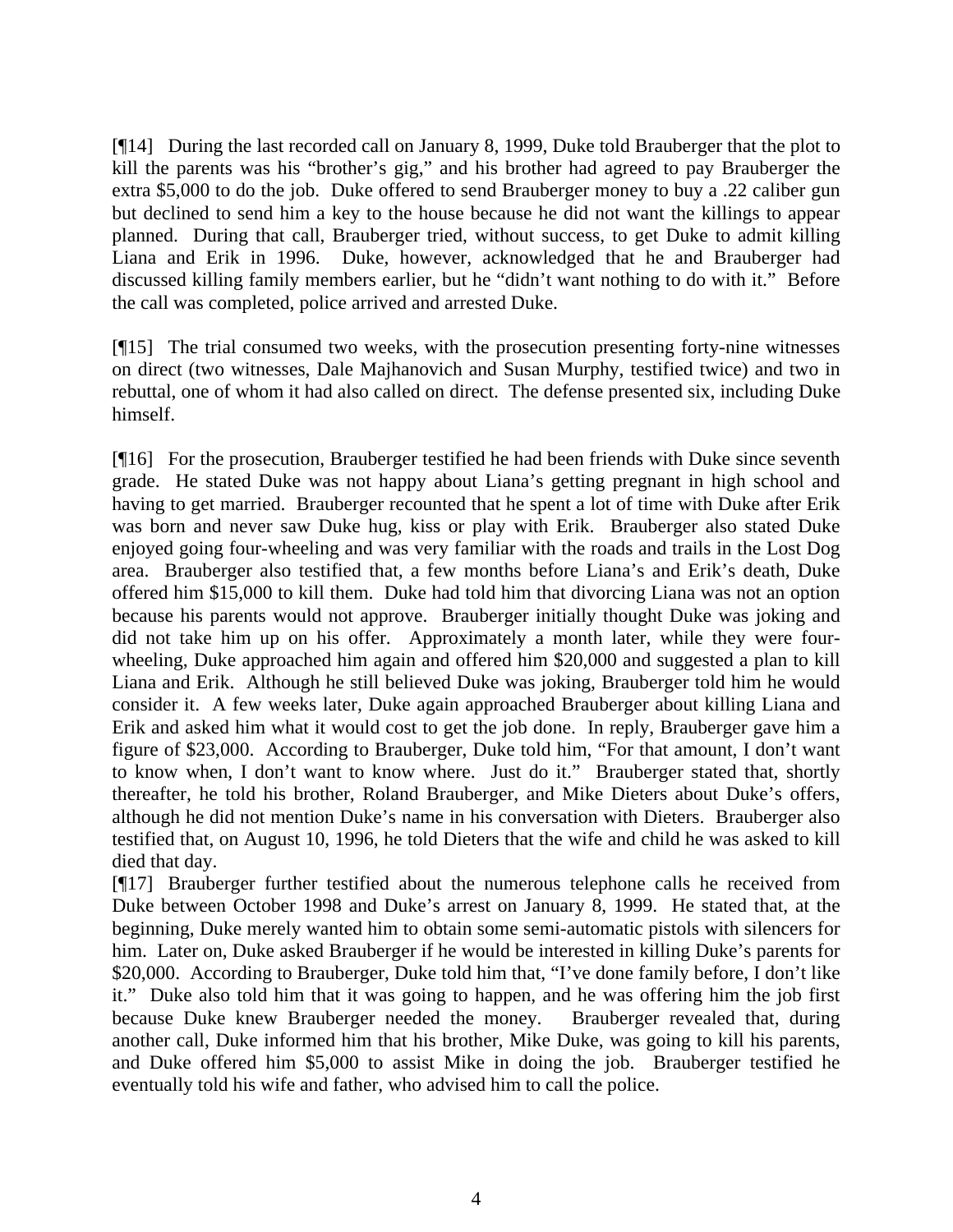[¶18] Law enforcement and emergency personnel at the scene on August 10, 1996, testified about Duke's various accounts of the events surrounding Liana's and Erik's deaths, which included: (1) they were in the area exploring; (2) he had never been in the area before; (3) they stopped on the cliff because they were tired of four-wheeling; (4) Erik was chasing lizards on the top of the cliff; (5) Erik was playing with toys; (6) he went to the vehicle to get something to drink when they fell; (7) he went to the vehicle to get popcorn; (8) he did not see Liana and Erik fall; and (9) he saw Erik slip, Liana grab his arm and both fall over the cliff. Their testimony also cast doubt on Duke's claim that he was unable to get down to check on the status of his wife and child. In fact, their testimony revealed that it was a very simple descent down the face of the cliff to the location where Liana's and Erik's bodies came to rest. Testimony was also presented that Duke's demeanor was not typical of someone who had suffered such an unexpected tragedy.

[¶19] The State also presented the following witnesses:

-- Deputy Alvesteffer of the Sweetwater County Sheriff's Department testified that the area of the cliff where Liana and Erik fell was not visible to anyone at the nearby lake or campsites. He also testified that anyone standing in that area could see cars parked a quarter mile away and could see the dust created by cars traveling in that area several miles away. He further testified that Duke told him he had never previously been to the area. Additionally, Deputy Alvesteffer testified Duke never showed any emotion at the scene even when the bodies of his wife and child were brought up from the bottom of the cliff. He also stated Duke made no attempt to go to the bodies after they arrived at the top.

-- Marvin Brauberger testified that his son Roger broke down a couple of weeks after Liana's and Erik's deaths and told him Duke had previously asked him to kill them. He also testified that in early January 1999 Roger told him that Duke approached him about killing Duke's parents. Marvin told Roger to report it to the police, which Roger did the following morning.

-- Michael Dieters testified that, two weeks before Liana's and Erik's deaths, Brauberger told him someone had offered him \$20,000 to kill his wife and son. He further testified Brauberger told him on August 10, 1996, that the wife and child he was asked to kill had died earlier that day.

-- Roland Brauberger testified that Roger told him, about a month before Liana's and Erik's deaths, that Duke had offered him money to kill them.

-- James Anson testified that Brauberger told him he had been approached by Duke to kill Duke's parents.

-- Connie Arambel, a neighbor of Duke's in 1996, testified she heard Duke yelling at Liana on numerous occasions and calling her vulgar names.

-- Loralee Reuss, Liana's sister, recounted her conversation with Duke shortly after Liana's and Erik's death. She stated Duke informed her that Liana and Erik were on the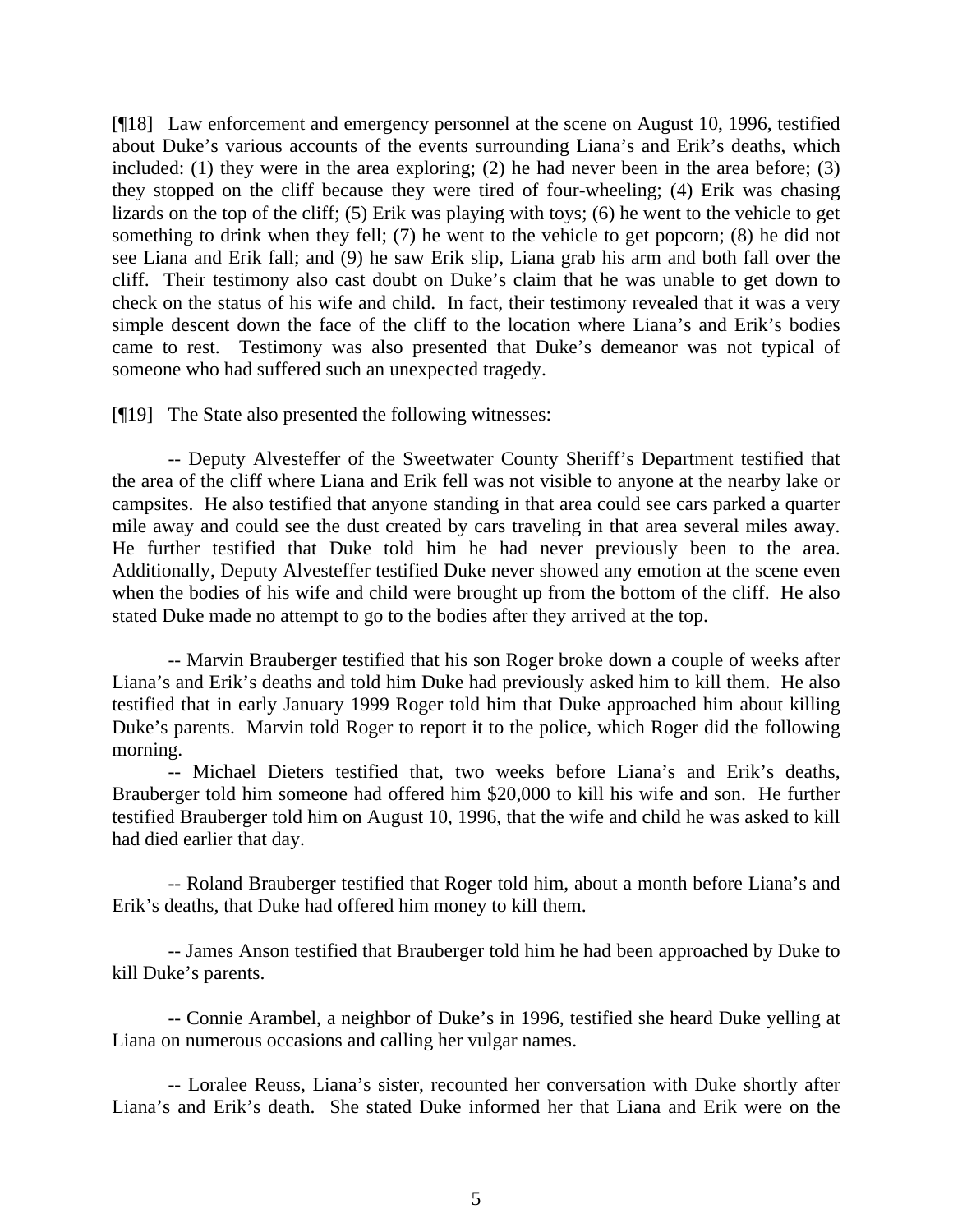edge of the cliff throwing rocks. He claimed he went to the jeep to get a soda and heard Liana scream. When he turned around, they were gone. He informed her that he was not able to get down to them and he drove to the main road to call 911. She also testified that Liana was afraid of heights and Liana thought falling was the worst way to die. Reuss did not believe Liana would have chosen to be on that cliff. She further testified Liana was a protective mother and would not have allowed Erik to run around, stand on the edge or throw rocks over the edge of the cliff.

-- Cynthia McMurray-Smith testified that Duke told her during an interview on January 19, 1999, at the United States Marshal's Office in Houston, Texas, that his wife accidently died during an argument on August 10, 1996. Duke denied having a child.

-- Detective Don Beckum testified regarding his interview of Duke on August 19, 1996. According to Detective Beckum, Duke reported they had been riding around in their jeep and stopped on the cliff to stretch their legs. Duke related they had been walking around the cliff and letting Erik throw rocks. Duke stated he had gone to the jeep to get something to drink when he heard Liana scream his name. Upon turning around, he noticed they were gone. Duke also said he noticed the path leading to the bodies but did not believe he could make it down to check on them.

-- Don Johnson testified that, while Duke worked for him as an independent contractor in 1995-1997, he never observed any displays of affection between Duke and Liana or between Duke and Erik and never heard Duke talk about Erik.

-- Jennifer Butler recounted what Duke had told her in November 1997 about the circumstances surrounding Liana's and Erik's deaths. Duke told her that they had gone to the area for a picnic. While he was cleaning up and loading the car, Liana and Erik fell. She testified that Duke also told her Liana was "still alive a little while before help arrived."

-- David Dell, a close friend of Duke's, testified that, after Duke was married, he and Duke and sometimes Brauberger, frequently went out "chasing girls," and Duke would remove his wedding ring. Dell also stated the Lost Dog area was one of Duke's favorite places to go four-wheeling, and he and Duke had been to the cliff where the deaths occurred on a couple of occasions before August 10, 1996. He further testified that Duke did not appear to be suffering at Liana's and Erik's funeral.

-- Dave Ide testified that on August 11, 1996, Duke told him that he, Liana, and Erik had gone to the cliff area to build a campfire and cook popcorn. Duke stated he was at the jeep and did not see Liana and Erik fall. Duke said he did not go to the bodies because the path was too steep for him.

-- Dawn and Chad Gunter each testified that Duke told them that he, Liana and Erik were having a picnic on the cliff. Duke stated to the Gunters that he was putting the toys away in the jeep when Liana and Erik fell. Duke stated to them that the cliff had given away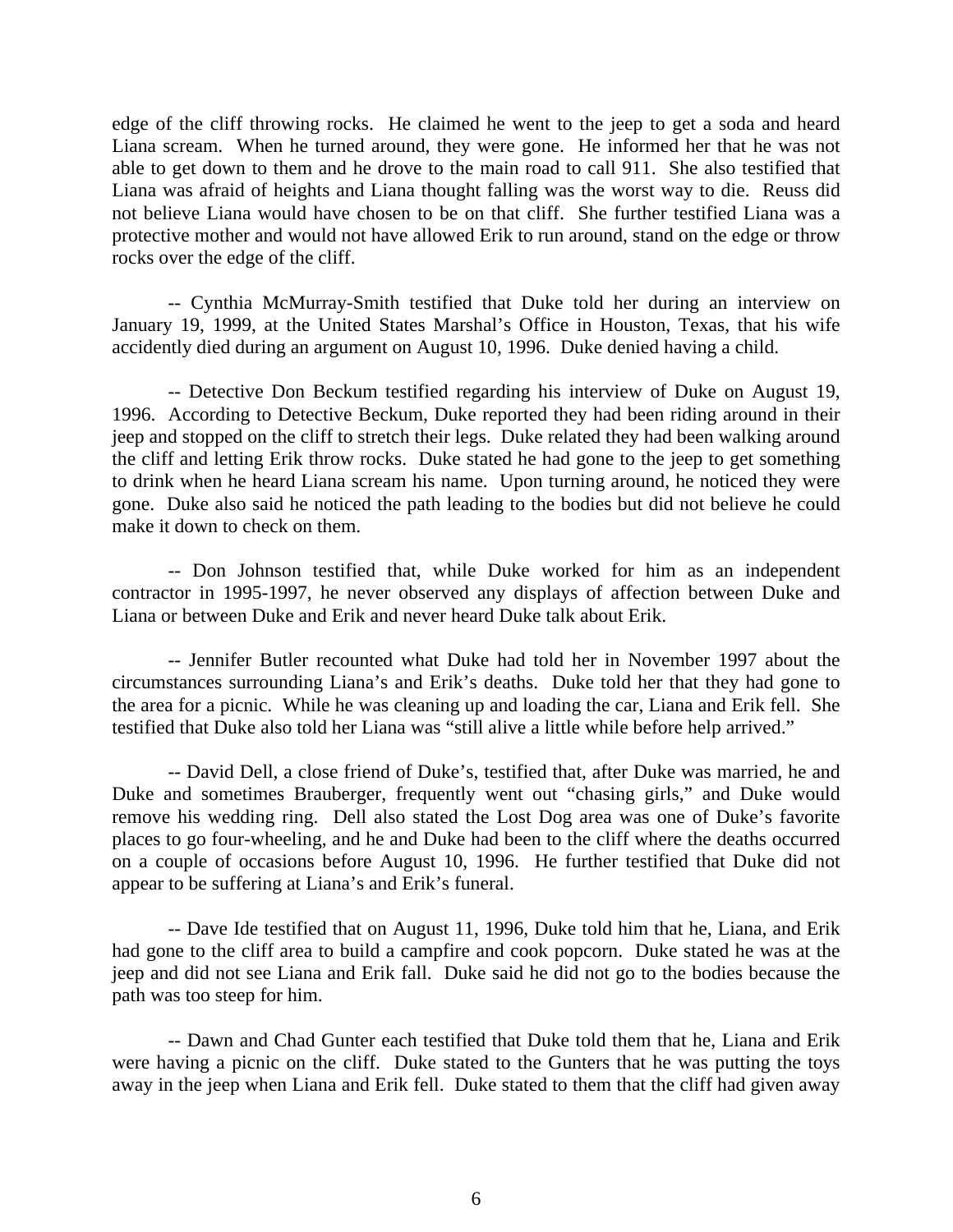and it was too steep to go down to Liana and Erik. Duke also indicated he heard Erik wheezing blood.

-- Steven Miller, a professor in botany and mycology at the University of Wyoming, testified regarding his examination of the cliff in 2000. He testified no evidence existed that the cliff area in question had crumbled or fallen away on August 10, 1996. He stated the last time any disturbance occurred in that area was around 1960-1970.

-- Ralph Davidson, Liana's father, and John Davidson, Liana's brother, both related Liana was afraid of heights. Ralph Davidson also testified Liana was a very cautious mother and doubted she would have chosen to be on the cliff with Erik that day.

-- Debra Litz testified she observed Duke yelling at a woman and child at Smith's Grocery in April 1996. She said Duke angrily knocked over the shopping cart and continued to yell at the crying woman and child as they picked up the spilled items. Litz further testified to seeing the same woman crying in the women's bathroom at the Wild Horse Saloon in June 1996. According to Litz, the woman reported that her husband was not nice to her and he "sometimes wants to kill me." Litz testified Duke was at the bar and the woman said she was there because a friend had told her that her husband was with another woman.

-- Chrystal Robinson recounted the one-month affair she had with Duke in 1994. Robinson testified she went four-wheeling with Duke on several occasions at the Gorge and cliff areas. She said she had been with Duke on the cliff where his wife and son died in 1996. She further testified Duke told her he did not get along with his wife and he had never bonded with his son. According to Robinson, Duke said he was looking for a way out of the marriage, other than divorce, so he did not have to pay child support.

-- Kerry Kelley related that Duke had told her they were on the cliff because Erik wanted to go lizard hunting for his birthday. He stated he was on his way to the jeep to get a soda when he heard Liana scream Erik's name. He turned around and saw Liana grab Erik's arm, and then both went over the cliff. She testified Liana was a cautious mother and would never have let Erik run around on the cliff chasing lizards. She also indicated that, while Duke was very close to her daughter, McKenzie, he appeared cold to Erik and never interacted with him.

-- Mike Duke, Duke's brother, testified that he and Duke had discussed becoming hit men and bumping off people, including their parents. Mike Duke stated he learned in October or November 1999, that Duke had been talking to Brauberger about killing their parents. Mike Duke further testified that they were not serious about killing their parents, and that Duke was simply playing a big joke on Brauberger, although he acknowledged telling the grand jury and the FBI earlier that Duke was not joking. Mike Duke denied that the murder plot was his idea and indicated he was unaware of the details of the conversations between Duke and Brauberger. Mike Duke also acknowledged he and Duke stood to receive around \$200,000 from their parents' estate and life insurance policies upon their deaths.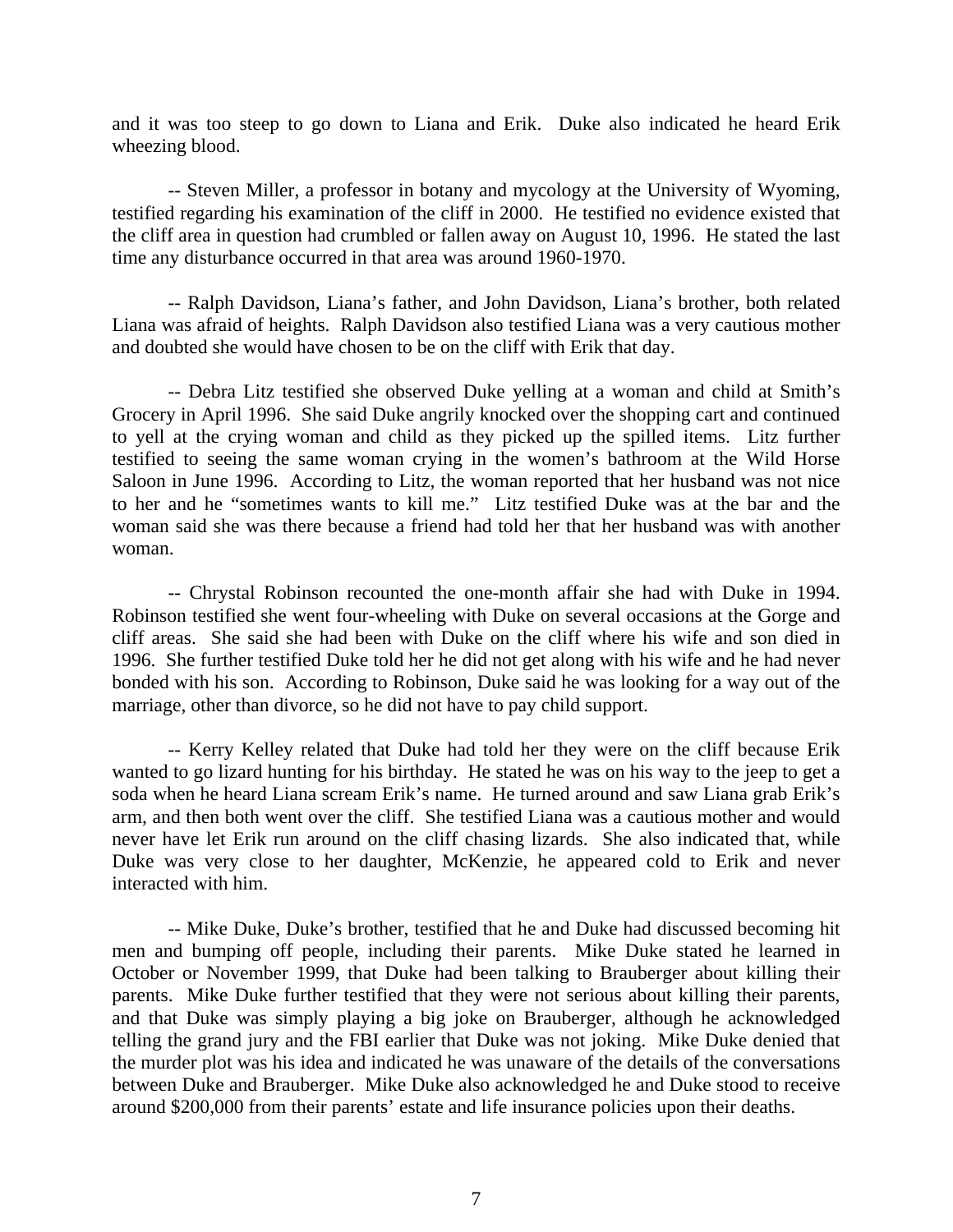[¶20] In his defense, Duke testified that he loved Liana and Erik and did not kill them. He asserted that they accidentally fell to their deaths while he was at the jeep packing up and getting something to drink. He said they had planned to go to the bay along the river and make popcorn, but ended up on the cliff by mistake. Among other things, Duke denied being at the cliff with David Dell and Chrystal Robinson and asking Roger Brauberger to kill Liana and Erik. Duke also claimed that, although he talked to Brauberger about killing his parents, he never seriously considered it. In fact, he maintained that the murder plot was Brauberger's idea and he was only playing along with it as a practical joke on Brauberger. Duke also admitted pleading guilty in federal court on a charge relating to the murder plot concerning his parents, but claimed he did so to avoid a 60-year prison sentence.

[¶21] We shall set forth additional facts as necessary as we discuss each of the issues on appeal.

# **Issue One: Change of Venue**

[¶22] About four and one-half months before trial, Duke moved under W.R.Cr.P. 21 for a change of venue from Sweetwater County to another county in the Third Judicial District. To his motion he attached five newspaper articles concerning his case that had appeared on January 24, January 26, January 31, February 28, and March 2, 2002, in either the Green River Star or the Dailey Rocket Miner, newspapers of general circulation in Sweetwater County. These newspaper articles reported, among other things, that Duke had plead guilty to, or had been convicted of, a felony in federal court for the same or similar crimes which were pending against him in state court; and the articles also contained purported testimony of alleged witnesses indicating Duke's involvement in the alleged crimes. Duke asserted that the information in these articles had prejudiced prospective jurors against him which prejudice could not be overcome in Sweetwater County. During a hearing on April 25, 2002, the trial court acknowledged the pretrial publicity about the case but concluded a change of venue was inappropriate absent Duke's showing of actual prejudice. The trial court deferred ruling on Duke's motion until jury selection.

[¶23] Jury selection began on the morning of the first day of trial, August 12, 2002. Prosecution counsel and Duke's counsel examined the jury panel for cause and exercised their peremptory challenges. The transcript of jury selection consists of 207 pages. During the examination, most of the venire stated they had heard about the case from relatives, friends, or news media (radio and newspaper) coverage. Nine of the thirty-eight potential jurors indicated they had formed an opinion about Duke based upon what they had heard or read. Of those nine, the trial court excused five for cause; two were excused following peremptory challenges, and two were seated on the jury. One of those potential jurors excused for cause was excused on Duke's motion. The two seated jurors who had formed an opinion about Duke stated unequivocally that they could set aside such opinions and render a fair verdict based exclusively on the evidence presented at trial. Of the remaining prospective jurors, each stated that, despite the publicity surrounding the case, he or she could render a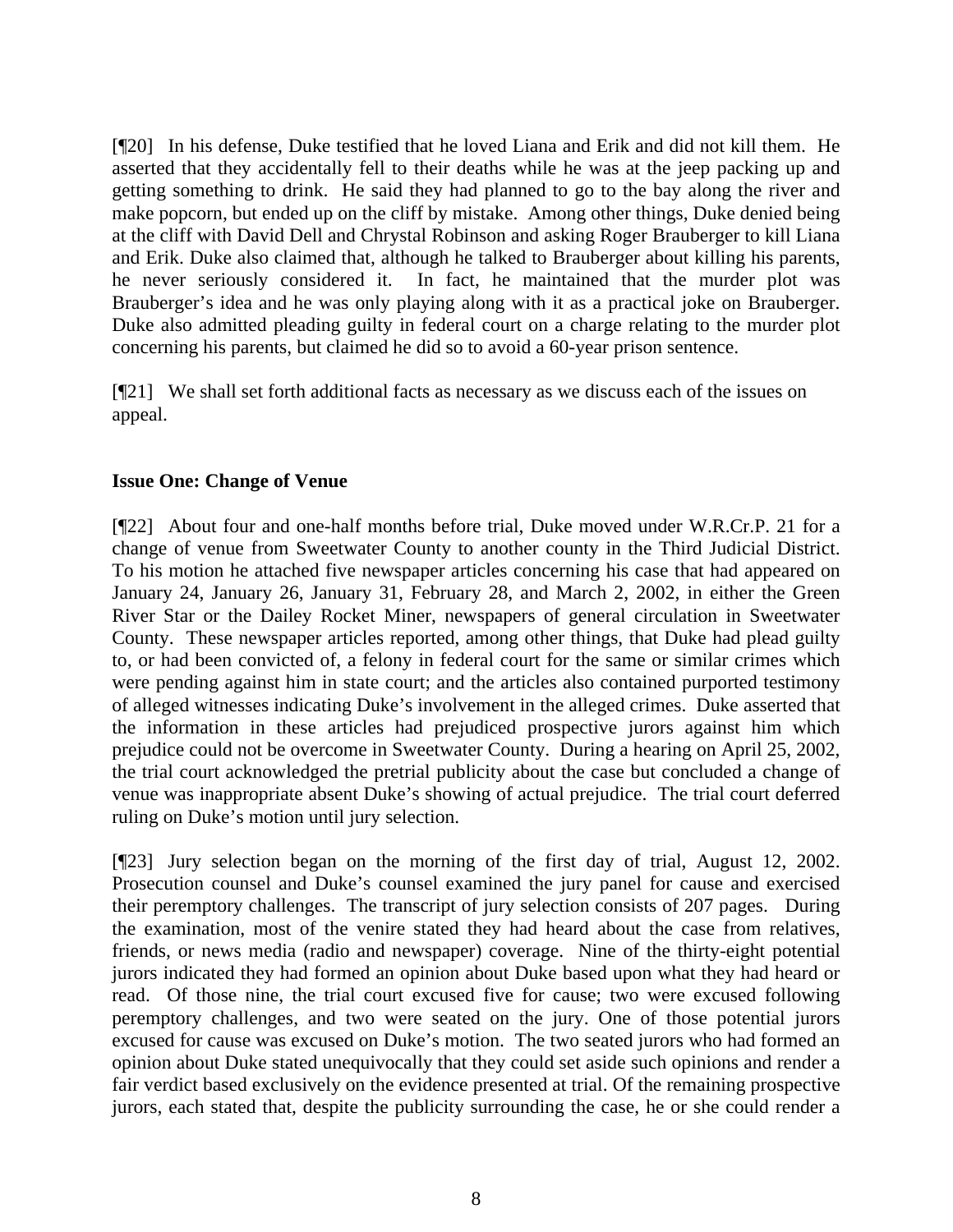fair and impartial decision based solely on the court's instructions and the evidence presented at trial. Each also indicated he or she would hold the prosecution to its burden of proving Duke's guilt as to each charge beyond a reasonable doubt. At the close of jury selection, Duke's counsel did not object to the jury as empaneled and did not renew his pretrial motion for a change of venue.

[¶24] Duke insists that, despite what occurred during jury selection, he did not receive a fair trial because of the excessive pretrial publicity. He argues that neither the trial court's inquiry, nor counsels', was sufficient to evaluate the jurors' assurances of impartiality. He claims that community feeling was running very high and all the major participants involved in the case were long-time community residents. He contends that the degree of pretrial publicity was great and the trial court, in the exercise of reasonable caution, should have recognized that prejudice against Duke was so great within the small town of Green River and Sweetwater County "that venue should have been moved, regardless."

[¶25] In *Urbigkit v. State*, 2003 WY 57, 67 P.3d 1207 (Wyo. 2003), we stated our standard of review and summary of Wyoming change-of-venue law:

> We review the denial of a motion for change of venue under an abuse of discretion standard, meaning we will not interfere with the trial court's decision unless the trial court acted in a manner exceeding the bounds of reason under the circumstances. *Nixon v. State*, 994 P.2d 324, 326-27 (Wyo. 1999). The party moving for change of venue has the burden of showing actual prejudice in the minds of the jurors so great that a fair trial cannot be obtained. *Id*. at 327.

> We have summarized the law in Wyoming relating to change of venue as follows:

> > Criminal defendants in Wyoming have a constitutional right to a trial by an impartial jury. Wyoming's constitutional provision grants the right to trial "by an impartial jury of the county or district in which the offense is alleged to have been committed." Wyo. Const. art. 1, § 10. The legislative provision mirroring the constitution requires "[e]very criminal case shall be tried in the county in which the indictment or offense charged is found, except as otherwise provided by law." Wyo. Stat. Ann. § 1-7-102(a) (LEXIS 1999). Trial proceedings are transferred to another county "only if the court is satisfied that there exists within the county where the prosecution is pending so great a prejudice against the defendant that the defendant cannot obtain a fair and impartial trial in that county." W.R.Cr.P. 21(a).

> > This Court has adopted a two-part test for determining whether a change of venue should be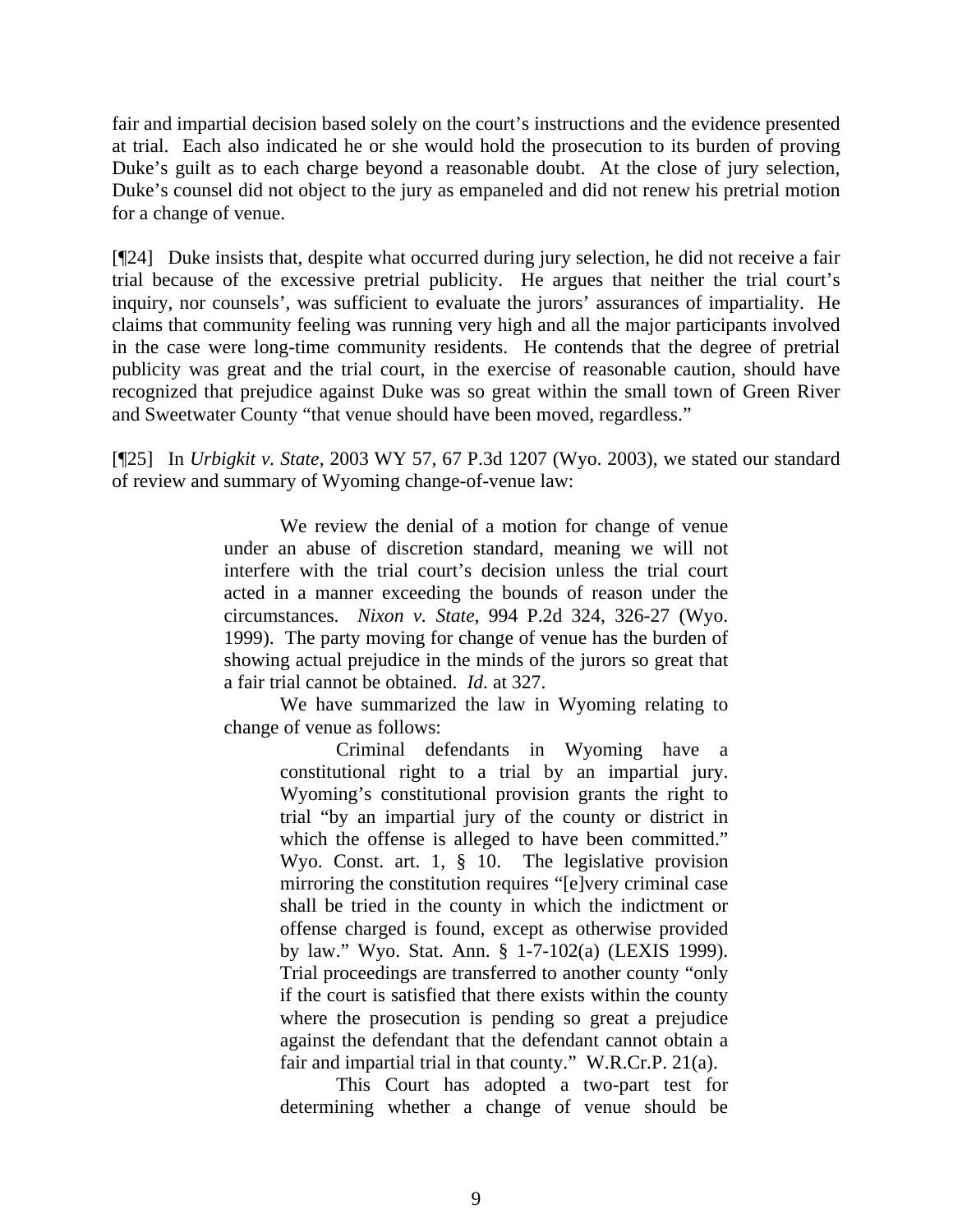granted after *voir dire* because of pre-trial publicity: "'First, the nature and extent of the publicity must be considered; second, the difficulty or ease in selecting a jury must be considered along with the amount of prejudice which actually appears during *voir dire*  examination.'" *Sides* [*v. State*], 963 P.2d [227], 231 [(Wyo. 1998)] (quoting *Murry* [*v. State*], 713 P.2d [202,] 208 [(Wyo. 1986)].

*Urbigkit*, ¶¶26-27 (alterations in original).

[¶26] Applying the first prong of the test, we note that Duke relied on five newspaper articles from the county's general circulation newspapers, the first one of which appeared approximately seven months before his trial and the last one of which appeared five months before his trial. We have read the articles; they are generally factual in nature, reporting information obtained from court documents and from a potential witness. We do not find them to be sensational, inflammatory, or prejudicial. Neither the nature nor the extent of the news coverage justifies a finding that the trial court abused its discretion in denying Duke's motion under the first prong of the change-of-venue test.

[¶27] Applying the second prong of the test, we also see nothing in the record requiring reversal. The prosecutor, Duke's counsel, and the trial court appropriately and properly examined the venire. The potential jurors responded to that examination in a forthright manner. There is simply no indication in the record that the pretrial publicity in this case made jury selection difficult or created such prejudice that a change of venue was necessary. Duke's first issue has no merit.

# **Issue Two: Whether Duke was denied a fair trial because jurors observed him in leg restraints during the trial**

[¶28] On January 14, 2003, this Court granted Duke's motion and remanded the case to the trial court for an evidentiary hearing to enable Duke to develop a record on the issue whether he was improperly restrained at trial and whether his trial counsel rendered ineffective assistance of counsel for failing to object to such improper restraint. The trial court held an evidentiary hearing on March 28, 2003, receiving testimony from Duke, Duke's trial counsel, one of the prosecutors, the transport officer of the county sheriff's office, a former county sheriff, a deputy United States Marshal, the jail administrator, and jurors. After the evidentiary hearing, the trial court issued findings of fact and conclusions of law. The trial court found that Duke was wearing leg restraints during the trial and the jurors saw him in those restraints. The trial court also found Duke's trial counsel probably made a request for removal of those restraints to the trial court at the end of an in-chambers hearing on the first day of trial; and the trial court did not respond to that request.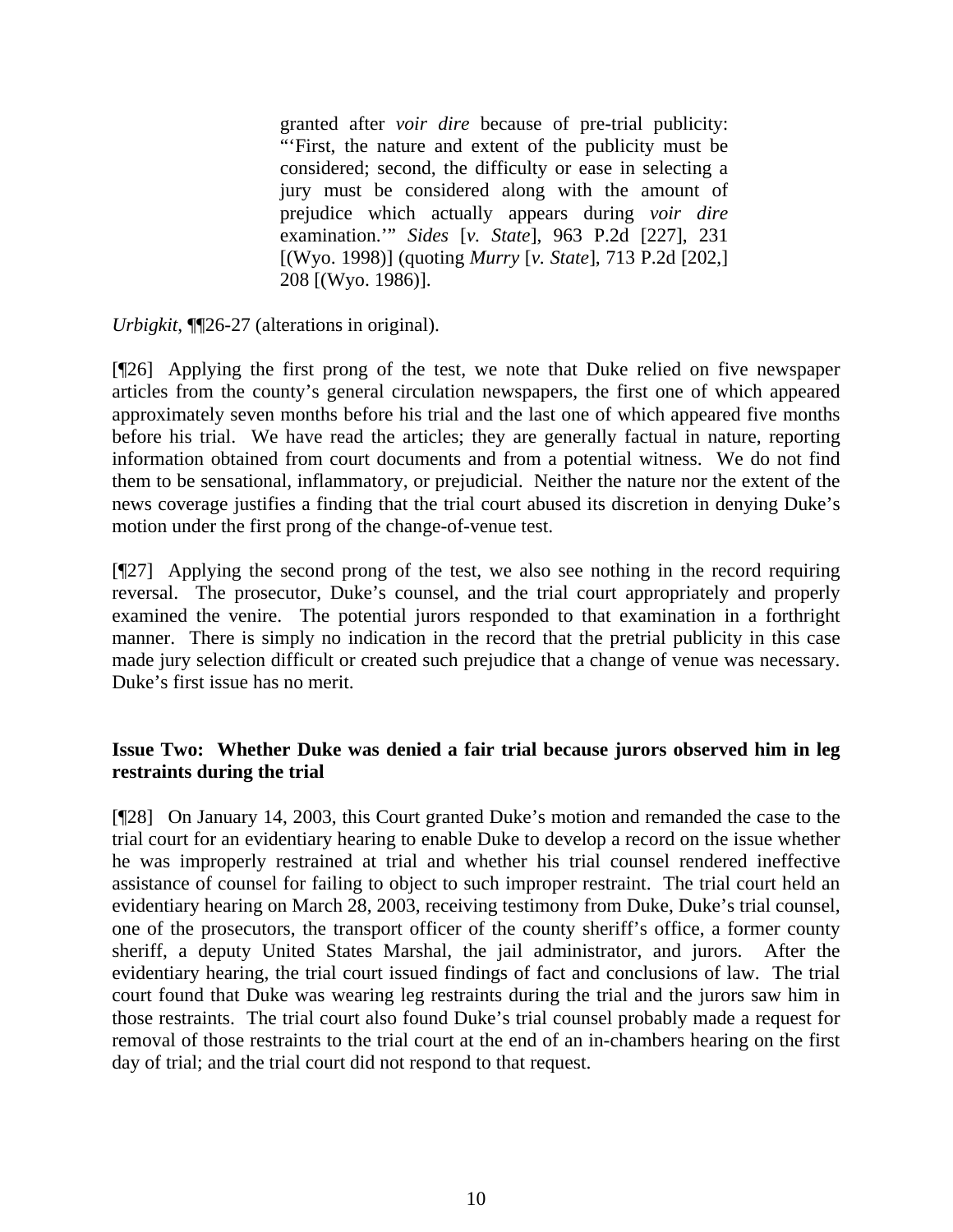[¶29] On appeal, Duke claims his having to appear in leg restraints before the jury was inherently prejudicial and deprived him of a fair trial under *Asch v. State*, 2003 WY 18, 62 P.3d 945 (Wyo. 2003), and our decisions since that seminal decision. *See, e.g., Urbigkit,* ¶¶16-24. The State recognizes the trial court's failure to hold a pretrial hearing concerning the necessity of in-trial leg restraints, as prescribed in *Asch*, could be found to be an abuse of discretion and, therefore, error. The State observes, however, that in *Daniel v. State*, 2003 WY 132, ¶15, 78 P.3d 205, ¶15 (Wyo. 2003), we held that, where the jury did not view or hear the accused in leg restraints during trial, a trial court's error in allowing restraints without a pretrial hearing as mandated by *Asch* was subject to harmless error review. We also noted that, according to *State v. Finch*, 975 P.2d 967, 1006-07 (Wash. 1999), some courts apply harmless error analysis where overwhelming evidence of the accused's guilt exists. *Daniel*, ¶15. Recognizing it bears the burden of demonstrating the trial court's error was harmless beyond a reasonable doubt, the State declares it can satisfy that burden. The State then points to the trial court's findings of fact and conclusions of law in its remand decision to the effect that, given the trial court's knowledge of the case, the accused, courtroom security concerns, the trial audience, and the potential for disturbances, a pretrial hearing would not have changed the trial court's decision to allow the leg restraints during trial. The State also points to seven factors which the trial court identified as justifying the allowance of restraints:

> (1) Duke was serving a ten-year federal sentence and was facing six potential life sentences on the state charges;

(2) Duke was an escape risk;

(3) the U.S. Marshals' policy would have required that Duke be shackled during the trial;

(4) the courtroom lacked adequate security;

(5) Duke, during various stages of the trial, was in close proximity to constitute a physical threat to the trial judge, the jurors, his attorney, and his attorney's wife;

(6) the "shock belt" available to the Sweetwater County Sheriff's Office is designed to be worn over clothing, which would make it readily visible to the jury and does not incapacitate the wearer; and

(7) Michael Duke, Duke's brother and federal co-defendant, had been released from federal prison prior to Duke's trial and was residing in Green River, Wyoming.

[¶30] In response to the State's argument, Duke argues the trial court erred at the remand hearing when it received in violation of W.R.E. 606(b) juror testimony concerning the effect,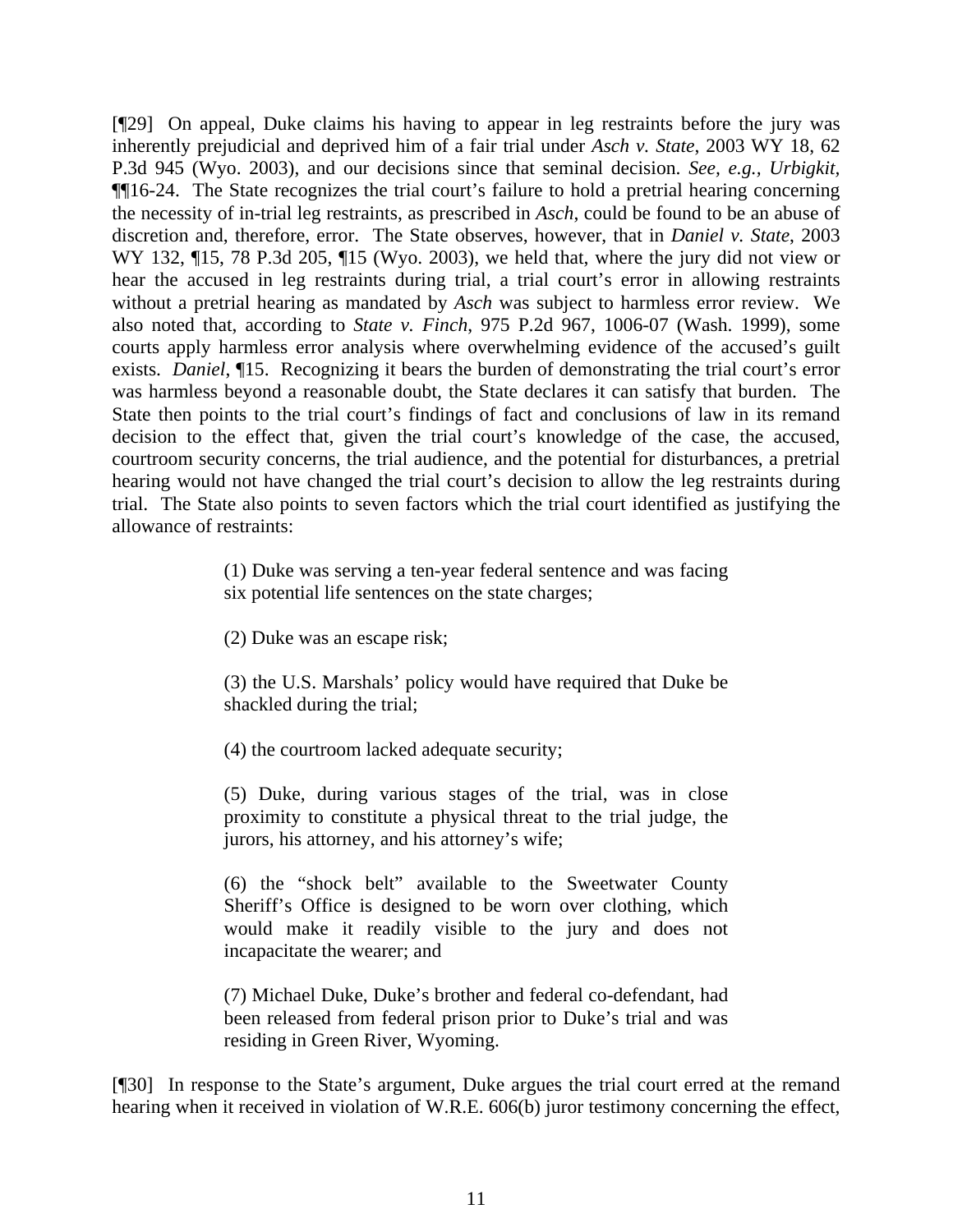if any, on the jury verdict of the jurors' having seen Duke in leg restraints for the eleven days of trial. W.R.E. 606(b) reads:

> (b) *Inquiry into validity of verdict or indictment*. -- Upon an inquiry into the validity of a verdict or indictment, a juror may not testify as to any matter or statement occurring during the course of the jury's deliberations or to the effect of anything upon his or any other juror's mind or emotions as influencing him to assent to or dissent from the verdict or indictment or concerning his mental processes in connection therewith, nor may his affidavit or evidence of any statement by him concerning a matter about which he would be precluded from testifying be received, but a juror may testify on the questions whether extraneous prejudicial information was improperly brought to the jury's attention or whether any outside influence was improperly brought to bear upon any juror.

Duke surmises that the standard of review for the trial court's decision to allow such juror testimony may be the abuse-of-discretion standard, testing that decision as a reviewing court would when a witness's competency is tested. Duke also argues that the reliability of such "after-the-fact" juror testimony is highly suspect. He directs us to the advice of the United States Supreme Court in a case where a procedure is used which involves a probability that prejudice deemed inherently lacking in due process will result, "little stock need be placed in jurors' claims to the contrary." *Holbrook v. Flynn*, 475 U.S. 560, 570, 106 S.Ct. 1340, 1346, 89 L.Ed.2d 525 (1986). Duke also argues that the evidence against him, particularly with respect to the first degree murder charges and the solicitation-of-murder charges related thereto, was not overwhelming. Duke asserts the verdict on those particular charges turned nearly entirely upon the jury's believing either Duke or the prosecution's key witness Roger Brauberger. Duke argues it is impossible to measure the degree to which a juror was influenced, consciously or subconsciously, by having seen and heard Duke in leg restraints each and every day of a trial that spanned two weeks; but, he asserts, a prejudicial influence of some weight is presumed.

[¶31] The significant facts of this case, in the context of the leg restraints issue, are distinguishable from the significant facts in our prior cases involving leg restraints. In *Asch*, 2003 WY 18, 62 P.3d 945 (Wyo. 2003), published February 6, 2003, the remand hearing established that only one juror observed the accused in leg restraints during a one-day trial. *Id.* at ¶56. Although we held the trial court abused its discretion in allowing the accused to be shackled in the courtroom during his trial without first requiring the prosecution to justify that practice on the record, *id.* at ¶62, we also held the accused's trial counsel had provided ineffective assistance in failing to investigate adequately a primary defense; consequently, we reversed and remanded for a new trial. *Id.* at  $\P$ 65-66. Because of that disposition, we did not undertake a harmless error analysis.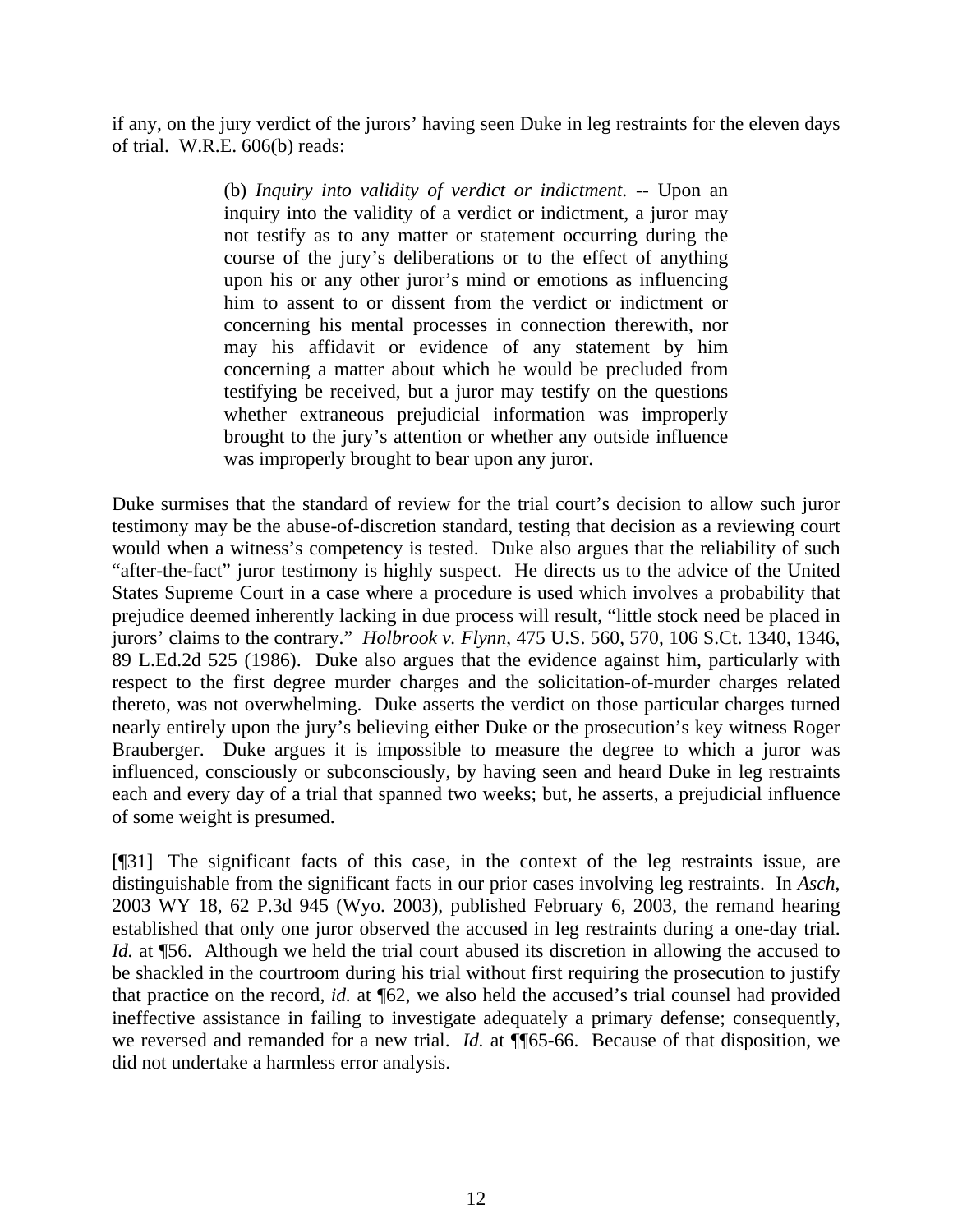[¶32] In *Urbigkit*, 2003 WY 57, 67 P.3d 1207 (Wyo. 2003), published May 7, 2003, the accused, before trial and before jury selection, raised the shackling issue, the prosecution opposed the accused's request to be unrestrained in the courtroom during trial, and the trial court allowed the use of leg restraints in the courtroom during the trial. Although no testimony or evidence was presented that the jurors observed the defendant in shackles, the defendant was in leg restraints, and instructed not to move, when he testified before the jury but away from the witness stand. *Id.* at ¶¶16-21. We held that the manner in which the trial court resolved the issue generally complied with the spirit of *Asch*. *Id.* at ¶23. We held the trial court did not abuse its discretion in requiring the accused to wear leg restraints in the courtroom throughout his trial. *Id.* at ¶24.

[¶33] In *Daniel*, 2003 WY 132, 78 P.3d 205 (Wyo. 2003), published October 23, 2003, the remand hearing established that the accused was shackled during his trial without the benefit of a pretrial hearing for the prosecution to establish justification for shackling; thus, the trial court abused its discretion in allowing shackling. *Id.* at ¶14. The remand hearing also established, however, that the jury did not view or hear the accused in shackles during his trial. *Id.* at ¶15. The present case, then, tried before the *Asch* pretrial procedure became required, is the first case before us where most, if not all, of the jurors viewed and heard the accused in shackles during his trial, and no pretrial proceedings were held on the issue.

[¶34] In light of our *Asch* discussion about the inherently prejudicial nature of a jury's viewing and hearing an accused in shackles during his trial, we can only hold here that the trial court's allowance of the use of leg restraints on Duke during his trial was an abuse of discretion and, of course, error. Although Duke argues it is impossible to measure the degree of the prejudicial influence his shackling had on the jurors who tried him, we believe it is possible to measure that degree of prejudicial impact considering the weight of the evidence supporting that jury's verdict. Therefore, we hold the trial court's error is subject to harmless error analysis. Applying that analysis, we are impressed by the strong evidence of Duke's guilt on all the charges. That Duke pleaded guilty on the federal charges of soliciting the murder of his parents made his conviction on the similar state charges a certainty. Duke makes no serious argument to the contrary. With respect to the first degree murder charges and the related solicitation charges pertaining to Duke's wife and son, we are also impressed with the strong evidence of Duke's guilt on those charges. We have recounted that evidence earlier in this opinion and need not repeat it here. As that recounting shows, the evidence of Duke's guilt on those charges was much more than a credibility contest between Roger Brauberger and Duke. Quite considerable, and independent, circumstantial evidence existed supporting his guilt on those charges. After carefully studying the record and all of the evidence, we are satisfied beyond a reasonable doubt that the error below was harmless. In reaching this decision, we have given no stock to the jurors' testimony at the remand hearing. We need not decide today whether, in this shackling context, W.R.E. 606(b) prohibits such testimony. Because of our judgment on the prosecution's strong evidence of Duke's guilt on all of the charges, we had no need to consider the jurors' remand hearing testimony.

#### **Issue Three: Ineffective assistance of trial counsel**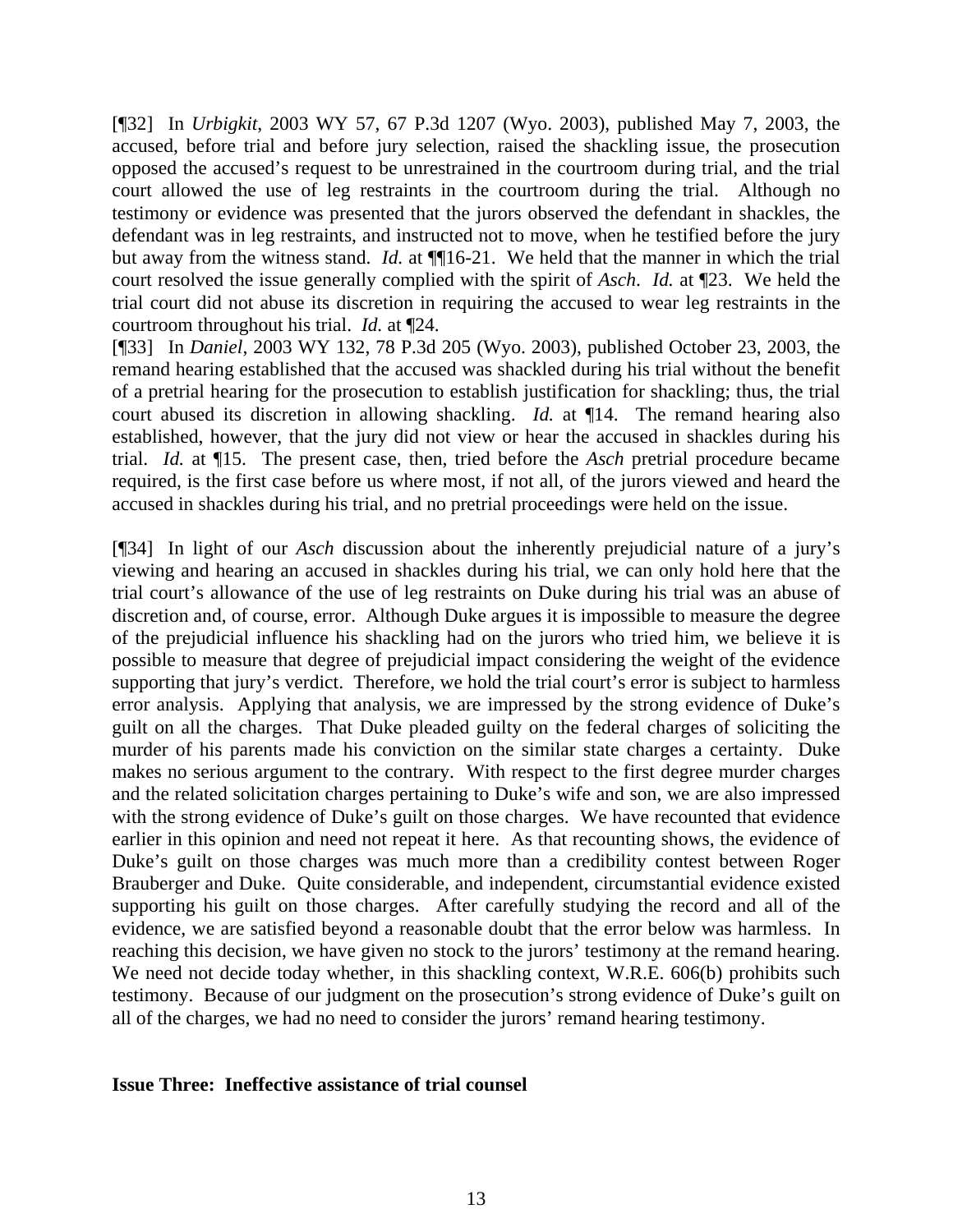[¶35] Duke has set forth nine claims of alleged ineffective assistance of trial counsel, namely, he (1) failed to object to the joinder of the charges for trial; (2) failed to object to hearsay testimony and unduly prejudicial evidence; (3) failed to adequately investigate; (4) failed to object to leading questions; (5) failed to object to the district court's erroneous application of W.R.E. 613; (6) failed to make a record objection to the security measures employed at trial; (7) failed to object to the use of, and the jury's reliance upon, a demonstrative exhibit that was never introduced into evidence; (8) failed to object to the jury being advised it was a non-capital case; and (9) failed to offer any defense instructions, particularly theory-of-defense instructions.

[¶36] Claims of ineffective assistance of counsel are reviewed under the following standard:

When reviewing a claim of ineffective assistance of counsel, the paramount determination is whether, in light of all the circumstances, trial counsel's acts or omissions were outside the wide range of professionally competent assistance. *Herdt v. State*, 891 P.2d 793, 796 (Wyo. 1995); *Starr v. State*, 888 P.2d 1262, 1266-67 (Wyo. 1995); *Arner v. State*, 872 P.2d 100, 104 (Wyo. 1994); *Frias v. State*, 722 P.2d 135, 145 (Wyo. 1986). The reviewing court should indulge a strong presumption that counsel rendered adequate assistance and made all significant decisions in the exercise of reasonable professional judgment. *Herdt*, at 796; *Starr*, at 1266; *Arner*, at 104; *Strickland v. Washington*, 466 U.S. 668, 689, 104 S.Ct. 2052, 2065, 80 L.Ed.2d 674 (1984).

Under the two-prong standard articulated in *Strickland* and *Frias*, an appellant claiming ineffective assistance of counsel must demonstrate on the record that counsel's performance was deficient and that prejudice resulted. *Strickland*, 466 U.S. at 687, 104 S.Ct. at 2064; *Starr*, at 1266; *King v. State*, 810 P.2d 119, 125 (Wyo. 1991) (Cardine, J., dissenting); *Campbell v. State*, 728 P.2d 628, 629 (Wyo. 1986); *Frias*, 722 P.2d at 145. In other words, to warrant reversal on a claim of ineffective assistance of counsel, an appellant must demonstrate that his counsel failed to "render such assistance as would have been offered by a reasonably competent attorney" and that "counsel's deficiency prejudiced the defense of the case." *Lower v. State*, 786 P.2d 346, 349 (Wyo. 1990). "The benchmark for judging any claim of ineffectiveness must be whether counsel's conduct so undermined the proper functioning of the adversarial process that the trial cannot be relied on as having produced a just result." *Strickland*, 466 U.S. at 686, 104 S.Ct. at 2064.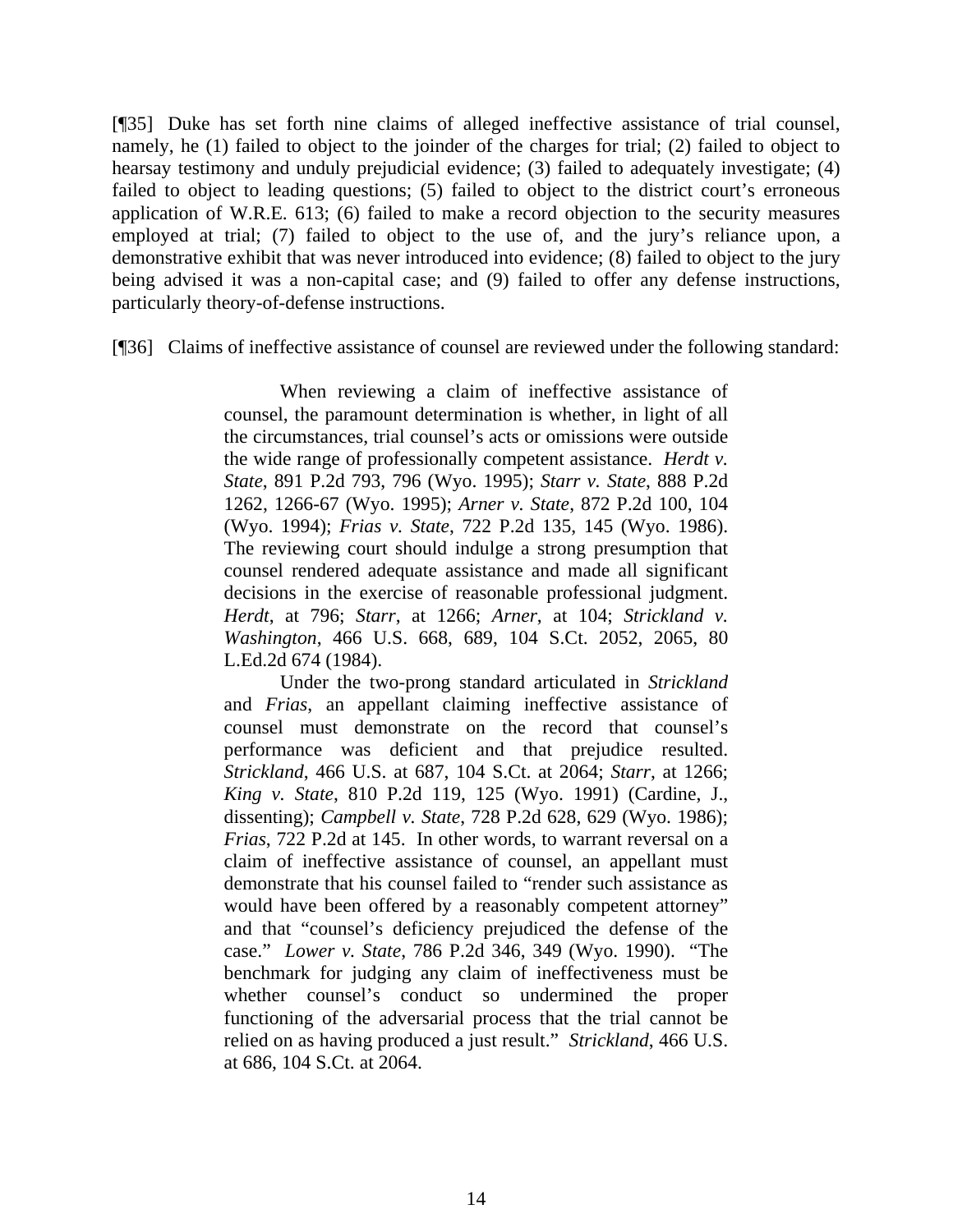*Asch*, ¶11 (quoting *Becker v. State*, 2002 WY 126, ¶12, 53 P.3d 94, ¶12 (Wyo. 2002); *Reyna v. State*, 2001 WY 105, ¶19, 33 P.3d 1129, ¶19 (Wyo. 2001); *Chapman v. State*, 2001 WY 25, ¶6, 18 P.3d 1164, ¶6 (Wyo. 2001); *Grainey v. State*, 997 P.2d 1035, 1038-39 (Wyo. 2000)). The burden of proving that counsel was ineffective rests entirely on an appellant. *Asch*, ¶11 (citing *Barkell v. State*, 2002 WY 153, ¶10, 55 P.3d 1239, ¶10 (Wyo. 2002)). To satisfy his burden, an appellant must provide more than mere speculation or equivocal inferences. *Sincock v. State*, 2003 WY 115, ¶37, 76 P.3d 323, ¶37 (Wyo. 2003) (citing *Barkell*, ¶13).

# *Failure to object to the joinder of the cases for trial*

[¶37] A few days after Duke's arraignment in Docket No. CR-02-49-R, the State filed a motion to join that case with Docket No. CR-01-209-R for purposes of trial "on the grounds that all counts charged in the two referenced cases include offenses of the same or similar character, and are based upon acts or transactions connected together or constituting parts of a common scheme or plan." That motion was addressed during a hearing on April 25, 2002. As the State was presenting argument in favor of joinder, the following transpired:

> [Defense Counsel]: Your Honor, I have a question. Is all of this necessary? Are we playing to the press to get our story out, or are we arguing a motion?

> [Prosecutor]: Your Honor, I believe I'm required to show that this is a common scheme or plan, and I don't want to go into a lot more detail, but I think I'm required to give you a little bit of an offer of proof so you can see whether or not it was a common scheme or plan.

\* \* \* \*

[Defense Counsel]: Try your case. We know what the Judge is going to rule, we talked about it in chambers.

COURT: Well –

[Prosecutor]: If you're going to stipulate to the ruling, I don't need to say anything else.

\* \* \* \*

COURT: [Defense counsel], are you opposed to the Motion for Joinder?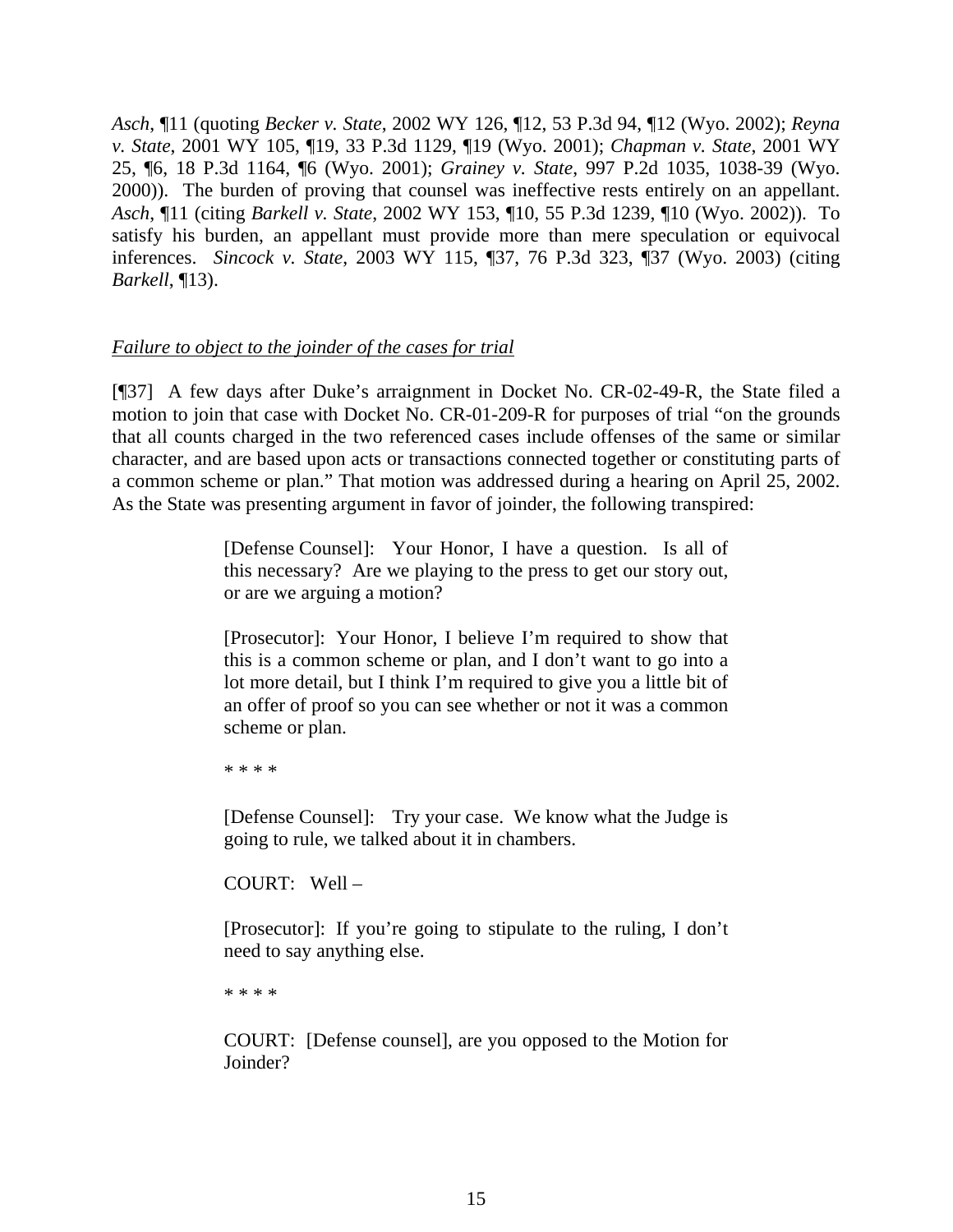[Defense Counsel]: No. I have talked this over with my client, your Honor, and it's my opinion that any evidence is going to come in on either trial, especially the first degree murder charge from the felony convictions if he testifies. I don't believe I can stop that. I realize what they're trying to do is take their weakest case and put it with their strongest case, but in order for my client to testify, I have to basically agree to the joinder, so that's what I'm telling you. I'm not going to object to the joinder. [Duke] understands what I'm doing.

[Prosecutor]: If there's no objection to the joinder, your Honor, I need say nothing else.

COURT: All right. It – is that correct?

[Defense Counsel]: That's correct, your Honor.

COURT: All right. The Motion is granted.

[¶38] Duke now scores trial counsel for not contesting the joinder of the two cases for trial. He contends that he was prejudiced by counsel's inactions because the prosecution was erroneously allowed to consolidate two sets of unrelated charges and all of its evidence, including "bad character" evidence, into one trial to his detriment. Duke alleges error but has failed to make the requisite showing that counsel rendered prejudicially deficient assistance.

[¶39] The rules pertaining to the joinder of criminal cases are W.R.Cr.P. 8(a) and 13. W.R.Cr.P. 8(a) provides:

> (a) *Joinder of offenses.* -- Two or more offenses may be charged in the same citation, indictment or information in a separate count for each offense if the offenses charged, whether felonies or misdemeanors or both, are of the same or similar character, are based on the same act or transaction, or are based on two or more acts or transactions connected together or constituting parts of a common scheme or plan.

W.R.Cr.P. 13 provides in pertinent part:

The court may order two or more indictments, informations, citations or a combination thereof to be tried together if the offenses . . . could have been joined in a single indictment, information or citation. The procedure shall be the same as if the prosecution were under such single indictment, information or citation.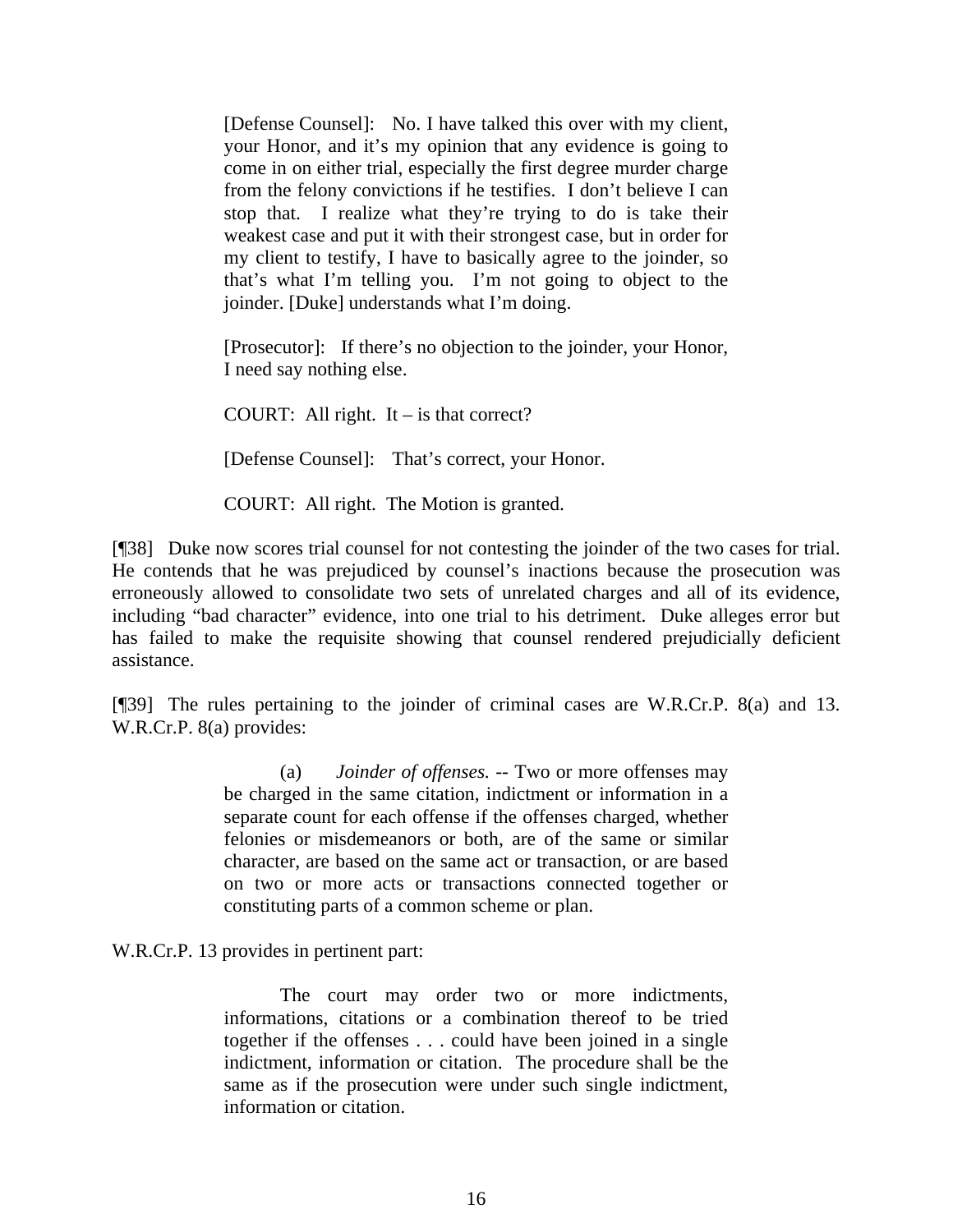The rule governing the severance of criminal charges is W.R.Cr.P. 14, which provides in pertinent part:

> If it appears that a defendant or the state is prejudiced by a joinder of offenses . . . in an indictment, information or citation, or by such joinder for trial together, the court may order an election or separate trials of counts . . . or provide whatever other relief justice requires.

[¶40] Rule 13 conditions the joinder of offenses charged in separate informations or indictments on the same circumstances which would permit joinder of counts within a single information. That is, if the offenses charged in separate informations or indictments are of the same or similar character or constitute part of a common scheme or plan, the offenses may be tried together as if charged in a single information. The law relative to the joinder of offenses contained in the Information and Indictment against Duke is the same as that applicable to the joinder of the four offenses charged in the Indictment against him. *Tabor v. State*, 616 P.2d 1282, 1284 (Wyo. 1980). We note that Duke has not challenged the propriety of combining the murder charges and solicitation charges regarding his wife and child in the same Indictment.

[¶41] We believe that the two solicitation offenses charged in the Information, Docket No. CR-02-49-R, are of the "same or similar character" as the two solicitation offenses charged in the Indictment, Docket No. CR-01-209-R, and constituted part of a "common plan or scheme." Although the criminal acts occurred at different times and against different victims, the nature of the offenses and the circumstances surrounding the commission of those offenses were identical. In each instance, Duke actively pursued and offered Roger Brauberger money to kill members of his immediate family and formulated plans by which the murders could be accomplished.

[¶42] As a general rule, joinder of offenses is proper absent compelling reasons for severance. *Bell v. State*, 994 P.2d 947, 955 (Wyo. 2000) (citing *Bishop v. State*, 687 P.2d 242, 247 (Wyo. 1984)). "Joint trials serve the public interest by expediting the administration of justice, reducing docket congestion, conserving judicial time as well as that of jurors along with avoiding the recall of witnesses to duplicate their performances." *Bell*, at 955 (quoting *Jasch v. State*, 563 P.2d 1327, 1335 (Wyo. 1977)). Any prejudice caused by the joinder is weighed against the judicial economies created by joinder. *Bell*, at 955 (citing *Dorador v. State*, 768 P.2d 1049, 1052 (Wyo. 1989); *Lee v. State*, 653 P.2d 1388 (Wyo. 1982)).

[¶43] In *Dorador*, this Court identified a two-part test for determining whether prejudice resulted from the joinder of offenses:

> The first is whether the evidence relating to the similar offenses charged would be admissible in a separate trial of each offense. *Tabor*, 616 P.2d at 1284. If the evidence would be admissible,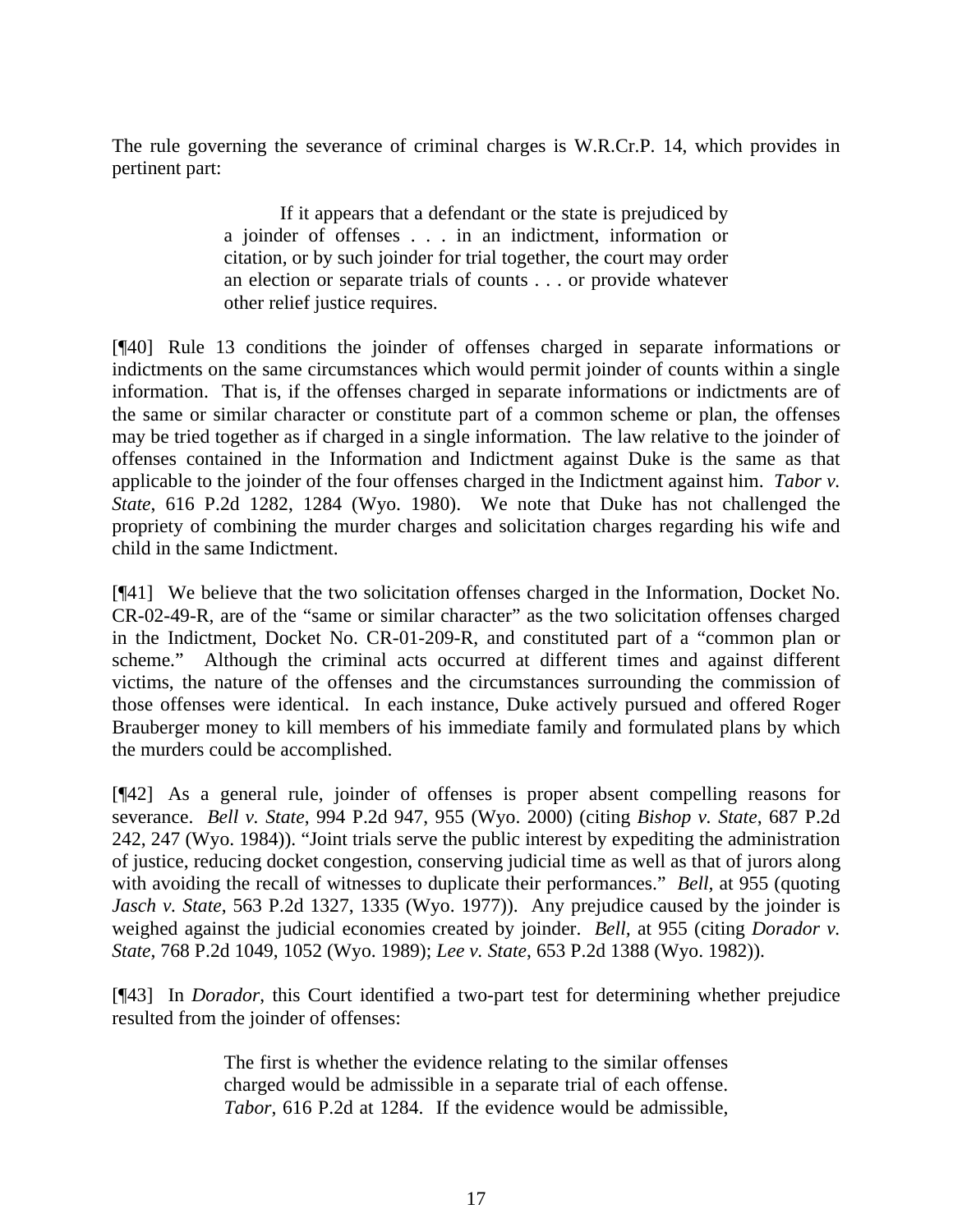there is no prejudice. If the evidence would not be admissible in separate trials, the trial court should then determine whether the evidence of each crime is "simple and distinct." *Drew v. United States*, 331 F.2d 85, 91 (D.C. Cir. 1964). Stated differently, the second consideration is whether the evidence relating to the separate offenses would be so complicated that the jury could not reasonably be expected to separate them and evaluate the evidence properly and individually on each separate charge. *Pote v. State*, 695 P.2d 617 (Wyo. 1985).

# *Dorador*, 768 P.2d at 1052.

[¶44] Duke acknowledges that the interests of judicial economy militate in favor of joinder. He also acknowledges he bears the burden of showing he would have had a better chance at acquittal had the cases not been tried together. However, in attacking counsel's assistance, he offers only an unsupported assertion that he was prejudiced by the joinder of his criminal cases. He has not provided any analysis applying the *Dorador* two-part test to the facts of this case and, instead, has relegated that task to this Court to undertake under the assumption that prejudice will be found.

[¶45] An examination of the record reflects that all of the prosecution's evidence pertaining to the solicitation charges would have been admissible in separate trials under W.R.E. 404(b) to show course of conduct or to show a common plan or scheme. *Bell*, 994 P.2d at 956. Duke's attempted solicitation of Roger Brauberger to kill his wife and child was directly related to the murder charges. His later solicitation of Brauberger to kill his parents was relevant circumstantial evidence to prove his involvement in his wife's and child's murder and, therefore, would have been admissible in the murder case. That evidence was also relevant to explain why Brauberger contacted police and why police reopened the investigation into his wife's and child's deaths. Conversely, the evidence of Duke's solicitation of his wife's and child's murder would have been relevant to the solicitation charges concerning his parents and, therefore, would have been admissible in a separate trial on those charges. Duke clearly has made no showing to the contrary. That the evidence presented at this trial could have been separately introduced had the cases not been joined establishes the lack of prejudice to Duke in this case.

[¶46] Furthermore, the issues and proof in each case were relatively simple and not complex. The issue before the jury was whether Duke solicited the murders of his parents, his wife and his child and whether he, in fact, killed his wife and child as alleged during the time periods in question. In Instruction No. 10, the trial court instructed the jury that it had to give separate consideration to each count and the evidence pertaining to it, and that its finding on one count was not to control its verdict as to any of the other charged crimes. Duke has provided no evidence that the jury did not follow the trial court's instruction, and he has not shown that the jury improperly cumulated the evidence in reaching its decision.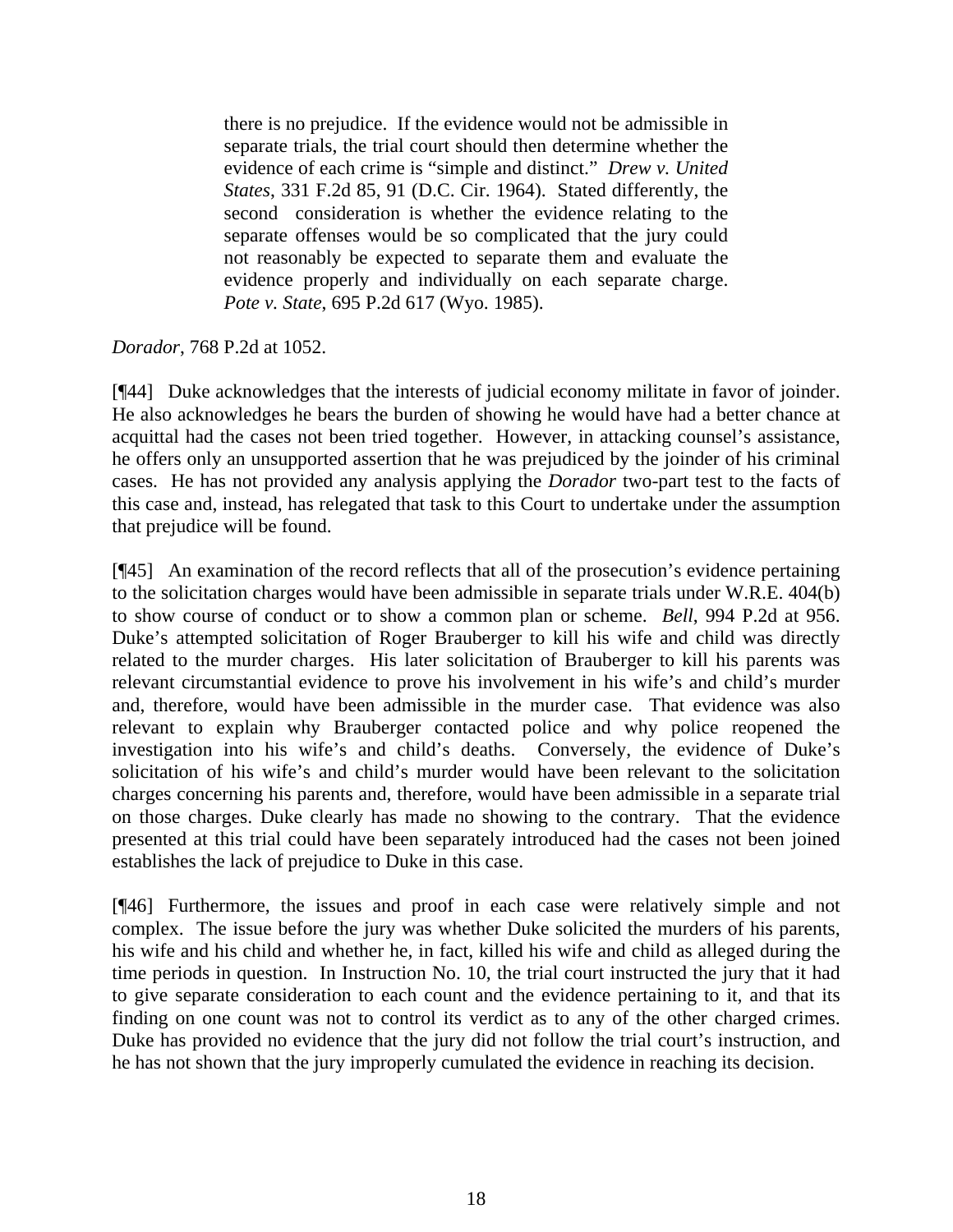[¶47] Duke has not established that counsel rendered prejudicially deficient assistance in not objecting to the consolidation of his criminal cases for trial.

# *Failure to object to hearsay testimony and unduly prejudicial evidence*

[¶48] Duke faults counsel for not objecting to certain hearsay testimony, evidence of his brother's federal guilty plea and other unduly prejudicial evidence. Most of his claim appears to be a continuation of his condemnation of counsel's failure to prevent joinder of the criminal charges, which was addressed above. Duke contends that the admission of that testimony denied him a fair trial. In asserting error, however, he has failed to show that counsel's omissions amounted to prejudicially deficient assistance.

[¶49] Duke first argues that various witnesses gave improper hearsay testimony to which counsel should have posed an objection. His argument, however, consists solely of a single paragraph of excerpts of the witnesses' trial testimony, placed in a footnote in his brief, with no analysis or citations to legal authorities. His argument also fails to explain how the admission of that minimal testimony prejudiced his defense. This Court has stated that it will not consider arguments that are not cogent or supported by citation to pertinent authority. *Eustice v. State*, 11 P.3d 897, 904 (Wyo. 2000); *Blumhagen v. State*, 11 P.3d 889, 897 (Wyo. 2000). We apply that rule here.

[¶50] Duke next claims that counsel should have objected when the prosecutor elicited an admission from his brother and federal co-defendant, Mike Duke, that he had pleaded guilty in federal court to a charge related to the solicitation of their parents' murders. In its direct examination of Mike Duke, the prosecution extensively questioned him about his knowledge of, and his involvement in, Duke's solicitation of Brauberger to kill their parents. Throughout his direct testimony, Mike Duke downplayed the seriousness of the murder plot and testified that the plot was simply a practical joke Duke was playing on Brauberger. At the end of direct examination, the following occurred:

> [Prosecutor]. Although it was a joke, you ended up pleading guilty in federal court to this joke, didn't you?

[Mike Duke]. Correct.

[¶51] Duke asserts that evidence of Mike Duke's federal guilty plea was inadmissible under *Mazurek v. State*, 10 P.3d 531 (Wyo. 2000), *Ross v. State*, 930 P.2d 965 (Wyo. 1996), and *Kwallek v. State*, 596 P.2d 1372 (Wyo. 1979). He insists that counsel's failure to object to that testimony deprived him of his right to have a trial on its own merits and constituted reversible error.

[¶52] The State acknowledges that the testimony in question was probably inadmissible under existing Wyoming law. The State, however, disagrees, as do we, that Duke is entitled to reversal of his convictions based solely on the admission of that isolated question and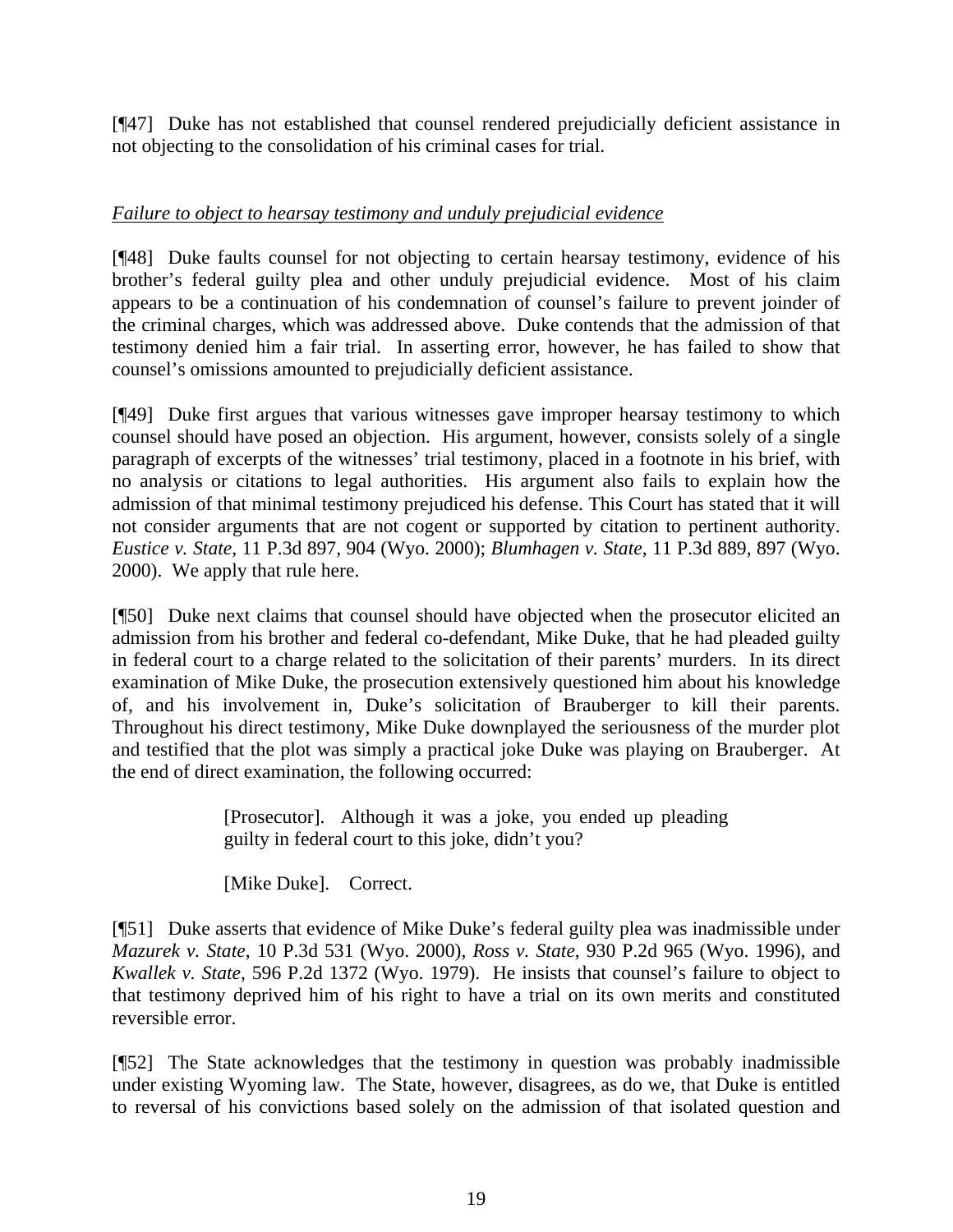answer. *See Black v. State*, 2002 WY 72, ¶36, 46 P.3d 298, ¶36 (Wyo. 2002); *Mazurek*, 10 P.3d at 535 (when no objection is raised at trial, reversal is warranted only upon a finding of prejudicial plain error).

[¶53] To succeed on his ineffectiveness claim, Duke must show both a deficiency in counsel's assistance and resulting prejudice. *Asch*, ¶11. With respect to the second prong, he has not provided any insight into how the admission of that testimony adversely affected the outcome of his trial. Rather, he has offered nothing more than an unsupported assertion that prejudicial error occurred. At a minimum, he should have evaluated the prejudicial effect of that testimony under the factors set forth in *Mazurek*, 10 P.3d at 539. He, however, has neither mentioned nor applied those factors within the context of this case. In the absence of a clear showing of actual prejudice resulting from counsel's inactions that would be sufficient to undermine confidence in the outcome of his trial, Duke's ineffectiveness claim cannot be sustained.

[¶54] Duke lastly faults counsel for not invoking some "helpful rules of evidence" to prevent other prejudicial evidence from being introduced at trial. Although not entirely clear, he seemingly faults counsel for not keeping from the jury evidence pertaining to his federal conviction and the tapes and transcripts of the telephone calls between himself and Brauberger upon which the solicitation charges concerning his parents were based. However, other than a generic reference to W.R.E. 403 and W.R.E. 404(b), he has provided no guidance on what "helpful rules of evidence" counsel could have invoked to accomplish the desired result under existing law and the facts of this case. His mere unparticularized speculation and conjecture on what counsel should have done, without more, is insufficient to satisfy his burden of demonstrating that counsel's performance was constitutionally ineffective.

# *Failure to adequately investigate*

[¶55] Duke next faults counsel for allegedly failing to interview **any** of the prosecution's witnesses prior to trial. Counsel has a duty to make reasonable investigations or to make a reasonable decision that makes particular investigations unnecessary. *Strickland*, 466 U.S. at 690-91, 104 S.Ct. at 2066. This Court assesses counsel's performance by considering all of the circumstances existing at the time counsel made the investigative decision and applies a heavy measure of deference to counsel's judgments in this regard. *Asch*, ¶41. A convicted defendant claiming counsel was ineffective bears the burden of demonstrating counsel acted unreasonably and that he was prejudiced by counsel's ineffectiveness. *Strickland*, 466 U.S. at 687, 104 S.Ct. at 2064. In doing so, an appellant "must identify the acts or omissions of counsel that are alleged not to have been the result of reasonable professional judgment." *Id*. at 690, 104 S.Ct. at 2066.

[¶56] Duke's contention that counsel failed to interview any of the witnesses is not supported by the record and is speculative at best. This Court will not presume the truth of allegations that are not supported by the record. *Madrid v. State*, 910 P.2d 1340, 1343 (Wyo.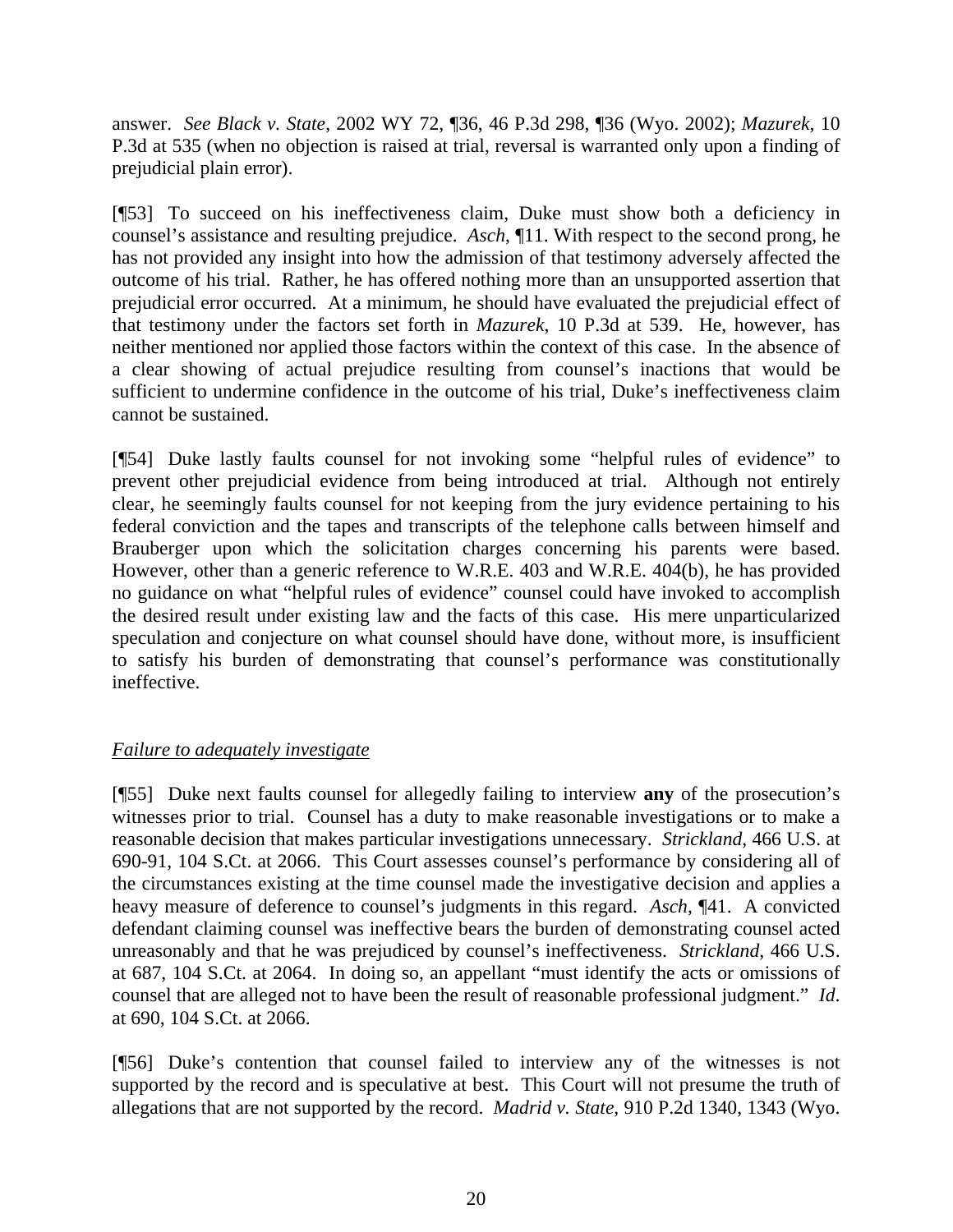1996). In his argument, Duke assumes that counsel did not investigate or interview the witnesses because counsel appeared to meet several prosecution witnesses for the first time at trial. However, counsel may have interviewed the witnesses, without meeting them in person, perhaps by telephone. Or, another attorney or an investigator may have interviewed the witnesses for counsel. An appellant's speculative contentions as to what he believes occurred are not considered by this Court unless they are demonstrated in the record. *Id*.; *Hayes v. American Nat'l Bank of Powell*, 784 P.2d 599, 601 (Wyo. 1989).

[¶57] Moreover, Duke provides no authority that counsel must meet and interview all of the prosecution's witnesses in person in order to act as reasonably competent counsel and does not explain what "solid investigation of all important witnesses" might entail. Although this Court has acknowledged that a failure to investigate under certain circumstances may constitute ineffective assistance of counsel, none of those circumstances apply in this case. *See Asch*, ¶¶41, 43, 45 (regarding failure to investigate a possible defense, failure to identify favorable evidence or witnesses that additional investigation would have revealed, failure to interview an eyewitness to the crime, or failure to investigate evidence that goes to the very heart of the prosecution's case). An appellant must provide more than mere speculation or equivocal inferences to satisfy the burden of demonstrating that counsel's performance was ineffective. *Sincock*, ¶37. Duke's purely conjectural allegations concerning whether counsel interviewed, or should have interviewed, the prosecution's witnesses simply do not support a claim of ineffective assistance of counsel. He has not demonstrated that counsel's performance was other than reasonable or that he was prejudiced by the alleged failure of counsel to interview the witnesses.

[¶58] The majority of Duke's argument faults counsel for allegedly failing to interview Mrs. Brauberger, the wife of the prosecution's main witness. This claim fails because it is not supported by the record. His claim that counsel did not try to talk with Mrs. Brauberger misreads the record. Counsel spoke with Mrs. Brauberger before trial, and she told him to contact the prosecuting attorney. Apparently, she was not willing to provide him with any information and any attempt to interview her or to call her as a witness to impeach her husband would have been futile. Indeed, when the trial court offered to make her available for questioning so counsel could determine whether she did have any relevant impeachment testimony, Duke told counsel not to talk to her. He cannot now complain that counsel was ineffective when counsel simply followed his direction. *Strickland*, 466 U.S. at 691, 104 S.Ct. at 2066; *Frias*, 722 P.2d at 145.

[¶59] In speculative fashion, Duke also alleges that if counsel had interviewed Mrs. Brauberger, counsel could have been prepared for Roger Brauberger's "damning" testimony that he had "previous[ly]" told his wife about Duke's request that he kill his wife and child. According to Duke, this testimony was contradicted by the fact he "twice omitted naming his wife as one of his early confidantes about this murder for hire solicitation" later in his testimony. Duke claims counsel might have been able to impeach Roger Brauberger's testimony by putting Mrs. Brauberger on the stand. However, Duke misinterprets the word "previous" in the above-referenced testimony as indicating Mrs. Brauberger was one of Roger Brauberger's "early confidantes" about the murder for hire solicitation.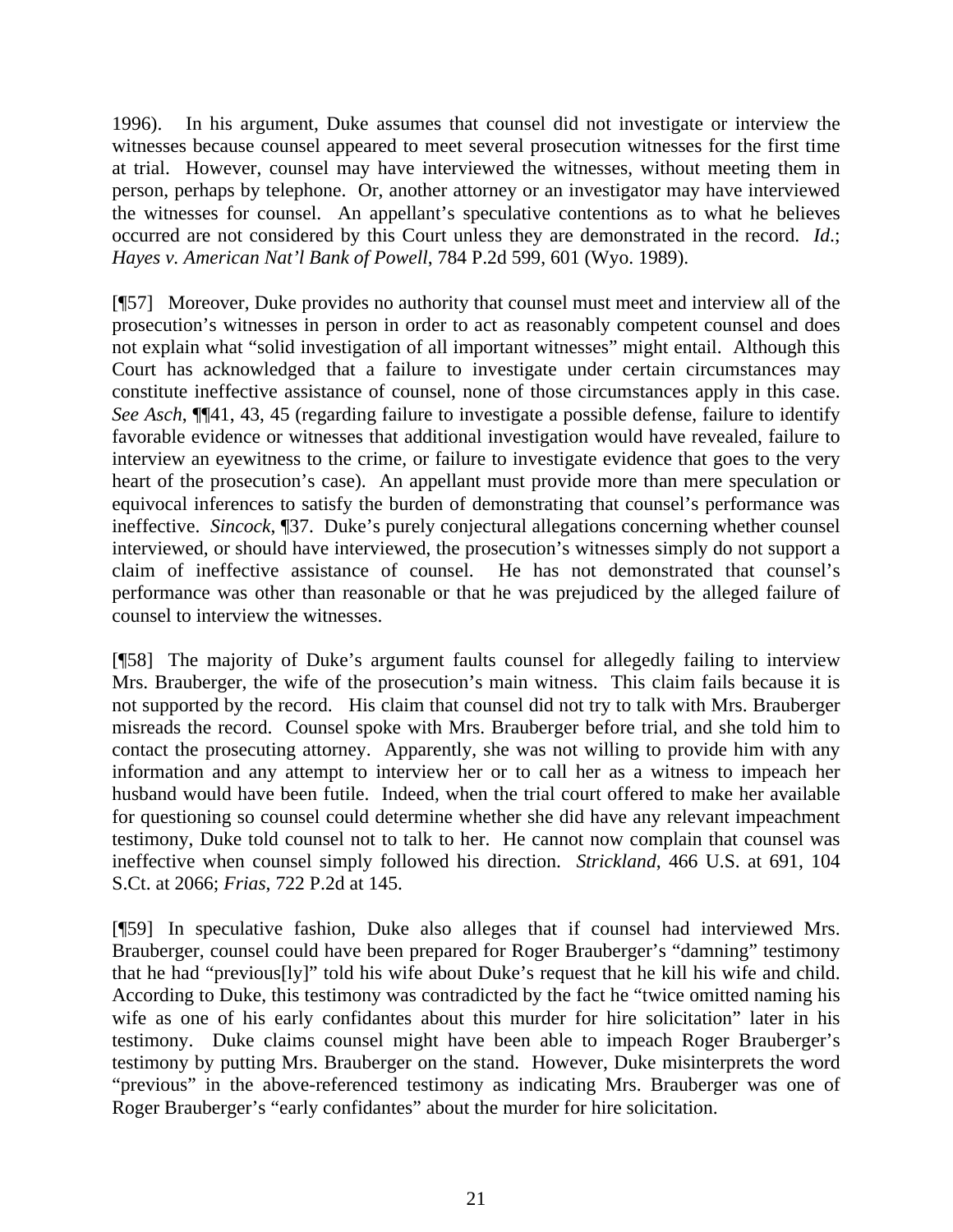[¶60] Duke's assertion derives from the fact that, at trial, Roger Brauberger explained why he finally went to the police with the information about Duke. He said, "Well, **I hadn't told my wife** about it until one night when we were driving home . . . ." He then continued:

> I said, "Something really bad and terrible has happened and something really bad and terrible might happen if I don't do something about this." So I told her exactly what we [Duke and Roger Brauberger] talked about, about killing his parents. I told her previous about the wife and child. I said, "Look, he's capable of doing it. If I don't go to the police, something  $-$  we may end up, you know, seeing another funeral, and I can't deal with that." She advised me to go to my father. My father advised me to go to the police.

[¶61] Roger Brauberger talked to the police the next day, January 4, 1999. Contrary to Duke's characterization of this testimony as an indication that Mrs. Brauberger was an early confidante, Roger Brauberger was discussing what he told his wife the night of January 3, 1999. He told her for the first time about Duke's **previous** request to kill Erik and Liana Duke to explain why he was concerned about Duke's request to kill his parents. Not only was counsel's investigation reasonable, but Duke has not demonstrated prejudice because there was no discrepancy in Roger Brauberger's testimony.

[¶62] Duke also complains that the alleged failure to interview witnesses deprived counsel of the ability to determine whether they might have information that could have shaken the jury's confidence in Roger Brauberger. This argument ignores the testimony that the jury did hear about Roger Brauberger. Defense counsel cross-examined Roger Brauberger and delved into his drug and heavy drinking habits and that he bought and sold marijuana. Counsel noted that Roger Brauberger did not remember many details and contradicted himself in other ways. Duke also testified that it was Roger Brauberger's idea to kill Duke's parents. Defense counsel presented a formidable attack on Roger Brauberger's credibility, and Duke has not demonstrated that counsel's performance fell below that of a reasonably competent counsel. *Strickland*, 466 U.S. at 687, 104 S.Ct. at 2064.

[¶63] Considering the speculative nature of Duke's claims that counsel did not interview any of the prosecution's witnesses, he has not demonstrated that counsel failed to investigate or any alleged failure to interview witnesses was unreasonable. Nor has he demonstrated any prejudice resulting from counsel's alleged failure to investigate.

# *Failure to object to leading questions*

[¶64] Duke complains that counsel did not object when the prosecutor asked leading questions of the prosecution's witnesses on direct examination. However, he acknowledges that "it is sometimes unwise, time-consuming and even annoying to the court to pose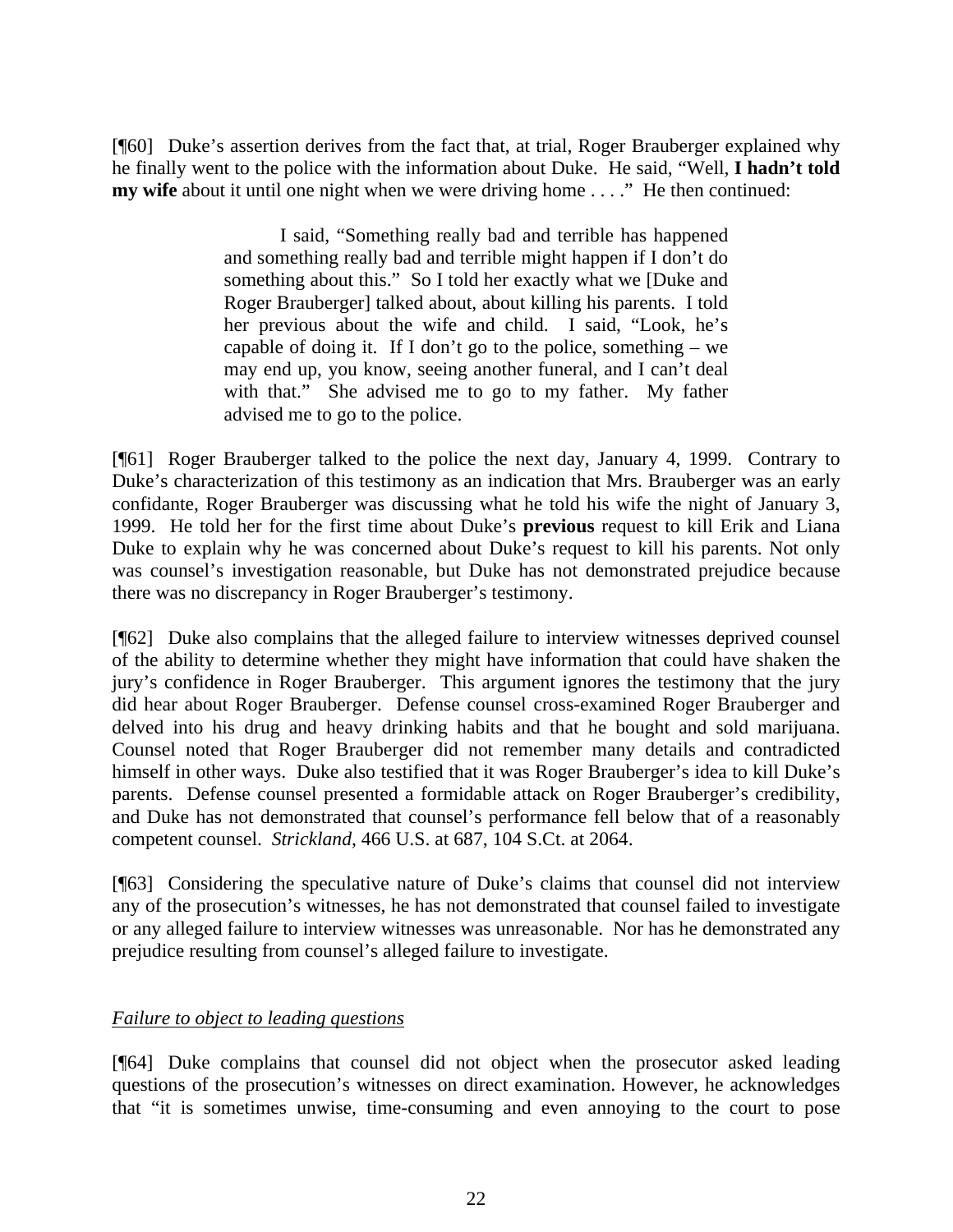technically correct objections to things which don't matter" and does not even attempt to distinguish this case from a case in which counsel is wise to avoid annoying the court and the jury with needless objections. Although Duke calls the challenged testimony "highly consequential," he does not explain why the testimony was so important. If the testimony was important, counsel may have made a conscious and reasonable choice not to draw the jury's attention to that testimony with an objection when the information would have gotten to the jury eventually anyway. Duke has not "overcome the presumption that, under the circumstances, the challenged action might be considered sound trial strategy." *Strickland*, 466 U.S. at 689, 104 S.Ct. at 2065 (internal quotation marks omitted).

[¶65] In addition, "[l]eading questions are not, per se, impermissible." *Pena v. State*, 792 P.2d 1352, 1355 (Wyo. 1990). W.R.E. 611(c) states that "[l]eading questions should not be used on the direct examination of a witness except as may be necessary to develop his testimony." Duke does not assert that the questions were not necessary to develop the witnesses' testimony. As such, counsel's decision not to object was entirely proper.

[¶66] Duke's comment that leading questions "may influence testimony, invoke a false memory of events or push a witness into false acquiescence to the questioner" is not sufficient to support a claim of ineffective assistance of counsel. Such speculation and conjectural allegations do not demonstrate that counsel's performance was not reasonable or affirmatively prove that Duke was prejudiced. *Sincock*, ¶37. "It is not enough for the defendant to show that the errors had some conceivable effect on the outcome of the proceeding." *Strickland*, 466 U.S. at 693, 104 S.Ct. at 2067. "The defendant must show that there is a reasonable probability that, but for counsel's unprofessional errors, the result of the proceeding would have been different. A reasonable probability is a probability sufficient to undermine confidence in the outcome." *Id*. at 694, 104 S.Ct. at 2068.

# *Failure to object to the district court's erroneous application of W.R.E. 613*

[¶67] Duke apparently contends that counsel was ineffective for his failure to object to the trial court's allegedly erroneous application of W.R.E. 613 to counsel's attempts at impeaching Roger Brauberger. However, Duke does nothing to develop or analyze this claim. Rather, he merely cites to three pages of the trial transcript and the language of Rule 613 and leaves it to the State and to this Court to determine what his complaint entails. Furthermore, Duke has not explained how counsel's alleged deficiency in this regard actually prejudiced him at trial. Because his claim is not supported by cogent argument or legal authority, this Court need not consider it. *Barkell*, ¶32; *Madrid*, 910 P.2d at 1347.

# *Failure to make a record objection to the security measures employed at trial*

[¶68] Duke faults counsel for not objecting to the use of restraints at trial. He, however, has not provided any argument concerning this claim but, rather, has simply directed the Court's attention to Argument II of his brief. As we explained in response to that claim, no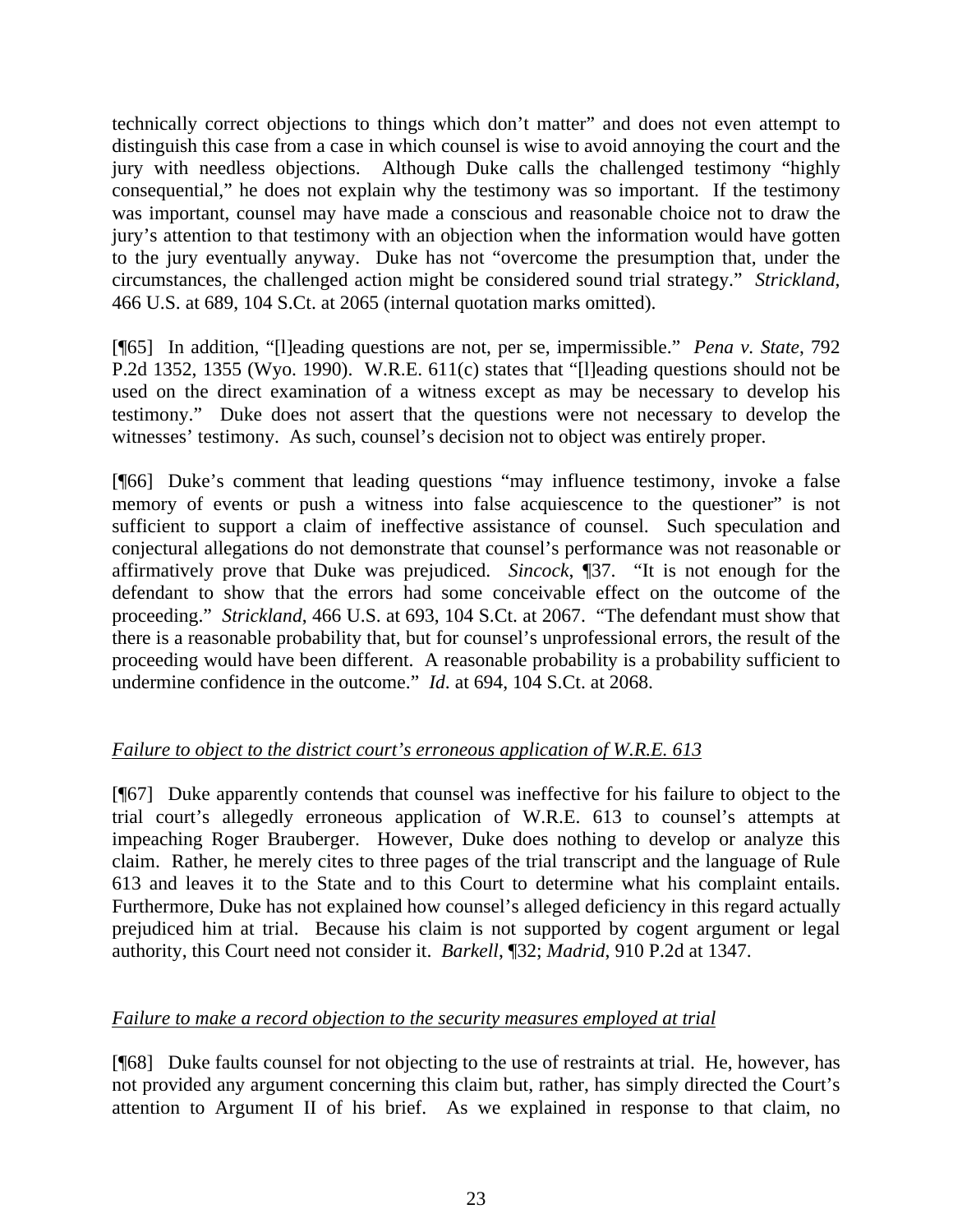reasonable possibility exists that the jurors' observation of Duke in restraints during trial contributed to their determination of guilt. Because his right to a fair trial was not adversely affected by the shackling, he cannot show that counsel rendered prejudicially deficient assistance in not making a record objection to the use of restraints during trial.

# *Failure to object to the use of, and the jury's reliance upon, a demonstrative exhibit that was never introduced into evidence*

[¶69] Duke contends that counsel should have objected to the use of a demonstrative exhibit representing the cliff where his wife and son died. However, he fails to support with pertinent analysis his assertions that the exhibit was "inflammatory" and "prejudicial." He fails to explain how the demonstrative exhibit could be deemed either "inflammatory" or "prejudicial" in this case, especially given that both the prosecution and the defense witnesses used the exhibit during the trial. The facts of the cases he relies upon to argue that the exhibit was prejudicial are easily distinguishable from those of his case. In each of those cited cases, the challenged exhibit was inadmissible and provided direct evidence of guilt or was patently inflammatory – those exhibits included, for example, transcripts of a defendant's drug deals and a jar containing the flesh and skin of the deceased. The model of the cliff, however, did not directly evidence Duke's guilt and could have been admitted into evidence because it was relevant to a matter of consequence at Duke's trial.

[¶70] Relevant evidence is evidence which has "any tendency to make the existence of any fact that is of consequence to the determination of the action more probable or less probable than it would be without the evidence." W.R.E. 401. The cliff model was used to aid the jury in understanding the testimony of many of the witnesses, including defense witnesses. Consequently, both the defense and the prosecution benefitted from the use of the large model. Duke simply cannot meet his burden of demonstrating counsel's actions were unreasonable or he was in any way prejudiced by the use of the model.

[¶71] When the jury asked to see the model of the cliff in the jury room, Duke told defense counsel that he did not object to allowing the jury to look at the model. Being careful to make a clear record, the prosecutor explained that he did not offer the exhibit into evidence because of its weight and size. The model was approximately four feet by five feet and weighed about 200 pounds. The court reporter would not be able to store it as an exhibit and it would be too cumbersome to transport for an appeal. The trial court found that approximately fifteen witnesses referenced the model during their testimony and that it would be helpful to the jury to be able to look at the model during deliberations. The court also noted that it would not have allowed the jury to look at the non-exhibit during deliberations if the jury had not asked for it and it had not been approved by both parties. *See Worcester v. State*, 2001 WY 82, ¶¶10, 12, 30 P.3d 47, ¶¶10, 12 (Wyo. 2001) (although it is error to send into the jury room items not admitted into evidence, the fact that both parties utilized the models indicates the error was not prejudicial). *Cf. Pierce v. Ramsey Winch Co.*, 753 F.2d 416, 431 (5th Cir. 1985), cited with approval in *Worcester*, ¶10 (visual aids may be used by jury during deliberations when the parties consent).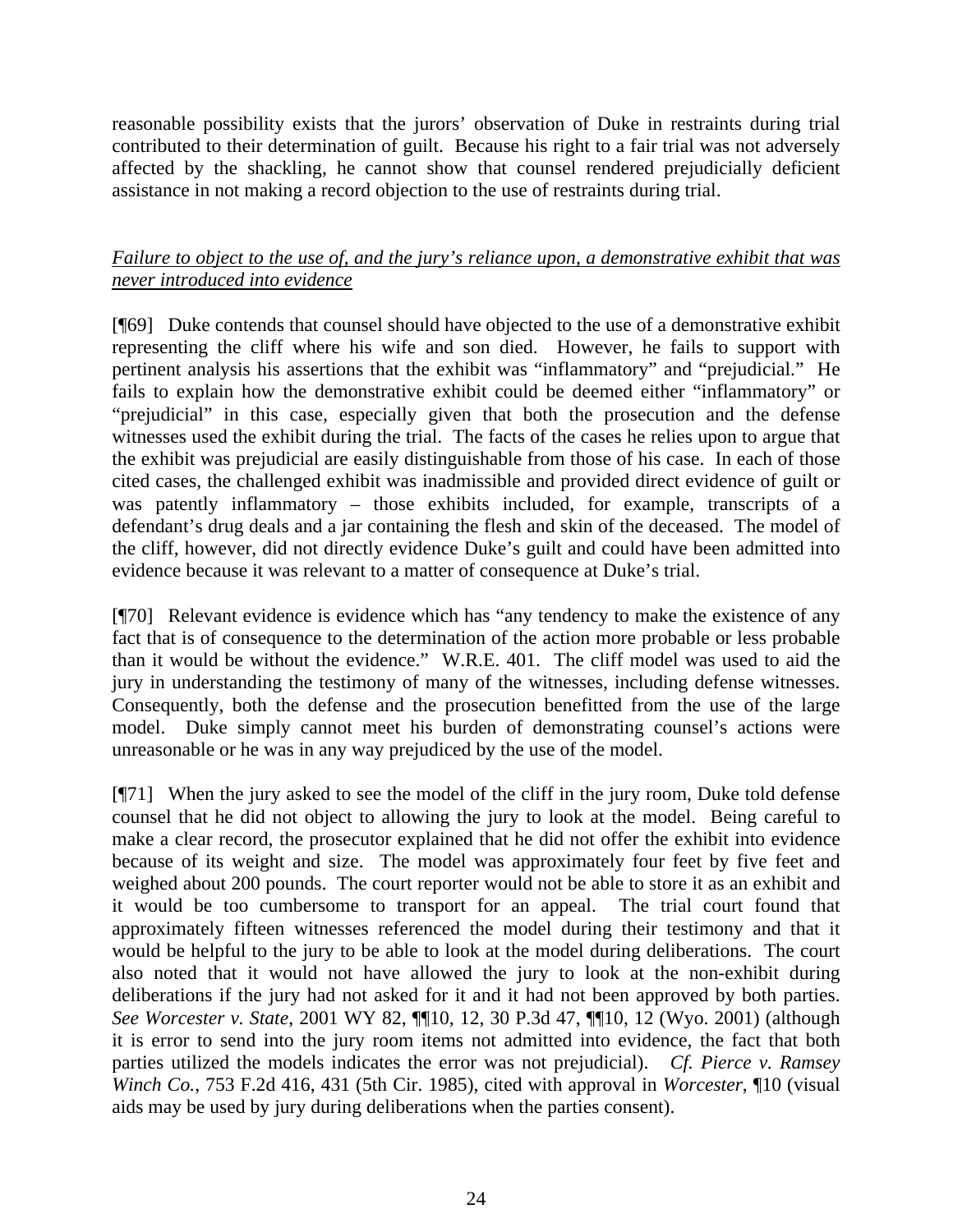[¶72] Duke does not argue that counsel's actions were unreasonable under the circumstances or that the use of the exhibit "so undermined the proper functioning of the adversarial process that the trial cannot be relied on as having produced a just result." *Strickland*, 466 U.S. at 686, 104 S.Ct. at 2064. Obviously, Duke believed the model was helpful to his rendition of the facts and proof of his innocence. Therefore, the use of the model was sound trial strategy. The jury also visited the cliff site during the trial, and Duke recognizes the model was probably redundant to the site visit. He does not explain how he could possibly be prejudiced by this redundant, but obviously useful, information. Absent a demonstration that counsel failed to render such assistance as would have been offered by reasonably competent counsel or that Duke was prejudiced by the failure to object to the jury's use of the demonstrative exhibit during deliberations, this ineffective assistance of counsel claim must also fail.

#### *Failure to object to the jury being advised that it was a non-capital case*

[¶73] After the exercise of peremptory challenges with respect to the twelve jurors empaneled to sit on Duke's case, but before the selection of the two alternate jurors, the following transpired during voir dire:

> COURT:  $* * *$  Do you think you – do you need to tell these people that this is not a death penalty case? You keep talking about the punishment is up to the Judge, the punishment is up to the Judge.

> [Prosecutor]: I would ask that you instruct them it's not a death penalty case.

COURT: Well, okay. . . .

\* \* \* \*

One other thing, the  $-$  it's been mentioned that the Judge makes decisions on punishment, and even though there are some murder charges that have been filed in this case, this is not a death penalty case, so I hope no one thinks that that is the case.

[¶74] Duke now faults counsel for not objecting to the court's decision to inform the jury that the case was a non-capital case. He, however, has failed to offer any legal basis upon which counsel could have posed a successful objection to the court's advisement. That is, he has not identified any legal authority indicating that it was improper for the court to inform the jury during voir dire that the death penalty was inapplicable to his case. In this regard, it should be noted that other jurisdictions have acknowledged the propriety of such an advisement in murder cases. *See State v. Townsend*, 979 P.2d 453, 456-57 (Wash. App.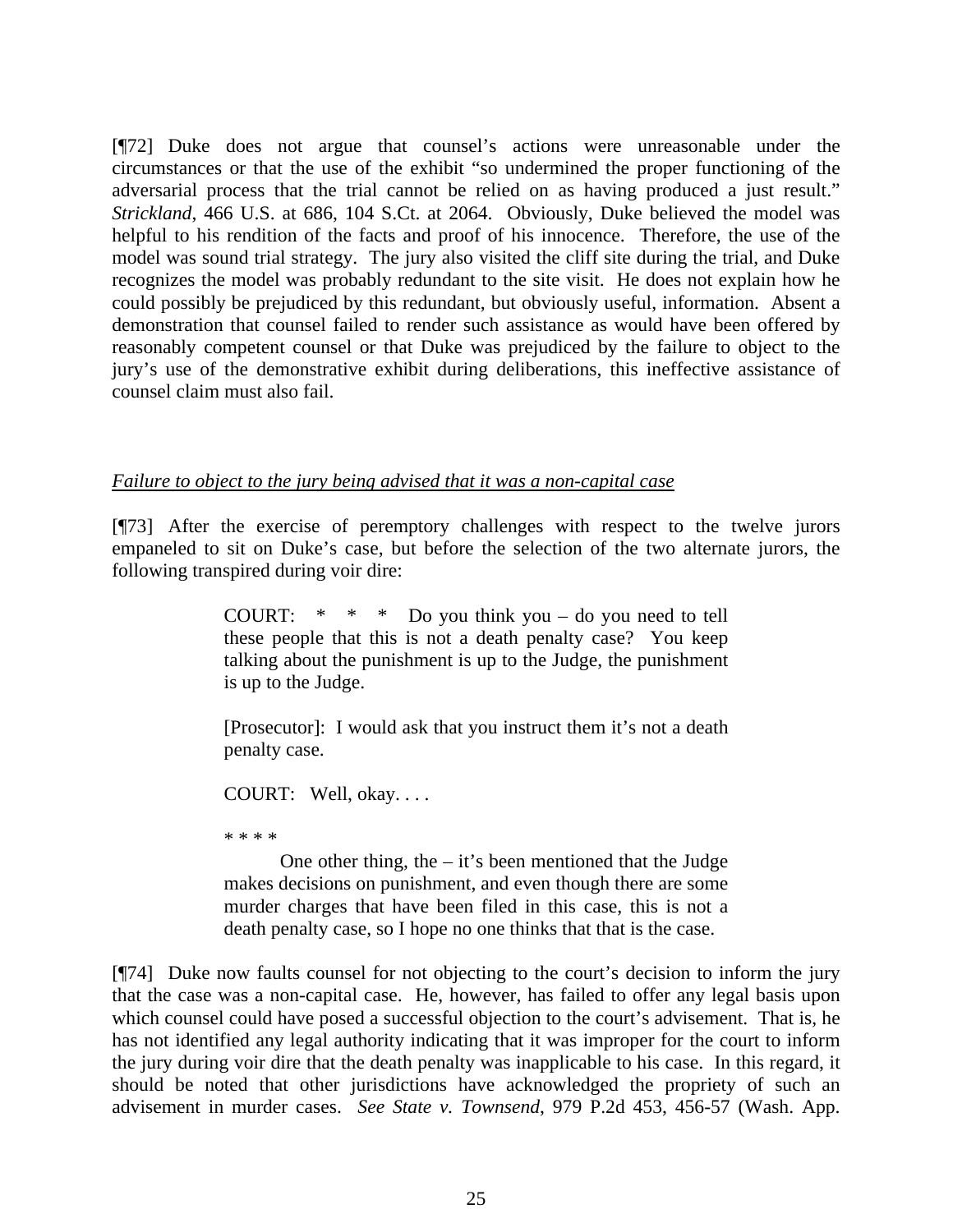1999); *State ex rel. Schiff v. Madrid*, 679 P.2d 821, 824 (N.M. 1984). Absent some basis in law to support his claim, Duke cannot show that counsel's omission fell outside the range of professionally competent assistance.

[¶75] Moreover, Duke has not explained how counsel's failure to object to the court's advisement adversely affected the outcome of his trial. As noted above, Duke bears the burden of demonstrating both a deficiency in counsel's assistance and resulting prejudice. *Asch*, ¶11. Because he has failed to identify any prejudice resulting from counsel's inaction, he cannot satisfy that burden and his ineffectiveness claim fails.

# *Failure to offer any defense instructions, particularly theory of defense instructions*

[¶76] Duke scores counsel for allegedly failing to offer any defense instructions. Specifically, he faults counsel for not offering any theory of defense instructions with respect to the murder charges, including "some sort of instruction on accident" or some lesser included offense instructions; and not offering any instructions, beyond one dealing with renunciation, in defense of the solicitation charges. He also criticizes counsel for not having the jury instructed about the meaning of "purposely" and "premeditated malice." His contention fails for several reasons.

[¶77] First, the record in this case clearly belies his contention that counsel failed to ensure that the jury was instructed concerning the terms "purposely" and "premeditated malice." Instruction No. 25 informed the jury that "purposely" meant intentionally. Additionally, "premeditated malice" was defined for the jury by Instruction No. 26:

> "Premeditated malice" means that the Defendant thought about and considered the idea of killing before the act which caused death was committed, and that the act which caused death was done with intent to kill and without legal justification or excuse.

> "Premeditated" implies an interval, however brief, between the formation of the intent or design to kill and the commission of the act which results in death.

Duke has neither alleged, nor has he shown, that those instructions were an incorrect statement of existing law. Given the fact that the jury was properly instructed on the terms at issue, Duke's ineffectiveness claim in this regard is without merit.

[¶78] Second, Duke has not identified with any specificity the theory of defense instructions that counsel was remiss in not promoting. He contends that some sort of accident instruction should have been given in defense of the murder charges but has failed to explain what such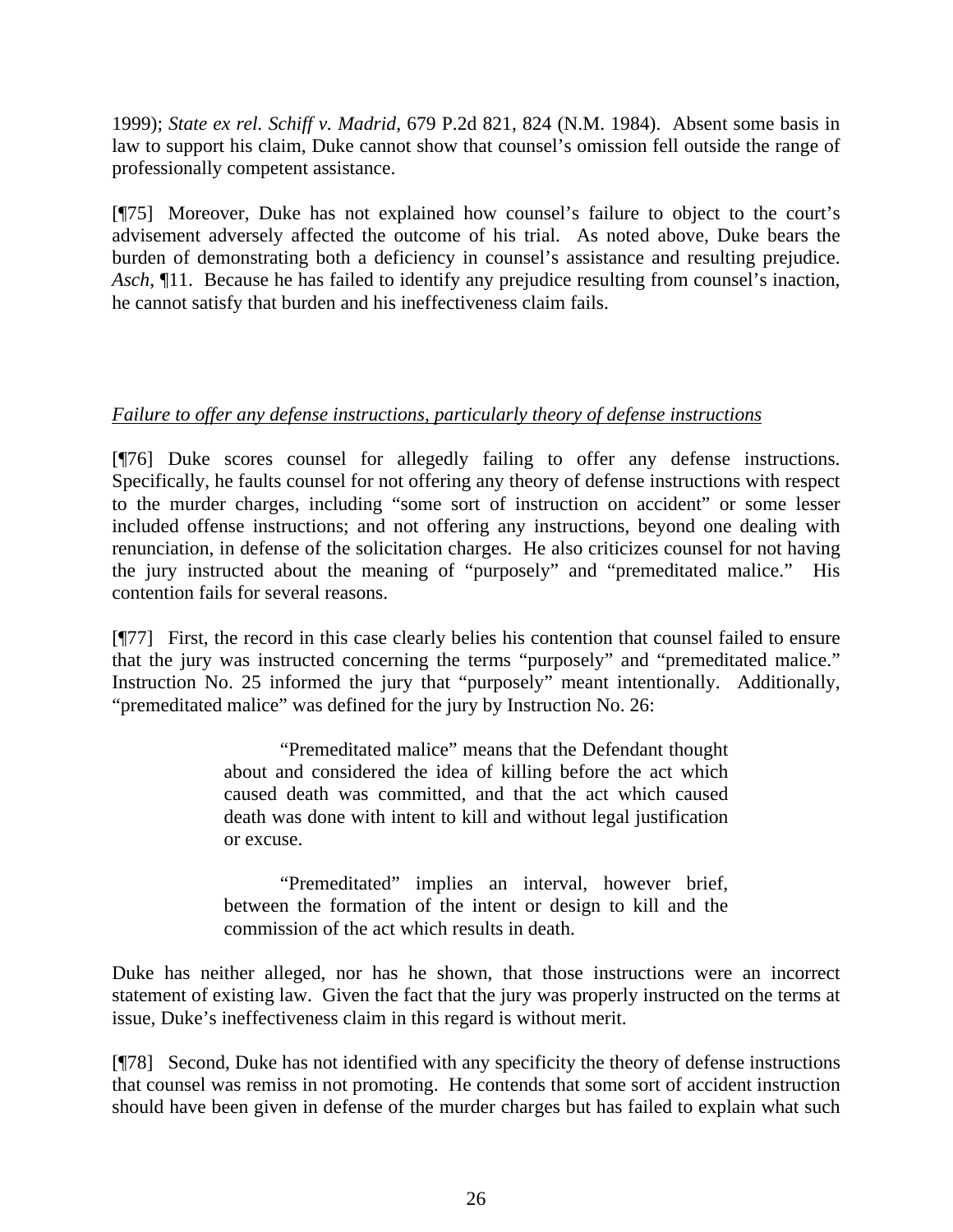an instruction would have entailed under the facts of this case. Instead, he has simply chosen to vaguely reference a comment by this Court in *Holloman v. State*, 2002 WY 117, 51 P.3d 214 (Wyo. 2002), to assert that counsel was derelict in his duties. In the absence of a cogent argument and citations to pertinent legal authority, his contention in this respect must be rejected. *Barkell*, ¶32.

[¶79] Third, Duke's contention that counsel was ineffective for not offering instructions to defend against the solicitation charges is likewise devoid of a cogent argument and citations to pertinent legal authority. He bears the burden of proving that counsel's assistance was prejudicially deficient, and his unsupported suggestion – that counsel could have offered "an instruction prohibiting multiple convictions for a single solicitation with more than one victim[,] an instruction that the act of solicitation and necessary intent are not concurrent, and possibly many others" – is insufficient, without more, to satisfy that burden.

[¶80] Finally, Duke has not provided any insight regarding the lesser included offense instructions counsel should have offered relative to the murder charges considering his "I didn't do anything" trial defense. As shown by the record, Duke defended against those charges on the theory that his wife and child slipped and fell from a cliff while he was getting something from his vehicle. Thus, Duke denied any wrongful conduct and maintained that his wife's and child's deaths were simply the product of an unfortunate accident in which he played no part. Therefore, choosing from the facts presented at trial, the jury was left with only two alternatives – finding Duke guilty of first degree murder or not guilty. There was no evidence from which the jury rationally could have acquitted Duke on the first degree murder charges and convicted him on any lesser included offenses: for example, second degree murder or voluntary manslaughter. As recently reiterated by this Court, where the facts and the defense are such that a defendant, if guilty at all, is guilty of the greater offense, a defendant is not entitled to a lesser included offense instruction. *Dean v. State*, 2003 WY 128, ¶34, 77 P.3d 692, ¶34 (Wyo. 2003) (collecting cases). Consequently, counsel cannot be deemed ineffective for failing to pursue lesser included offense instructions with respect to the murder charges – instructions that Duke was not legally entitled to and which would have, most likely, been refused by the trial court based on the facts of the case. *See Herdt v. State*, 891 P.2d 793, 799 (Wyo. 1995) (ineffectiveness cannot be premised on counsel's failure to seek relief which is not available to him).

[¶81] Duke has failed to sustain his burden of proving that he was deprived of his constitutional right to the effective assistance of counsel. Throughout his trial, defense counsel vigorously represented his client and challenged the prosecution's evidence. Duke has not demonstrated that counsel's performance was outside the range of professionally competent assistance, nor has he shown that the outcome of his trial would have been different absent attorney error. That the jury found Duke guilty does not entitle him to prevail on his ineffectiveness claim.

# **Issue Four: Sufficiency of the evidence to sustain convictions for first degree murder**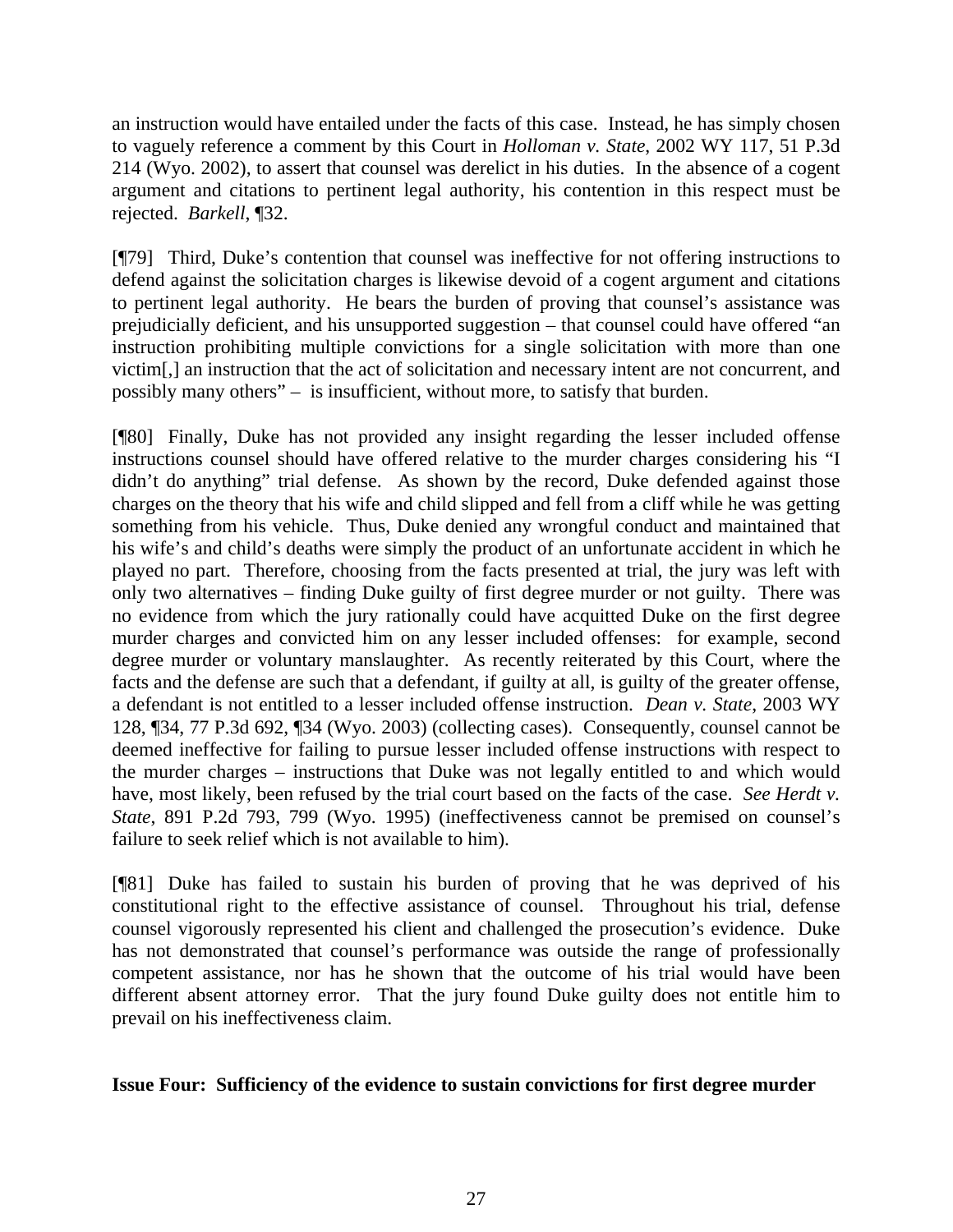[¶82] Duke contends that his first degree murder convictions cannot stand because the prosecution failed to provide sufficient evidence that he killed his wife and son and he did so with premeditated malice. This Court's standard for reviewing sufficiency of the evidence claims is well settled:

> "When reviewing a sufficiency of the evidence claim in a criminal case, we must determine whether a rational trier of fact could find the essential elements of the crime were proven beyond a reasonable doubt. We do not consider conflicting evidence presented by the unsuccessful party, and afford every favorable inference which may be reasonably and fairly drawn from the successful party's evidence. We have consistently held that it is the jury's responsibility to resolve conflicts in the evidence. 'We will not substitute our judgment for that of the jury, . . . our only duty is to determine whether a quorum of reasonable and rational individuals would, or even could, have come to the same result as the jury actually did.'" [*Bloomquist v. State*, 914 P.2d 812, 824 (Wyo. 1996)].

*Urbigkit*, ¶44 (quoting *Williams v. State*, 986 P.2d 855, 857 (Wyo. 1999) (alterations in original)).

[¶83] Duke was charged with two counts of first degree premeditated murder, in violation of Wyo. Stat. Ann. § 6-2-101(a). Consequently, the prosecution had the burden of proving beyond a reasonable doubt that, on or about the 10th day of August, 1996, in Sweetwater County, Wyoming, Duke purposely and with premeditated malice killed Liana Mae Duke and Erik Robert Duke.

[¶84] In *Bouwkamp v. State*, 833 P.2d 486, 493 (Wyo. 1992), this Court reiterated the meaning of premeditation:

> [Premeditation] is the "thinking over, deliberating upon, weighing in the mind beforehand, resulting in a deliberate intention to kill which constitutes the killing murder in the first degree." *Parker v. State*, 24 Wyo. 491, 502, 161 P. 552, 555 (1916). Premeditation may be inferred from the facts and circumstances. *Murry v. State*, 713 P.2d 202, 206 (Wyo. 1986); *Goodman v. State*, 573 P.2d 400, 407 (Wyo. 1977).

"Premeditation need not have existed for any given length of time before the act, it being sufficient that it existed at the time of the act; and the intent and the act may be as instantaneous as successive thoughts." *Young v. State*, 849 P.2d 754, 761 (Wyo. 1993) (quoting *Murry*, 713 P.2d at 207).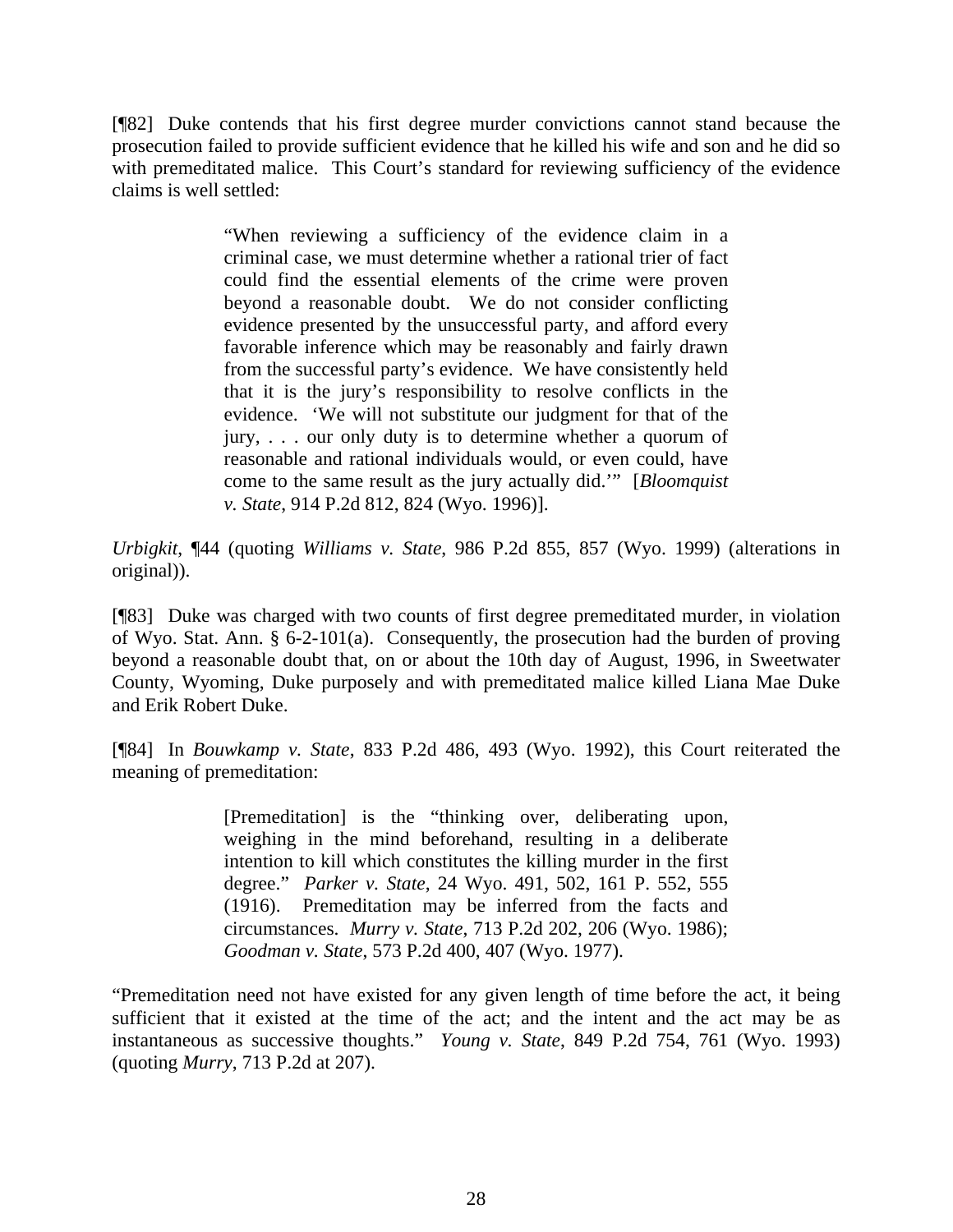[¶85] In *Bouwkamp*, this Court adopted a three-part test for determining whether the trial evidence was sufficient to sustain a verdict of premeditated murder:

> Evidence sufficient to sustain a finding of premeditation and deliberation "falls into three basic categories: (1) facts about  $* * *$  what a defendant did *prior* to the actual killing which show that the defendant was engaged in activity directed toward, and explicable as intended to result in, the killing – what may be characterized as 'planning' activity; (2) facts about the defendant's *prior* relationship and/or conduct with the victim from which the jury could reasonably infer a 'motive' to kill the victim, which inference of motive, together with facts of type  $(1)$  or  $(3)$  would  $***$  support an inference that the killing was the result of 'a preexisting reflection' and 'careful thought and weighing of considerations' rather than 'mere unconsidered or rash impulse hastily executed'; (3) facts about the nature of the killing from which the jury could infer that the *manner* of killing was so particular and exacting that the defendant must have intentionally killed according to a 'preconceived design' to take [the] victim's life in a particular way for a 'reason' which the jury can reasonably infer from facts of type (1) or (2)."

*People v. Crandell*, 46 Cal.3d 833, 760 P.2d 423, 441, 251 Cal.Rptr. 227 (1988) (quoting *People v. Anderson*, 70 Cal.2d 15, 447 P.2d 942, 949, 73 Cal.Rptr. 550, 557 (1968)) (citations omitted).

[V]erdicts of first degree murder typically [are sustained] when there is evidence of all three types and otherwise require at least extremely strong evidence of (1) or evidence of (2) in conjunction with either (1) or (3).

*People v. Anderson*, 70 Cal.2d 15, 447 P.2d at 949, 73 Cal.Rptr. at 557.

*Bouwkamp*, 833 P.2d at 494-95 (emphasis and alterations in original).

[¶86] As shown in more detail in the General Background Facts portion of this opinion, the jury had before it sufficient evidence from which it could reasonably conclude that Duke purposely and with premeditated malice killed his wife and son on August 10, 1996. The jury heard evidence that Duke wanted his wife and son dead. Within a few months before their deaths, Duke actively pursued Roger Brauberger to kill them. He initially offered Brauberger \$15,000, and later agreed to pay him \$23,000 to do the job. Duke suggested a plan by which the killings could be accomplished and divert suspicion away from him. That evidence supports a reasonable inference that Duke was "engaged in activity directed toward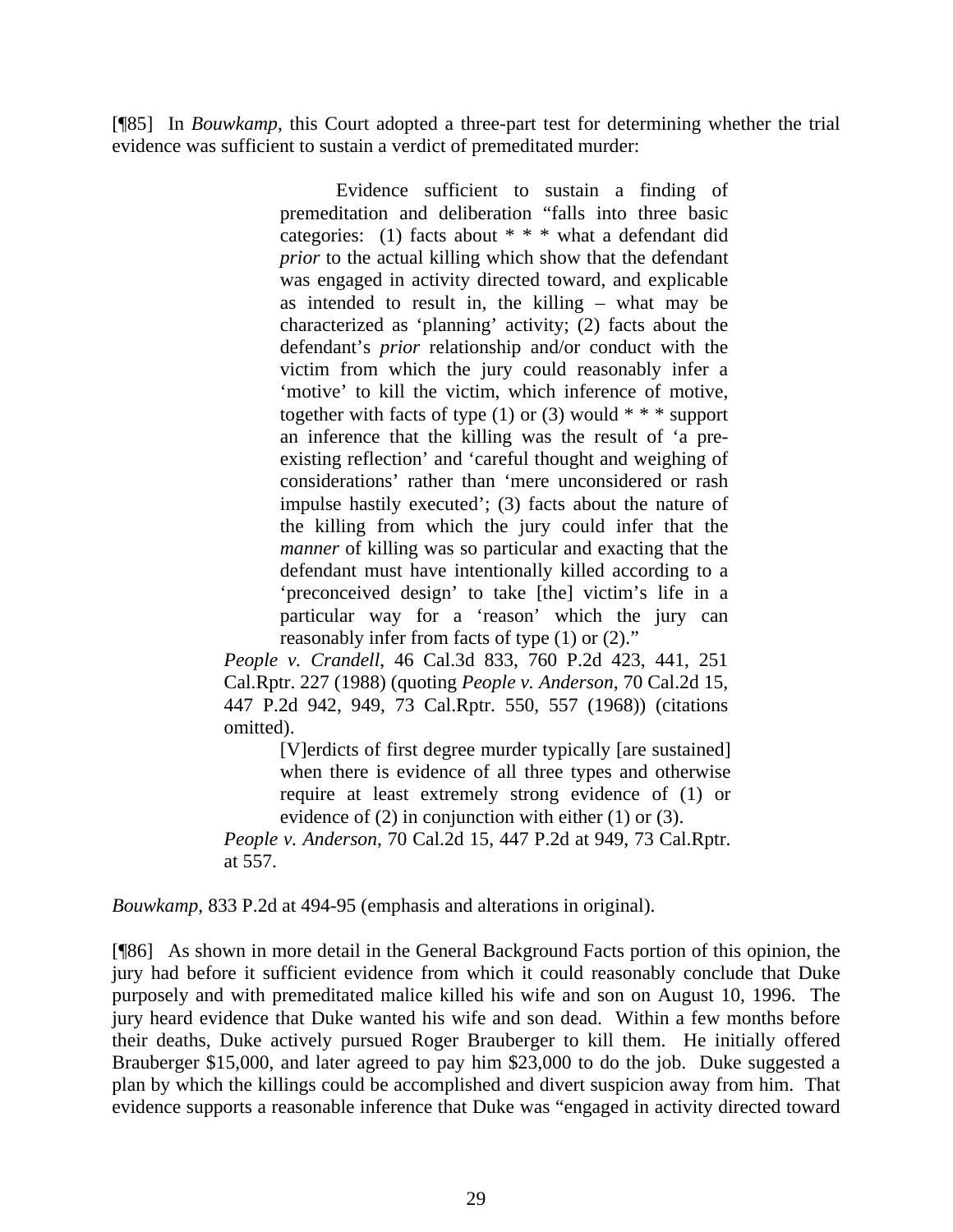and explicable as intended to result" in the killing of his wife and child. That Duke planned to kill them is further supported by evidence that he initiated that fatal trip, he took them to an isolated area he had been to on prior occasions, and he gave varying and conflicting accounts of the events surrounding their deaths.

[¶87] With respect to the second category in the *Bouwkamp* analysis, the jury heard evidence about Duke's relationship with his wife and child that suggests a motive or motives to murder them. That evidence revealed that he was less than a faithful and loving husband and father. The evidence indicated that he was verbally abusive toward them and had been involved with other women during the marriage. It also revealed that he was cold toward his child and never really bonded with him. The jury also heard evidence that Duke was looking for a way out of the marriage, other than divorce, which would enable him to avoid a longterm child support obligation. The jury further heard that, approximately two weeks after their deaths, Duke collected \$60,000 in life insurance proceeds. From that evidence, the jury could reasonably have inferred that he killed his wife and son to obtain his freedom from an unwanted relationship. The jury could also have inferred greed as a motivating factor to kill, whether it was Duke's desire to avoid the monetary obligation of child support or to get the proceeds of their life insurance policies. That greed was the motivating factor to kill could also be inferred from Duke's attempts to hire Brauberger to kill his parents, murders which would have resulted in a substantial monetary gain for him. Those motives, coupled with his planning activities, are certainly sufficient to justify an inference of premeditation.

[¶88] Regarding the final category, the jury was presented with evidence that his wife and son suffered a tragic death. Both died from injuries sustained during a fall down the face of a two hundred foot rocky cliff. The prosecution's theory at trial was that Duke intentionally took his wife and son to that cliff, which was located in an isolated area miles from the nearest town, pushed them over the edge of the cliff, and made sure they were dead before notifying the authorities. Consequently, there was evidence of all three aspects of the *Bouwkamp* analysis from which the jury could reasonably infer that Duke purposely and with premeditated malice killed his wife and child.

# **Issue Five: Jury instructions**

[¶89] Duke claims that the trial court's jury instructions impermissibly allowed the jury to convict him if it concluded that "any" rather than "all" of the elements of the murder charges were proved beyond a reasonable doubt. Consequently, he insists that his murder convictions should be reversed with "prejudice to retrial."

[¶90] It is well settled that a trial court has a duty to instruct a jury regarding the general principles of law applicable to the case. *Black v. State*, 2002 WY 72, ¶5, 46 P.3d 298, ¶5 (Wyo. 2002). On appellate review, jury instructions must be considered as a whole, and individual instructions, or parts thereof, should not be singled out and considered in isolation. *Id*.; *Brown v. State*, 2002 WY 61, ¶9, 44 P.3d 97, ¶9 (Wyo. 2002); *Ogden v. State*, 2001 WY 109, ¶8, 34 P.3d 271, ¶8 (Wyo. 2001). A trial court is given wide latitude in instructing the jury and, as long as the instructions correctly state the law and the instructions in their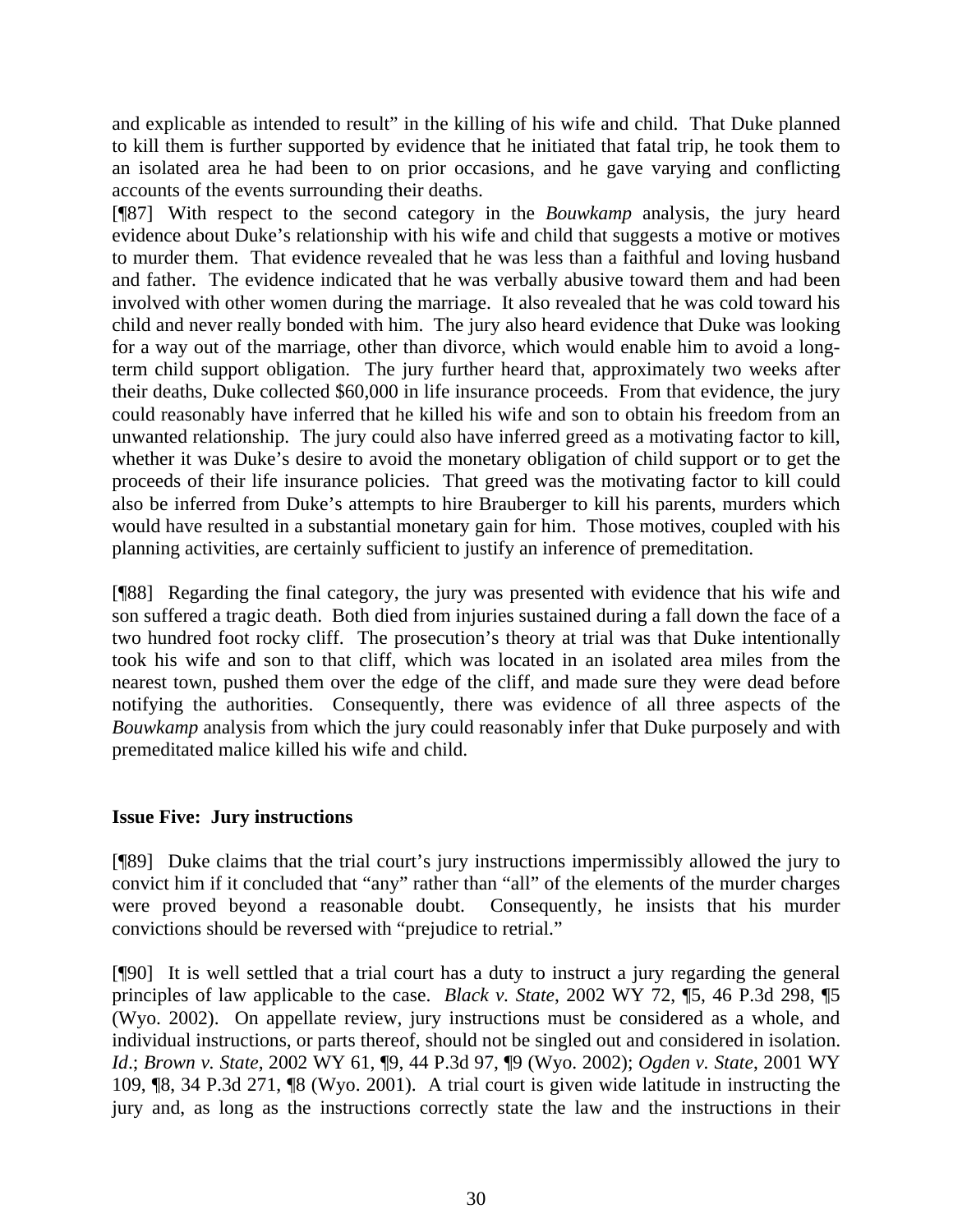entirety sufficiently covers the relevant issue, reversible error will not be found. *Black*, ¶5; *Brown*, ¶9; *Ogden*, ¶8. The accuracy of an instruction is a question of law which is reviewed *de novo*. *Williams v. State*, 2002 WY 136, ¶11, 54 P.3d 248, ¶11 (Wyo. 2002).

[¶91] When, as in this case, no objection is raised at trial to the jury instruction at issue, the plain error standard of review applies, which requires that: (1) the record clearly reveal the alleged error without resort to speculation; (2) appellant demonstrate a violation of a clear and unequivocal rule in an obvious, not merely arguable, way; and (3) appellant prove that he was denied a substantial right resulting in material prejudice. *Reilly v. State*, 2002 WY 156, ¶15, 55 P.3d 1259, ¶15 (Wyo. 2002); *Williams*, ¶12; *Brown*, ¶10; *Ogden*, ¶9.

[¶92] At issue in this case is the propriety of the trial court's elements instructions concerning the first degree murder counts involving the wife and child. With respect to those charges, the record shows that the trial court instructed the jury as follows:

# INSTRUCTION NO. 17

The elements of the crime of Murder in the First Degree, as charged in Count I of the Indictment in this case, are:

- 1. On or about the 10th day of August, 1996;
- 2. In Sweetwater County, Wyoming;
- 3. The Defendant, JAMES ROBERT DUKE;
- 4. Purposely; and
- 5. With premeditated malice;
- 6. Killed a human being, Erik Robert Duke

If you find from your consideration of all the evidence that any of these elements has been proved beyond a reasonable doubt, then you should find the defendant guilty.

If, on the other hand, you find from your consideration of all the evidence that each of these elements has not been proved beyond a reasonable doubt, then you should find the defendant not guilty.

The language of Instruction No. 18, as given to the jury, was identical to that contained in Instruction No. 17, except for indicating that it concerns Count II of the Indictment and the wife's name is referred to instead of the child's.

[¶93] Duke contends that the second prong of the plain error doctrine has been satisfied because both jury instructions impermissibly permitted the jury to find him guilty of murder if it found "any" of the listed elements. He claims that such violated the clear and unequivocal rule of law that "each" and "every" essential element of charged crime be proved beyond a reasonable doubt. Duke has singled out a portion of those jury instructions and considered it in isolation in asserting error. However, when those instructions are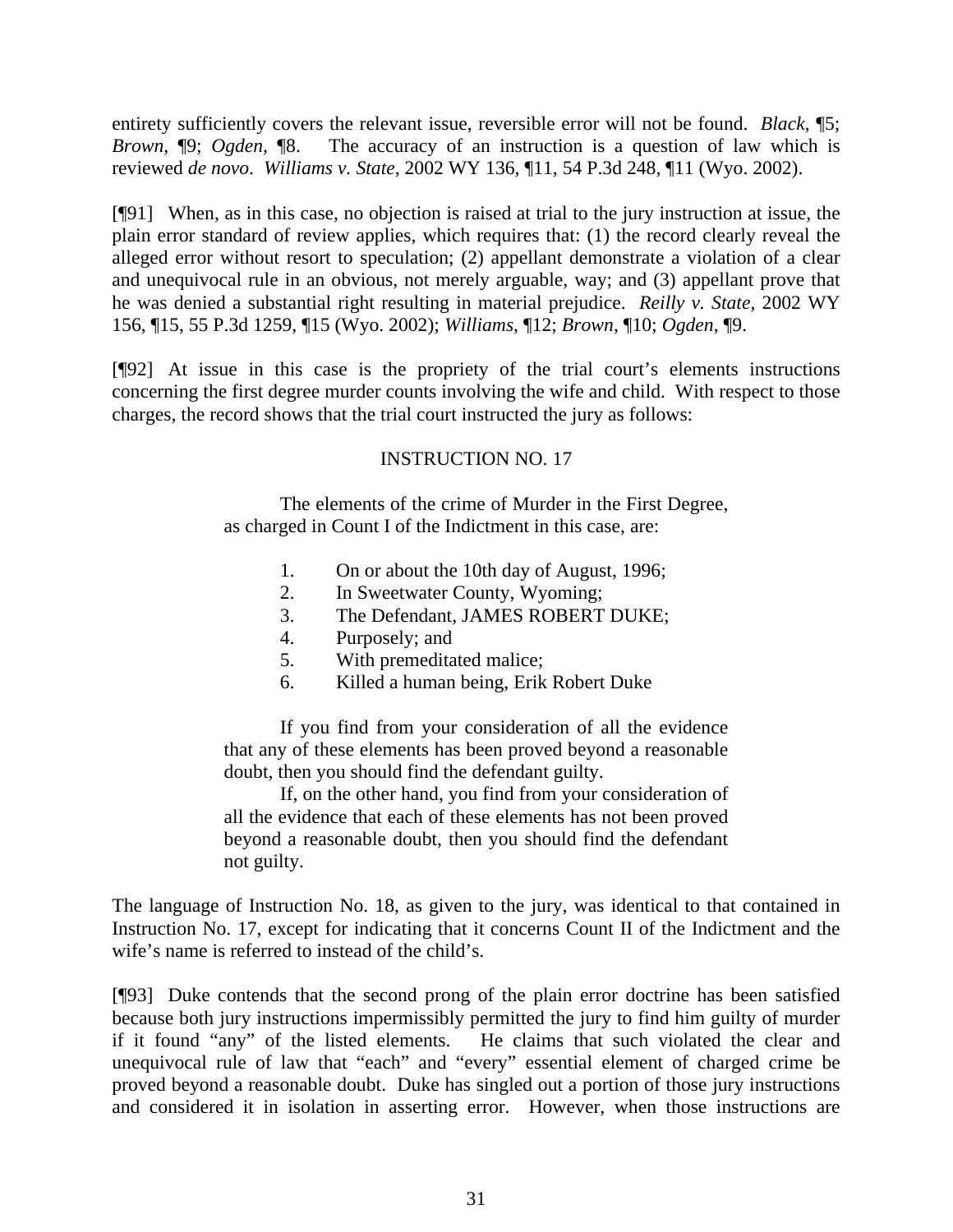viewed in their entirety, and in conjunction with the trial court's other instructions, Duke cannot show that a violation of a clear rule of law occurred warranting reversal of his murder convictions.

[¶94] Admittedly, the first degree murder jury instructions indicated that if the jury found any of the six elements were proved beyond a reasonable doubt, it could find Duke guilty. However, in the next paragraph of the instructions, the jury was instructed it must find Duke not guilty if it found each of the six elements had not been proved beyond a reasonable doubt. Black's Law Dictionary defines the word "each" as synonymous with "all" and equivalent to "any." It also denotes "each" as "every one of the . . . things mentioned." Black's Law Dictionary 507 (6th ed. 1990). Therefore, the latter paragraph of the instructions told the jury that it must find Duke not guilty if it determined the prosecution had not proved all six elements beyond a reasonable doubt.

[¶95] Assuming arguendo there was error in those instructions, this Court has held that "[a]n error in one jury instruction may be cured elsewhere in the jury instructions by conveying correct information to the jury in a clear and concise manner so that it is unlikely that an erroneous impression would remain in the minds of the jurors." *Christian v. State*, 883 P.2d 376, 379 (Wyo. 1994) (citing *Vigil v. State*, 859 P.2d 659, 663 (Wyo. 1993)). When considering whether a jury may have been confused or misled by a jury instruction, the instructions are reviewed in their entirety and read together. *Rigler v. State*, 941 P.2d 734, 740 (Wyo. 1997) (citing *Baier v. State*, 891 P.2d 754, 756 (Wyo. 1995)).

[¶96] If the jury was confused by the misstatement in Instruction Nos. 17 and 18, Instruction Nos. 7, 8 and 9 clearly described the jury's task. *Rigler*, 941 P.2d at 741. The other instructions given by the trial court made it clear that the jury was required to find that the prosecution proved each of the elements in the first degree murder instructions beyond a reasonable doubt. Instruction No. 7 informed the jury, in pertinent part, that:

> If in these instructions any rule, direction or idea be stated in varying ways, no emphasis thereon is intended, and none must be inferred by you. For that reason, you are not to single out any certain sentence, or any individual point or instructions, and ignore the others, but you are to consider all the instructions as a whole, and are to regard each in the light of all the others.

Instruction No. 8, the presumption of innocence instruction, informed the jury, in pertinent part, that:

> The law raises no presumption against the defendant but rather, the presumption of law is in favor of his innocence. In order to convict the defendant of the crime charged, every material and necessary element to constitute such crime must be proved beyond a reasonable doubt and if the jury has a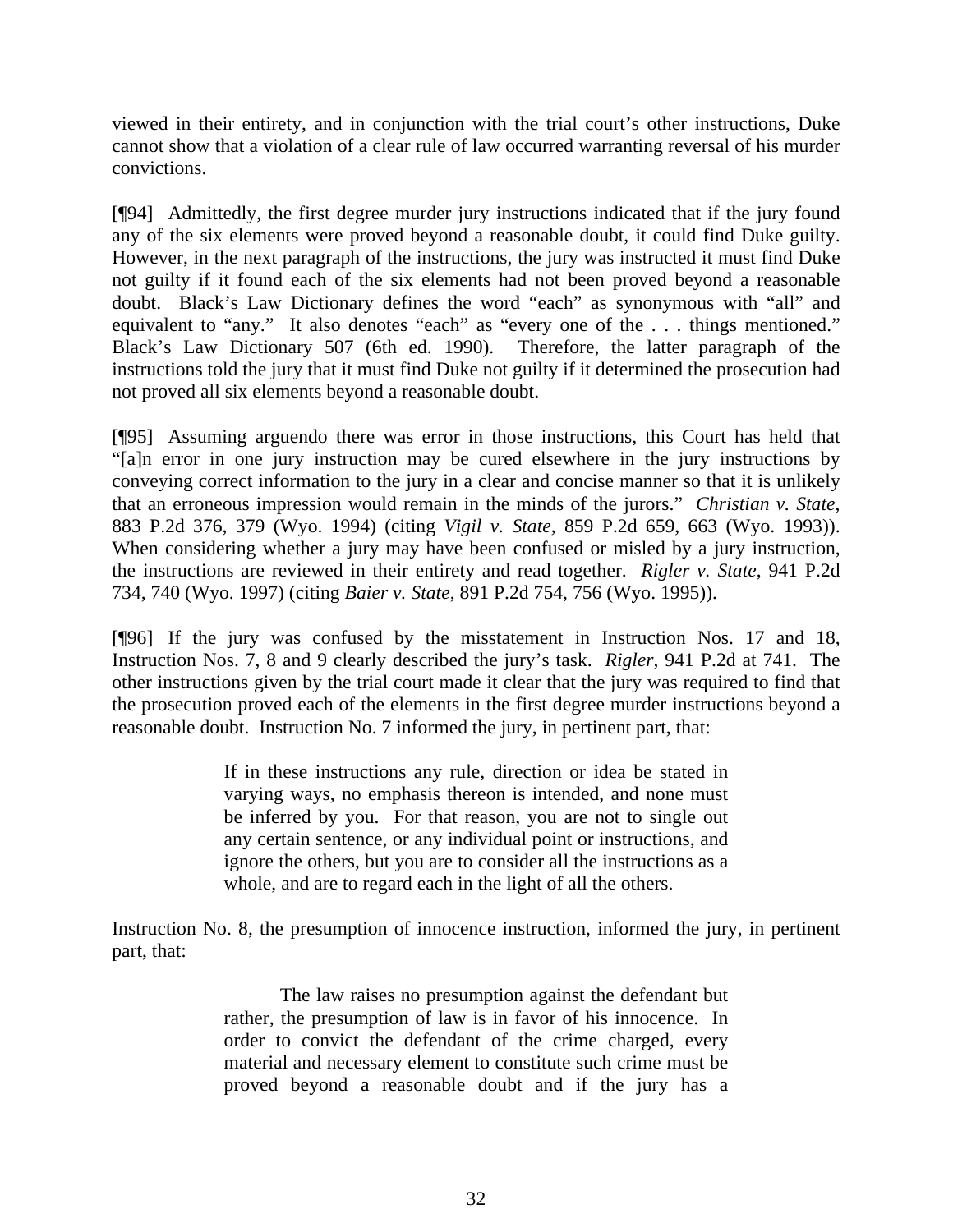reasonable doubt on any necessary element, it is your duty to give the benefit of such doubt to the defendant and acquit him.

Instruction No. 9 told the jury:

The law never imposes upon a defendant in a criminal case the burden or duty of calling any witnesses or producing any evidence on the question of guilt or innocence. The burden is always on the State to prove the defendant's guilt beyond a reasonable doubt as to each element of the offense.

[¶97] Additionally, Instruction Nos. 19 through 22, the elements instructions pertaining to the solicitation charges, told the jury it could not find Duke guilty of those charges unless it found each element of the offense had been proved beyond a reasonable doubt. Moreover, the prosecution reminded the jury during closing arguments that each and every element of the charged crimes had to be proved beyond a reasonable doubt:

> Now, the Court has just read you the elements of those crimes, instructed you on those. . . .

> > \* \* \* \*

When you view all of the evidence as has been presented to you and apply the law that the Court has given you, you will find beyond a reasonable doubt that the Defendant committed each and every element of each crime charged.

[¶98] Considering the arguments of counsel and all of the jury instructions given, Duke has not met the stringent burden under the plain error standard of showing that the jury was misled into believing that it could convict him of first degree murder if it found the prosecution proved any one of the elements of first degree murder beyond a reasonable doubt. *Taylor v. State*, 2001 WY 13, ¶18, 17 P.3d 715, ¶18 (Wyo. 2001). We do not find that the jury was left with the erroneous impression that it could find Duke guilty of first degree murder if the prosecution merely proved his name was James Robert Duke. *See Christian*, 883 P.2d at 379-80. A reasonable juror would not have considered the instruction as allowing a conviction of first degree murder upon a finding of only one of the elements contained therein, as Duke suggests. *Ellison v. State*, 3 P.3d 845, 849 (Wyo. 2000). Therefore, Duke's argument fails.

# **Issue Six: Prosecutorial comment during closing argument**

[¶99] Duke contends that he was denied a fair trial because the prosecutors impermissibly injected their personal beliefs as to his credibility by belittling his trial testimony and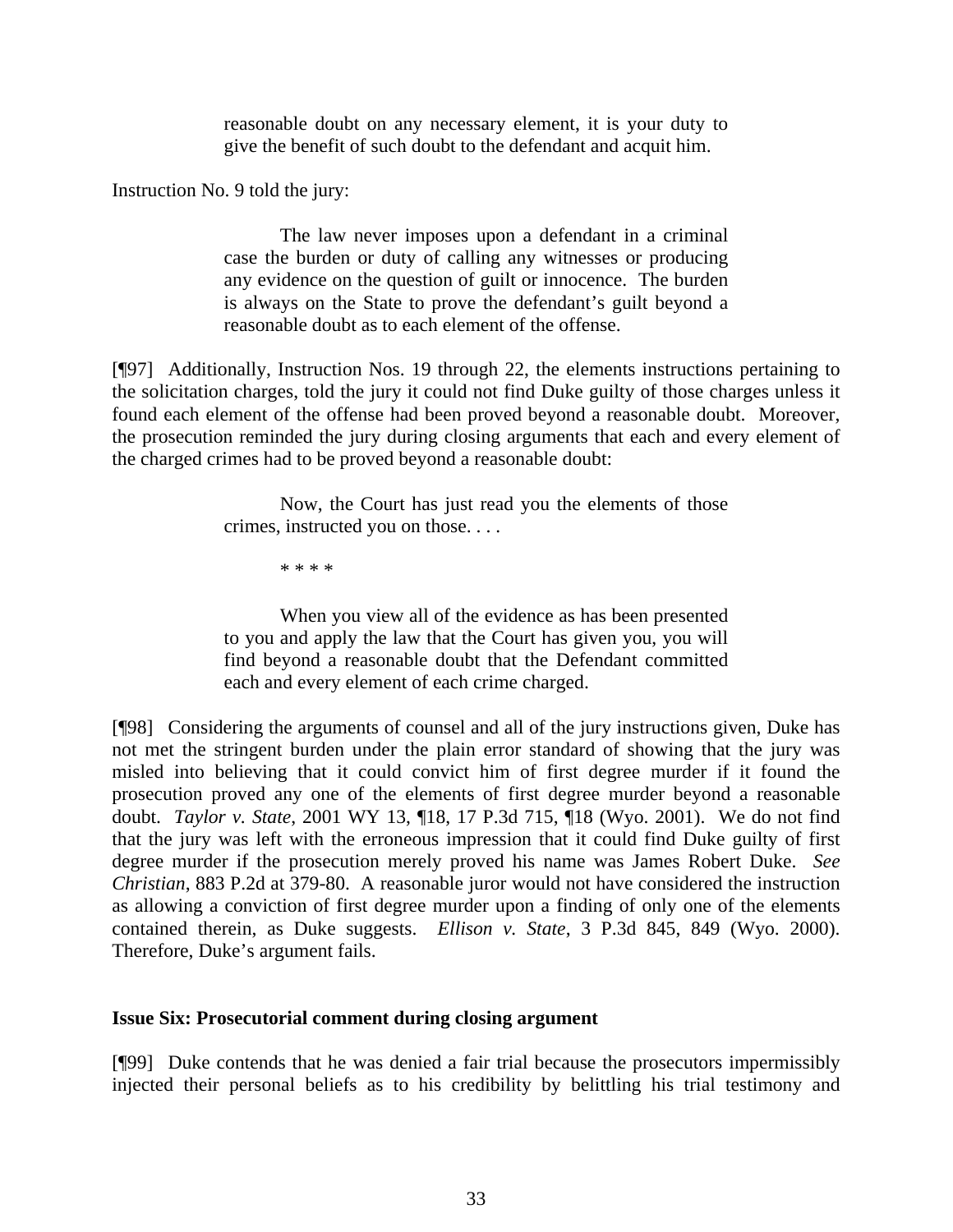repeatedly telling the jury that he lied. With respect to claims of prosecutorial misconduct, this Court has stated:

> Prosecutorial misconduct "has always been condemned in this state." *Earll v. State*, 2001 WY 66, ¶9, 29 P.3d 787, ¶9 (Wyo. 2001) (quoting *Valerio v. State*, 527 P.2d 154, 156 (Wyo. 1974)). Whether such misconduct has been reviewed on the basis of harmless error, W.R.Cr.P. 52(a) and W.R.A.P. 9.04, or on the basis of plain error, W.R.Cr.P. 52(b) and W.R.A.P. 9.05, this Court has focused on whether such error affected the accused's "substantial rights." The accused's right to a fair trial is a substantial right. "Before we hold that an error has affected an accused's substantial right, thus requiring reversal of a conviction, we must conclude that, based on the entire record, a reasonable possibility exists that, in the absence of the error, the verdict might have been more favorable to the accused." *Earll*, ¶9.

*Simmons v. State*, 2003 WY 84, ¶15, 72 P.3d 803, ¶15 (Wyo. 2003) (quoting *Williams*, ¶21; *see also Wilks v. State*, 2002 WY 100, ¶26, 49 P.3d 975, ¶26 (Wyo. 2002); *O'Brien v. State*, 2002 WY 63, ¶35, 45 P.3d 225, ¶35 (Wyo. 2002).

[¶100] Claims of prosecutorial misconduct are settled by reference to the entire record and hinge on whether the accused's case has been so prejudiced as to constitute the denial of a fair trial. *English v. State*, 982 P.2d 139, 143 (Wyo. 1999) (quoting *Gayler v. State*, 957 P.2d 855, 860 (Wyo. 1998); *Arevalo v. State*, 939 P.2d 228, 230 (Wyo. 1997)). The propriety of any comment within a closing argument is judged "in the context of the prosecutor's entire argument, considering the context of the statements and comparing them with the evidence produced at the trial." *Wilks,* ¶26 (citing *Burton v. State,* 2002 WY 71, ¶11, 46 P.3d 309, ¶11 (Wyo. 2002)). The burden of proving prejudicial error rests with the appellant. *Wilks*, ¶26; *see also Taylor,* ¶19; *Tennant v. State*, 786 P.2d 339, 346 (Wyo. 1990).

[¶101] Where, as in this case, no objection is raised at trial to the prosecutor's alleged misconduct, the standard of review is plain error, which demands:

> First, the record must be clear as to the incident which is alleged as error. Second, the party claiming the error amounted to plain error must demonstrate that a clear and unequivocal rule of law was violated. Finally, that party must prove a substantial right has been denied him and, as a result, he has been materially prejudiced.

*Wilks*, ¶7 (quoting *Worcester*, ¶7).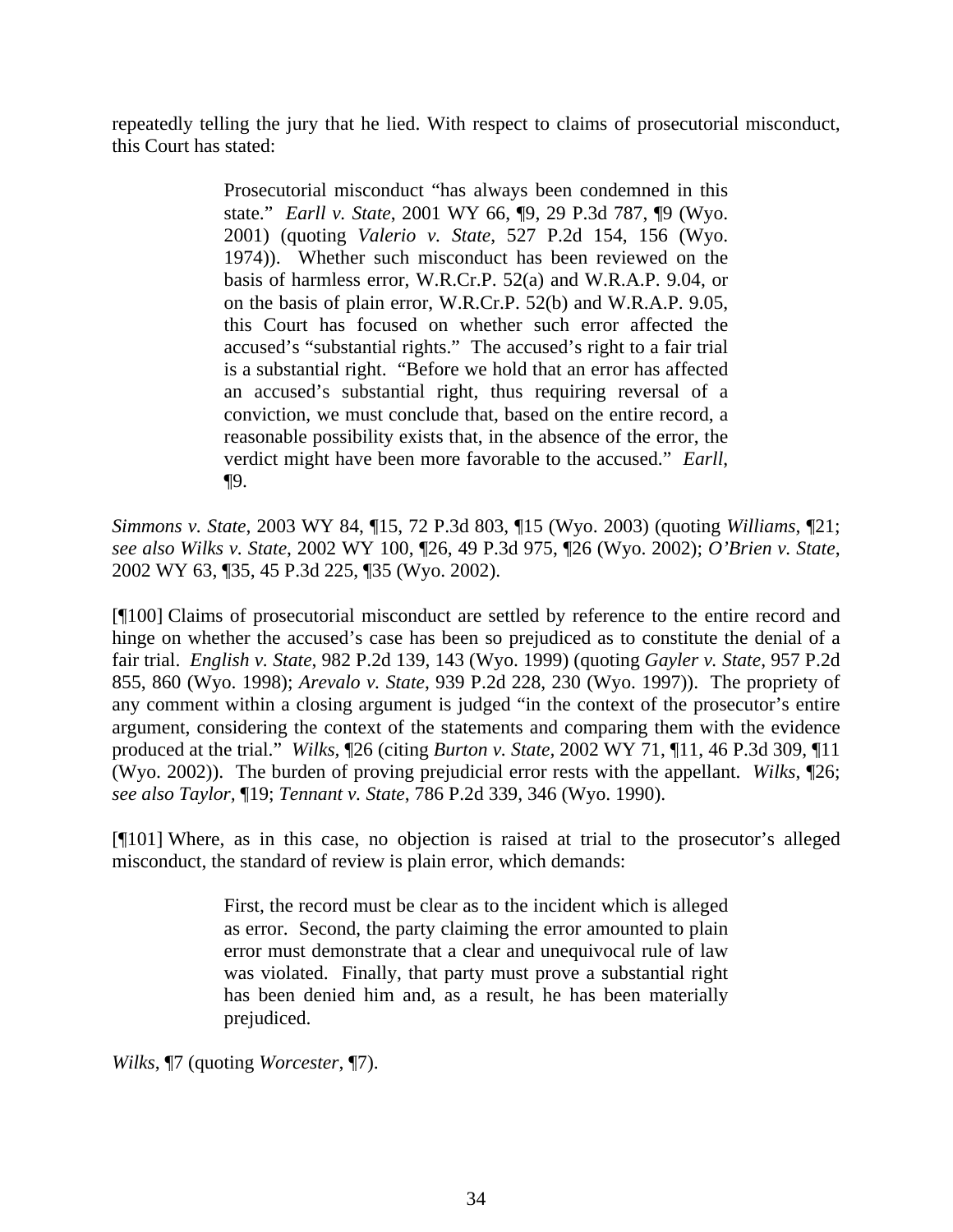[¶102] Duke identifies several isolated comments by the prosecutors during closing and rebuttal closing arguments and asserts that they were improper and constituted misconduct. As noted above, Duke did not object to those comments and, therefore, bears the burden of demonstrating plain error in order to succeed on his claim.

[¶103] The first element of the plain error standard is satisfied because the record clearly reveals the alleged misconduct. Following are the prosecutors' remarks in the context in which they were made during closing and rebuttal closing arguments (emphasis added):

> Let's look for a few minutes, ladies and gentlemen, to the Defendant's statements made to various witnesses about the events of August 1996.

> > \* \* \* \*

Dawn Gunter, her husband, the cliff gives way. That's May or June of 1998. He can't get down. His son is wheezing blood. Here's a new one. He spends the time waiting for the ambulance doing what? Picking up the rest of the toys. That's what he tells Dawn Gunter.

It goes on, ladies and gentlemen, and **we know, of course, that his statements to Mr. and Mrs. Gunter are lies.** The rocks did not give away. Dr. Miller told you those rocks had not been disturbed for 30 to 40 years.

. . . **We know the Defendant lied about the cliff giving way, just like we know the Defendant would lie about putting a lattice up on the Anvil Street Apartments.** The owner of those apartments came in and talked to you and told you that that lattice went up by the current resident last year, not by the Defendant years ago.

**The Defendant would lie to help himself. He will lie about ever even seeing Cynthia Smith**, the federal court officer who certainly remembered him, whose job it was to interview him to make a report and a recommendation to a judge. Now, why would he deny her existence? Because he told her in Texas in 1999, he thinks he's safe in Texas, he's a long ways away from here, his wife had died in an accident following an argument, and then he even denies the existence of his son. What possible reason would Ms. Smith, a court officer, have perjuring herself in front of you?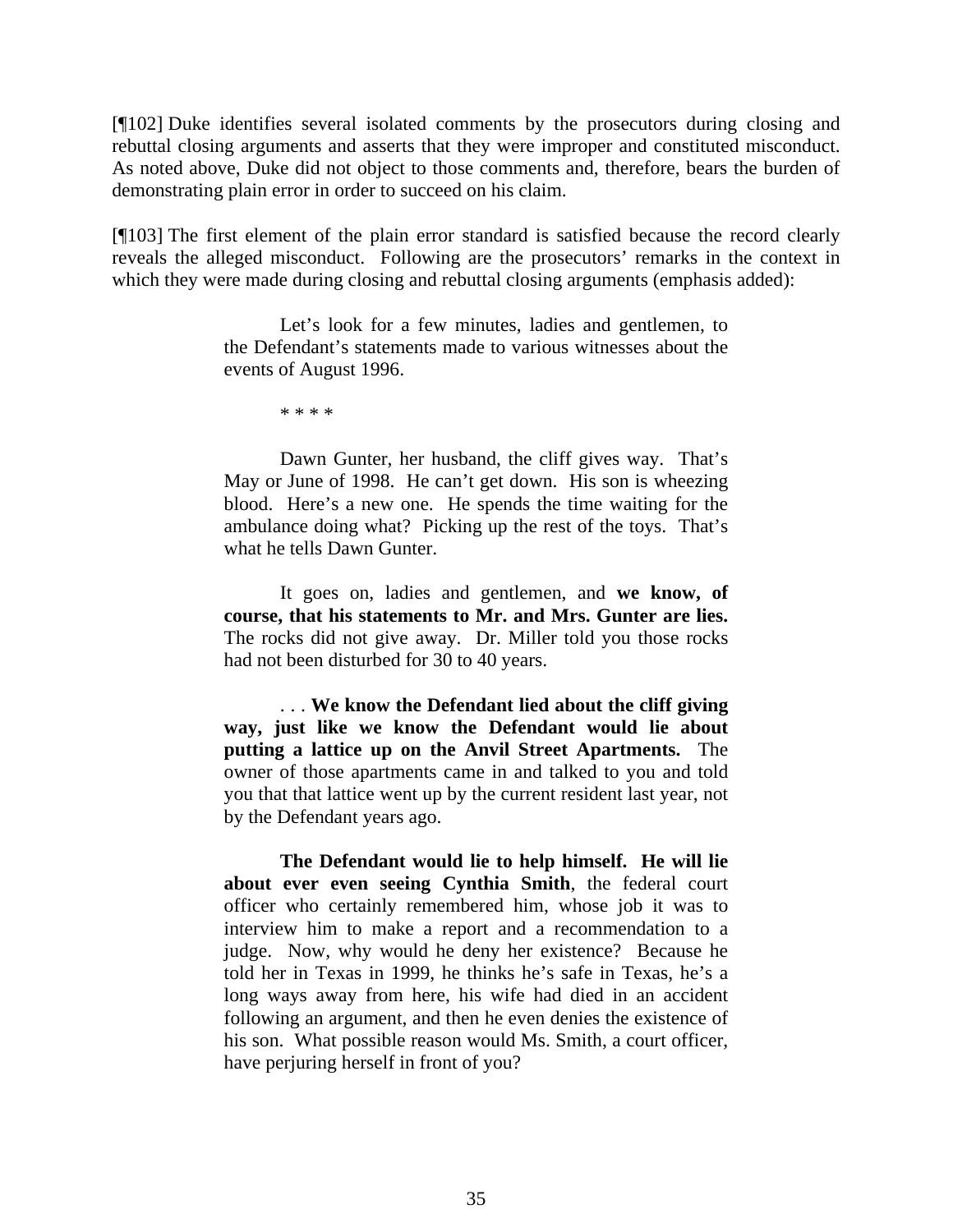The one thing that he was consistent in was this lie about not being able to get down to the bodies. He told everybody that. He told them that from the very start, on and on and on, and yet, **he knew every time he told that lie that it was a lie**, because he had seen the EMTs walk down there, he had seen the firemen walk down there, he had seen them walk back up carrying the dead bodies of his family, and yet, he continued to say to everybody, even after seeing that, "I couldn't get down. There's no way. It was too steep. I couldn't do it." He kept that lie up for years.

**But then, of course, he's already told you that he'll do whatever it takes to get himself the best deal possible, to help himself, and that would include telling a federal district judge a story to get a good deal, and so imagine what he would tell you in the situation he's in now.**

\* \* \* \*

Let me ask you this – think about this. You know, the State, we can tell Crystal Carter to commit perjury, and apparently she will, and if we – if we can do that and with all our great resources and all our great power that he likes to talk about, we can tell Roger to lie and he'll say whatever we want to hear, how come if [Duke's] whole thing depends upon him telling you that he had never been to the top of that cliff before, how come Roger didn't testify to that? Because when we asked Roger whether he had been up there before with [Duke], he said, "I can't be sure. Maybe we were, maybe we weren't. I can't be sure." Dayton took him out there to see if he could be sure, and he comes back under oath and he says, "I can't be sure." If we can force everybody to say whatever we want them to say, how come our main witness doesn't help us on a critical point in the case? I would submit to you because it's one of two things; either Crystal's lying and practically everyone else that we called is either lying or mistaken, and so that would entail a lot of different people coming in with no real motivation to subject themselves to penalty of perjury, telling lies on the Defendant, or the other explanation is the Defendant is lying, and **I would submit to you that you have all the evidence in the world to conclude beyond a reasonable doubt that he is, in fact, lying**.

[¶104] However, when the prosecutors' comments are viewed in their entirety and in the context of the entire trial, it is clear that the second element of the plain error analysis, the requirement to show a violation of a clear and unequivocal rule of law, has not been satisfied.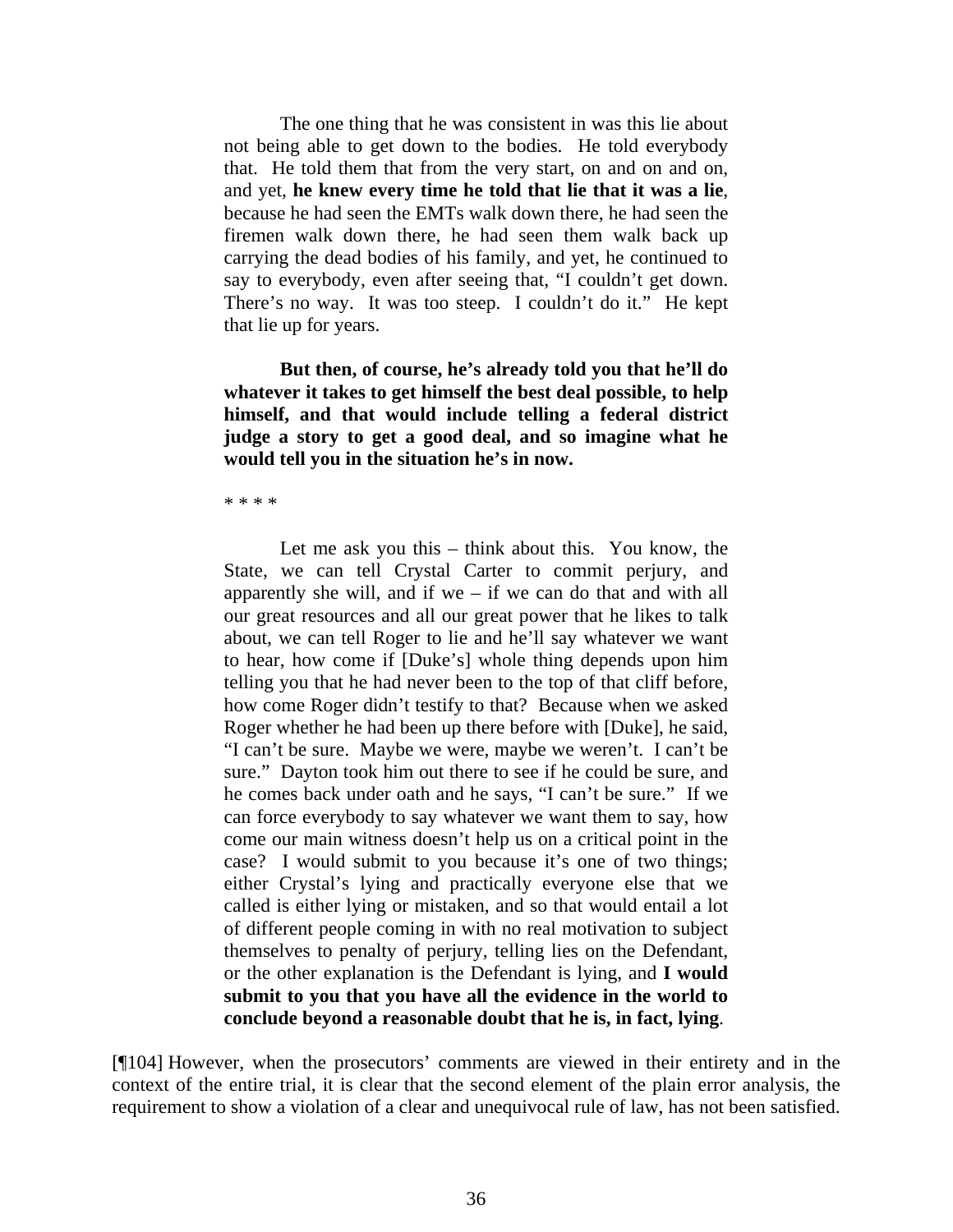The State argues that, by making those statements, the prosecutors were not attempting to induce the jurors to base their factual determinations on the prosecutors' personal beliefs or opinions, as Duke suggests. Rather, the State continues, the prosecutors were merely pointing out that the evidence and the testimony of the prosecution's witnesses contradicted that of Duke and expressing the prosecution's position upon inferences to be drawn from that testimony and the other evidence presented at trial. We agree. Argument of this nature is not erroneous but has been sanctioned by decisions of this Court. *Beaugureau v. State*, 2002 WY 160, ¶14, 56 P.3d 626, ¶14 (Wyo. 2002); *Dike v. State*, 990 P.2d 1012, 1025-26 (Wyo. 1999); *Barela v. State*, 787 P.2d 82, 83-84 (Wyo. 1990). In *Dike*, this Court declared:

> This Court has held that the purpose of closing arguments is to afford counsel the opportunity to explain the significance of the evidence and how it should be viewed by the jury. *Harper v. State*, 970 P.2d 400, 403 (Wyo. 1998). During closing arguments, counsel may assist the jury by reflecting upon the evidence and drawing reasonable inferences that logically flow from the evidence. *Gayler*, 957 P.2d at 861. When the jury is presented with contradictory testimony, counsel is allowed to communicate the reasonable inference that one of the witnesses is lying. *Barela v. State*, 787 P.2d 82, 84 (Wyo. 1990).

*Dike*, 990 P.2d at 1026.

[¶105] Duke recognizes the force of the holding in *Dike* but urges this Court to overrule that decision. He complains that to call a witness a liar is "inflammatory and prejudicial" and suggests that closing arguments be limited to observations that "someone was not being completely accurate," which "would be a reasonable inference." However, we shall not abandon the *Dike* rule, which was based on this Court's decision in *Barela*, 787 P.2d at 83- 84, and which has since been reaffirmed in *Beaugureau*, ¶14.

[¶106] The issue to be decided in this case is whether the prosecutors' comments amounted to plain error. Duke cannot show plain error because to do so requires him to demonstrate that an unequivocal rule of law was violated in a clear and obvious way. The clear and unequivocal rule of law applicable here is the rule expressed in *Barela*, *Dike*, and *Beaugureau*, which supports the closing remarks made by the prosecutors.

[¶107] Because Duke does not establish plain error, he cannot prevail on his claim that the prosecutors committed reversible error in closing arguments. There is no basis for this Court to examine whether to reject the *Dike* rule. In order for a party to challenge an established rule of law on appeal and urge that this Court abandon that rule of law, the challenge should be initiated in the trial court, at the earliest opportunity, and the issue preserved for appeal. This Court has consistently held that it will not entertain issues raised for the first time on appeal "unless they are jurisdictional issues or issues of such a fundamental nature that they must be considered." *Beaugureau*, ¶11 (citing *Bell v. State*, 994 P.2d 947, 957 (Wyo.